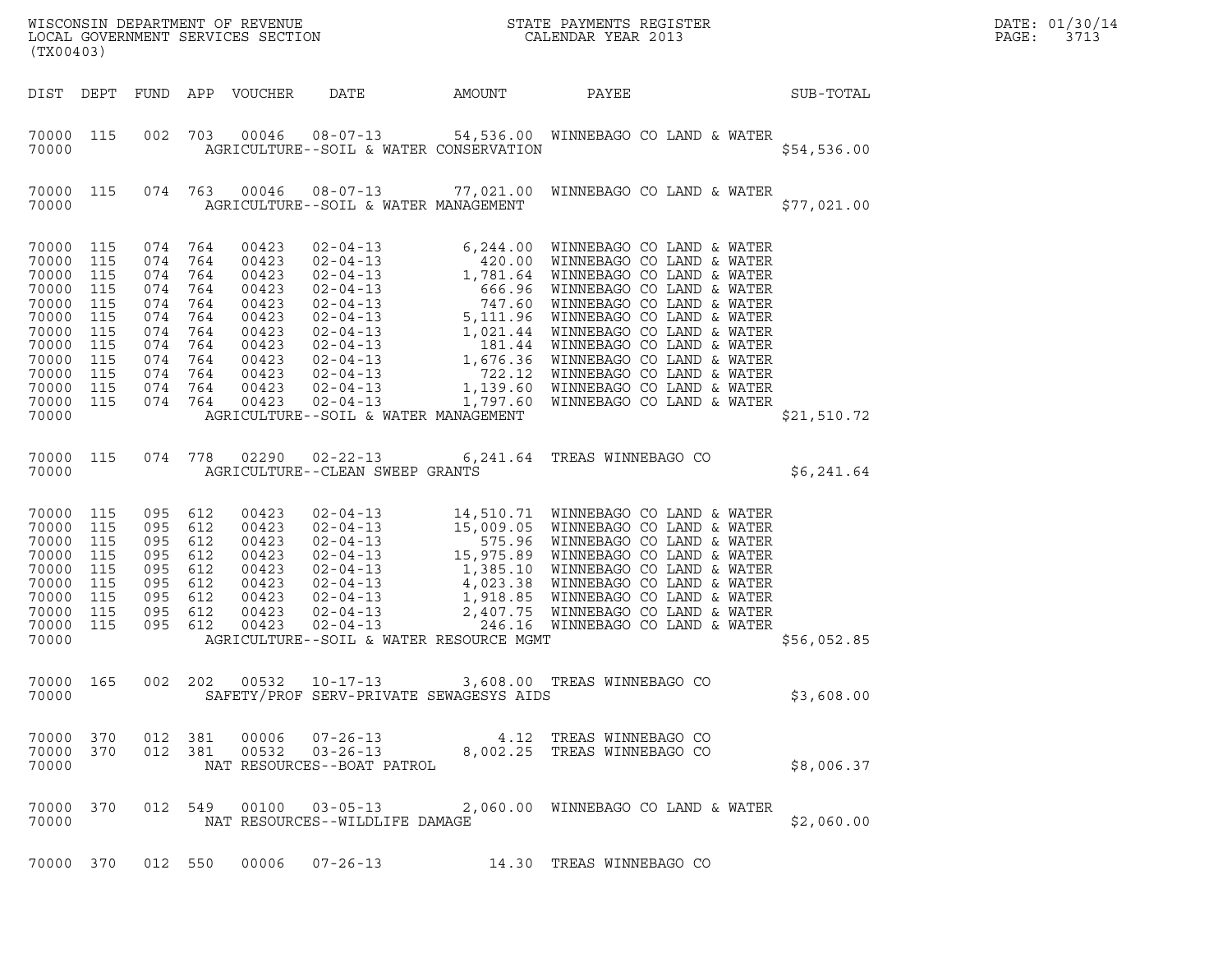| DATE: | 01/30/14 |
|-------|----------|
| PAGE: | 3714     |

| (TX00403)                                                                                                                                                                                                                                      |                                                                                                                                                                        |                                                                                                                                                                                                                                    |                                                                                                |                                                                                                                                                                                                                                        |                                                                                                                                                                                                                                                                            |                                                                                                                                                                      | WISCONSIN DEPARTMENT OF REVENUE<br>LOCAL GOVERNMENT SERVICES SECTION<br>(TWAR 1801)                                                                                                                                                                                                                                                             |              | DATE: 01/30/14<br>PAGE:<br>3714 |
|------------------------------------------------------------------------------------------------------------------------------------------------------------------------------------------------------------------------------------------------|------------------------------------------------------------------------------------------------------------------------------------------------------------------------|------------------------------------------------------------------------------------------------------------------------------------------------------------------------------------------------------------------------------------|------------------------------------------------------------------------------------------------|----------------------------------------------------------------------------------------------------------------------------------------------------------------------------------------------------------------------------------------|----------------------------------------------------------------------------------------------------------------------------------------------------------------------------------------------------------------------------------------------------------------------------|----------------------------------------------------------------------------------------------------------------------------------------------------------------------|-------------------------------------------------------------------------------------------------------------------------------------------------------------------------------------------------------------------------------------------------------------------------------------------------------------------------------------------------|--------------|---------------------------------|
| DIST DEPT                                                                                                                                                                                                                                      |                                                                                                                                                                        |                                                                                                                                                                                                                                    |                                                                                                | FUND APP VOUCHER                                                                                                                                                                                                                       | DATE                                                                                                                                                                                                                                                                       | AMOUNT                                                                                                                                                               | PAYEE<br>SUB-TOTAL                                                                                                                                                                                                                                                                                                                              |              |                                 |
| 70000 370<br>70000                                                                                                                                                                                                                             |                                                                                                                                                                        |                                                                                                                                                                                                                                    |                                                                                                |                                                                                                                                                                                                                                        | NAT RESOURCES--BOATING ENFORCEMENT AIDS                                                                                                                                                                                                                                    |                                                                                                                                                                      | 012 550 00532 03-26-13 27,727.78 TREAS WINNEBAGO CO                                                                                                                                                                                                                                                                                             | \$27,742.08  |                                 |
| 70000 370<br>70000<br>70000<br>70000                                                                                                                                                                                                           | 370<br>370                                                                                                                                                             | 012 553<br>012 553<br>012 553                                                                                                                                                                                                      |                                                                                                | 00100<br>00100<br>00100                                                                                                                                                                                                                | NAT RESOURCES--WILDLIFE DAMAGE CLAIMS                                                                                                                                                                                                                                      |                                                                                                                                                                      | 03-05-13 11,269.49 WINNEBAGO CO LAND & WATER<br>03-05-13 449.21 WINNEBAGO CO LAND & WATER<br>03-05-13 1,397.52 WINNEBAGO CO LAND & WATER                                                                                                                                                                                                        | \$13, 116.22 |                                 |
| 70000 370<br>70000                                                                                                                                                                                                                             |                                                                                                                                                                        |                                                                                                                                                                                                                                    |                                                                                                |                                                                                                                                                                                                                                        | NAT RESOURCES--SNOWMOBILE TRAIL AIDS                                                                                                                                                                                                                                       |                                                                                                                                                                      | 012 569 00504 09-13-13 10,119.82 TREAS WINNEBAGO CNTY                                                                                                                                                                                                                                                                                           | \$10, 119.82 |                                 |
| 70000 370<br>70000                                                                                                                                                                                                                             |                                                                                                                                                                        |                                                                                                                                                                                                                                    |                                                                                                |                                                                                                                                                                                                                                        | NAT RESOURCES--SNOWMOBILE TRAIL AIDS                                                                                                                                                                                                                                       |                                                                                                                                                                      | 012 574 00164 08-07-13 33,400.00 TREAS WINNEBAGO CNTY                                                                                                                                                                                                                                                                                           | \$33,400.00  |                                 |
| 70000 370<br>70000                                                                                                                                                                                                                             |                                                                                                                                                                        |                                                                                                                                                                                                                                    |                                                                                                |                                                                                                                                                                                                                                        | NAT RESOURCES--SNOWMOBILE TRAIL AIDS                                                                                                                                                                                                                                       |                                                                                                                                                                      | 012 575 02051 02-11-13 2,180.00 TREAS WINNEBAGO CNTY                                                                                                                                                                                                                                                                                            | \$2,180.00   |                                 |
| 70000 370<br>70000 370<br>70000                                                                                                                                                                                                                |                                                                                                                                                                        | 095 517<br>095 517                                                                                                                                                                                                                 |                                                                                                | 01871<br>01871                                                                                                                                                                                                                         | NAT RESOURCES--POLLUTION CONTROL                                                                                                                                                                                                                                           |                                                                                                                                                                      | 01-30-13 00 WINNEBAGO CO LAND & WATER<br>01-30-13 03,414.88 WINNEBAGO CO LAND & WATER                                                                                                                                                                                                                                                           | \$93,414.88  |                                 |
| 70000 395<br>70000<br>70000<br>70000<br>70000<br>70000<br>70000<br>70000<br>70000<br>70000<br>70000<br>70000 395<br>70000<br>70000<br>70000<br>70000<br>70000<br>70000<br>70000<br>70000<br>70000<br>70000<br>70000<br>70000<br>70000<br>70000 | 395<br>395<br>395<br>395<br>395<br>395<br>395<br>395<br>395<br>- 395<br>395<br>395<br>395<br>395<br>395<br>395<br>395<br>395<br>395<br>395<br>395<br>395<br>395<br>395 | 011 185<br>011 185<br>011 185<br>011 185<br>011 185<br>011 185<br>011 185<br>011 185<br>011 185<br>011 185<br>011 185<br>011 185<br>011<br>011<br>011<br>011<br>011<br>011<br>011<br>011<br>011<br>011<br>011<br>011<br>011<br>011 | 185<br>185<br>185<br>185<br>185<br>185<br>185<br>185<br>185<br>185<br>185<br>185<br>185<br>185 | 63808<br>63808<br>63808<br>66229<br>66229<br>66229<br>66229<br>67691<br>71532<br>71532<br>71532<br>71532<br>71532<br>71532<br>71532<br>71532<br>71532<br>71532<br>76379<br>76379<br>76379<br>77019<br>77019<br>77019<br>77019<br>77685 | $04 - 15 - 13$<br>$04 - 15 - 13$<br>$04 - 15 - 13$<br>$04 - 15 - 13$<br>$04 - 15 - 13$<br>$04 - 15 - 13$<br>$04 - 15 - 13$<br>$06 - 03 - 13$<br>$06 - 03 - 13$<br>$06 - 03 - 13$<br>$06 - 10 - 13$<br>$06 - 10 - 13$<br>$06 - 10 - 13$<br>$06 - 10 - 13$<br>$06 - 17 - 13$ | 2,484.62<br>6,912.90<br>6,056.48<br>1,523.91<br>1,268.11<br>1,491.35<br>1,976.92<br>1,498.75<br>1,527.34<br>1,971.47<br>3,313.00<br>2,626.57<br>2,473.70<br>1,960.51 | 3,173.69 TREAS WINNEBAGO CO<br>TREAS WINNEBAGO CO<br>TREAS WINNEBAGO CO<br>TREAS WINNEBAGO CO<br>TREAS WINNEBAGO CO<br>TREAS WINNEBAGO CO<br>TREAS WINNEBAGO CO<br>TREAS WINNEBAGO CO<br>TREAS WINNEBAGO CO<br>TREAS WINNEBAGO CO<br>TREAS WINNEBAGO CO<br>TREAS WINNEBAGO CO<br>TREAS WINNEBAGO CO<br>TREAS WINNEBAGO CO<br>TREAS WINNEBAGO CO |              |                                 |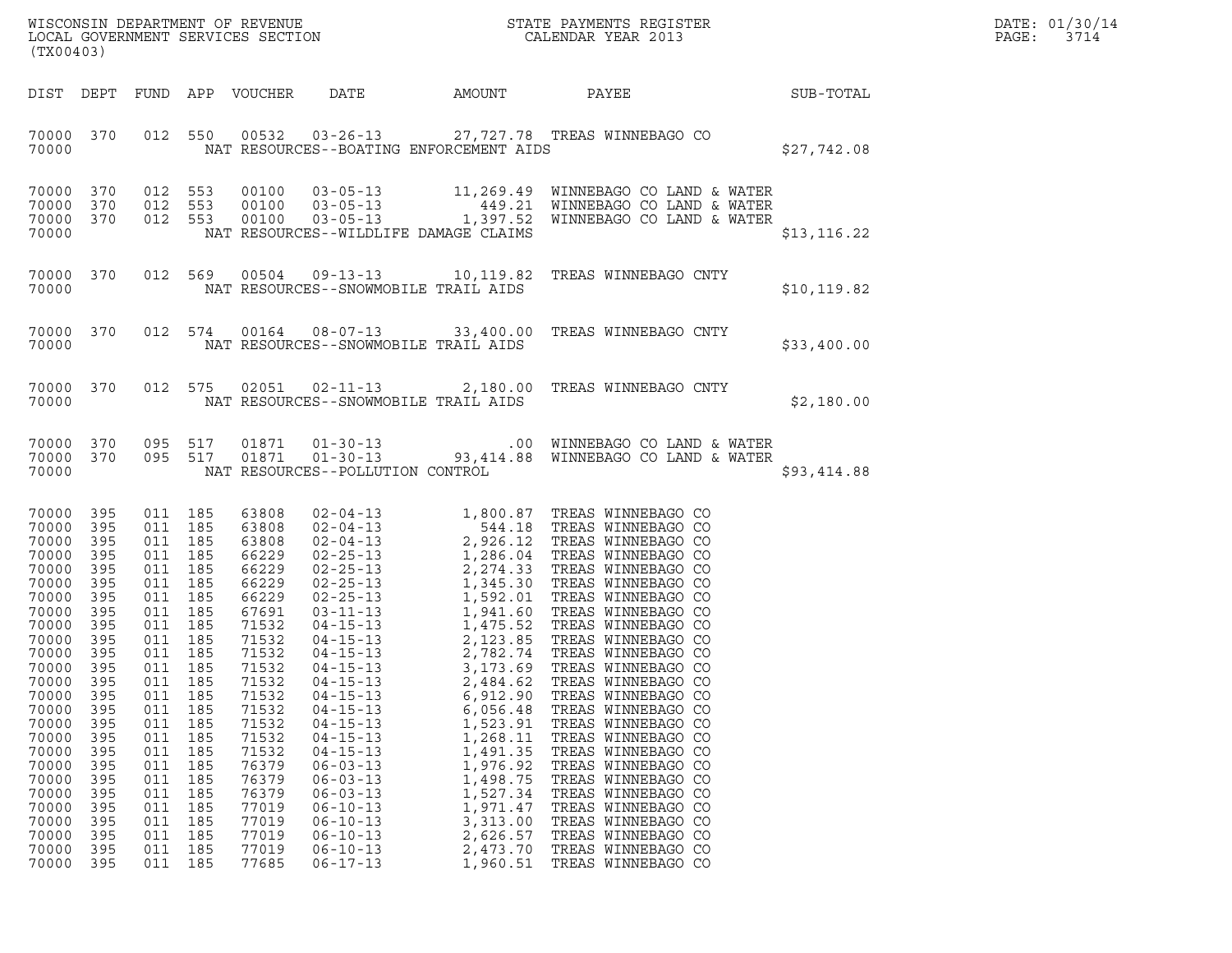| (TX00403)                                                                                                                                                                                                                             |                                                                                                                                                                                                  |                                                                                                                                                                                                                                                                                                                                                                                                                                  |                                                                                          |                                                                                                                                                                                                                                                                                                                                                                      |                |
|---------------------------------------------------------------------------------------------------------------------------------------------------------------------------------------------------------------------------------------|--------------------------------------------------------------------------------------------------------------------------------------------------------------------------------------------------|----------------------------------------------------------------------------------------------------------------------------------------------------------------------------------------------------------------------------------------------------------------------------------------------------------------------------------------------------------------------------------------------------------------------------------|------------------------------------------------------------------------------------------|----------------------------------------------------------------------------------------------------------------------------------------------------------------------------------------------------------------------------------------------------------------------------------------------------------------------------------------------------------------------|----------------|
| DIST<br>DEPT                                                                                                                                                                                                                          | FUND<br>APP                                                                                                                                                                                      | <b>VOUCHER</b><br>DATE                                                                                                                                                                                                                                                                                                                                                                                                           | AMOUNT                                                                                   | PAYEE                                                                                                                                                                                                                                                                                                                                                                | SUB-TOTAL      |
| 70000<br>395<br>70000<br>395<br>70000<br>395<br>70000<br>395<br>70000<br>395<br>70000<br>395<br>70000<br>395<br>70000<br>395<br>70000<br>395<br>70000<br>395<br>70000<br>395<br>70000<br>395<br>70000<br>395<br>70000<br>395<br>70000 | 011<br>185<br>011<br>185<br>011<br>185<br>011<br>185<br>011<br>185<br>011<br>185<br>011<br>185<br>011<br>185<br>011<br>185<br>011<br>185<br>011<br>185<br>011<br>185<br>011<br>185<br>011<br>185 | 79262<br>$07 - 01 - 13$<br>82340<br>$07 - 29 - 13$<br>82340<br>$07 - 29 - 13$<br>85551<br>$08 - 26 - 13$<br>86182<br>$09 - 03 - 13$<br>86182<br>$09 - 03 - 13$<br>91353<br>$10 - 21 - 13$<br>92072<br>$10 - 28 - 13$<br>93752<br>$11 - 12 - 13$<br>93752<br>$11 - 12 - 13$<br>94635<br>$11 - 18 - 13$<br>94635<br>$11 - 18 - 13$<br>96436<br>$12 - 09 - 13$<br>96436<br>$12 - 09 - 13$<br>TRANSPORTATION--HIGHWAY SAFETY-FEDERAL | 4,000.00<br>1,687.44<br>2,284.77<br>2,327.47<br>6,029.84<br>1,614.02<br>185.24<br>184.28 | TREAS WINNEBAGO CO<br>TREAS WINNEBAGO CO<br>TREAS WINNEBAGO CO<br>TREAS WINNEBAGO CO<br>TREAS WINNEBAGO CO<br>TREAS WINNEBAGO CO<br>TREAS WINNEBAGO CO<br>2,975.95 TREAS WINNEBAGO CO<br>3,576.90 TREAS WINNEBAGO CO<br>6,397.91 TREAS WINNEBAGO CO<br>2,227.97 TREAS WINNEBAGO CO<br>4,224.11 TREAS WINNEBAGO CO<br>555.64 TREAS WINNEBAGO CO<br>TREAS WINNEBAGO CO | \$98,623.42    |
|                                                                                                                                                                                                                                       |                                                                                                                                                                                                  |                                                                                                                                                                                                                                                                                                                                                                                                                                  |                                                                                          |                                                                                                                                                                                                                                                                                                                                                                      |                |
| 70000<br>395<br>70000<br>395<br>70000<br>395<br>70000                                                                                                                                                                                 | 011<br>190<br>011<br>190<br>011<br>190                                                                                                                                                           | 68070<br>$01 - 07 - 13$<br>82070<br>$07 - 01 - 13$<br>94070<br>$10 - 07 - 13$<br>TRANSPORTATION--GENERAL TRANSP AIDS-GTA                                                                                                                                                                                                                                                                                                         |                                                                                          | 466,556.51 COUNTY OF WINNEBAGO<br>933, 113.02 COUNTY OF WINNEBAGO<br>466,556.53 COUNTY OF WINNEBAGO                                                                                                                                                                                                                                                                  | \$1,866,226.06 |
| 70000<br>395<br>395<br>70000<br>70000                                                                                                                                                                                                 | 011<br>278<br>278<br>011                                                                                                                                                                         | 70381<br>$03 - 29 - 13$<br>70382<br>$03 - 29 - 13$<br>TRANSPORTATION--LRIP/TRIP/MSIP GRANTS                                                                                                                                                                                                                                                                                                                                      | 149,260.42                                                                               | 272,109.15 TREAS WINNEBAGO CO<br>WINNEBAGO CO                                                                                                                                                                                                                                                                                                                        | \$421,369.57   |
| 70000<br>410<br>70000                                                                                                                                                                                                                 | 002<br>116                                                                                                                                                                                       | 11357<br>$11 - 05 - 13$<br>CORRECTIONS--LOCAL AID                                                                                                                                                                                                                                                                                                                                                                                | 261, 343.95                                                                              | TREAS WINNEBAGO CO                                                                                                                                                                                                                                                                                                                                                   | \$261,343.95   |
| 70000<br>435<br>70000<br>435<br>70000<br>435<br>70000<br>435<br>70000<br>435<br>70000<br>435<br>70000<br>435<br>70000<br>435<br>70000<br>435<br>70000<br>435<br>70000<br>435<br>70000<br>435<br>70000<br>435<br>70000                 | 005<br>000<br>005<br>000<br>005<br>000<br>005<br>000<br>005<br>000<br>005<br>000<br>005<br>000<br>005<br>000<br>005<br>000<br>005<br>000<br>005<br>000<br>005<br>000<br>005<br>000               | 90310<br>$01 - 01 - 13$<br>90314<br>$02 - 01 - 13$<br>90318<br>$03 - 01 - 13$<br>90321<br>$04 - 01 - 13$<br>90323<br>$05 - 01 - 13$<br>90325<br>$06 - 01 - 13$<br>90326<br>$07 - 02 - 13$<br>90400<br>$07 - 01 - 13$<br>90402<br>$08 - 01 - 13$<br>90403<br>$09 - 01 - 13$<br>90406<br>$10 - 01 - 13$<br>90408<br>$11 - 01 - 13$<br>90411<br>$12 - 01 - 13$<br>HEALTH SERVICES--STATE/FED AIDS                                   | 597,966.00<br>665,993.00<br>645,447.00<br>585,218.00                                     | 349,606.00 WINNEBAGO CO<br>374,905.00 WINNEBAGO CO<br>814,783.00 WINNEBAGO CO<br>WINNEBAGO CO<br>735,249.00 WINNEBAGO CO<br>256,458.00 WINNEBAGO CO<br>10,557.00 WINNEBAGO CO<br>2,094,496.00 WINNEBAGO CO<br>1,058,137.00 WINNEBAGO CO<br>719,607.00 WINNEBAGO CO<br>WINNEBAGO CO<br>WINNEBAGO CO<br>WINNEBAGO CO                                                   | \$8,908,422.00 |
| 70000<br>437<br>70000<br>437<br>70000<br>437<br>70000<br>437<br>70000<br>437                                                                                                                                                          | 005<br>000<br>005<br>000<br>005<br>000<br>005<br>000<br>005<br>000                                                                                                                               | 00000<br>$01 - 23 - 13$<br>00000<br>$01 - 30 - 13$<br>00000<br>$02 - 28 - 13$<br>00000<br>$03 - 29 - 13$<br>00000<br>$03 - 30 - 13$                                                                                                                                                                                                                                                                                              | 177,930.05<br>155,754.59<br>96,889.56<br>221,807.16<br>48,072.75                         | WINNEBAGO<br>WINNEBAGO CHILD SUPPORT<br>WINNEBAGO<br>WINNEBAGO<br>WINNEBAGO                                                                                                                                                                                                                                                                                          |                |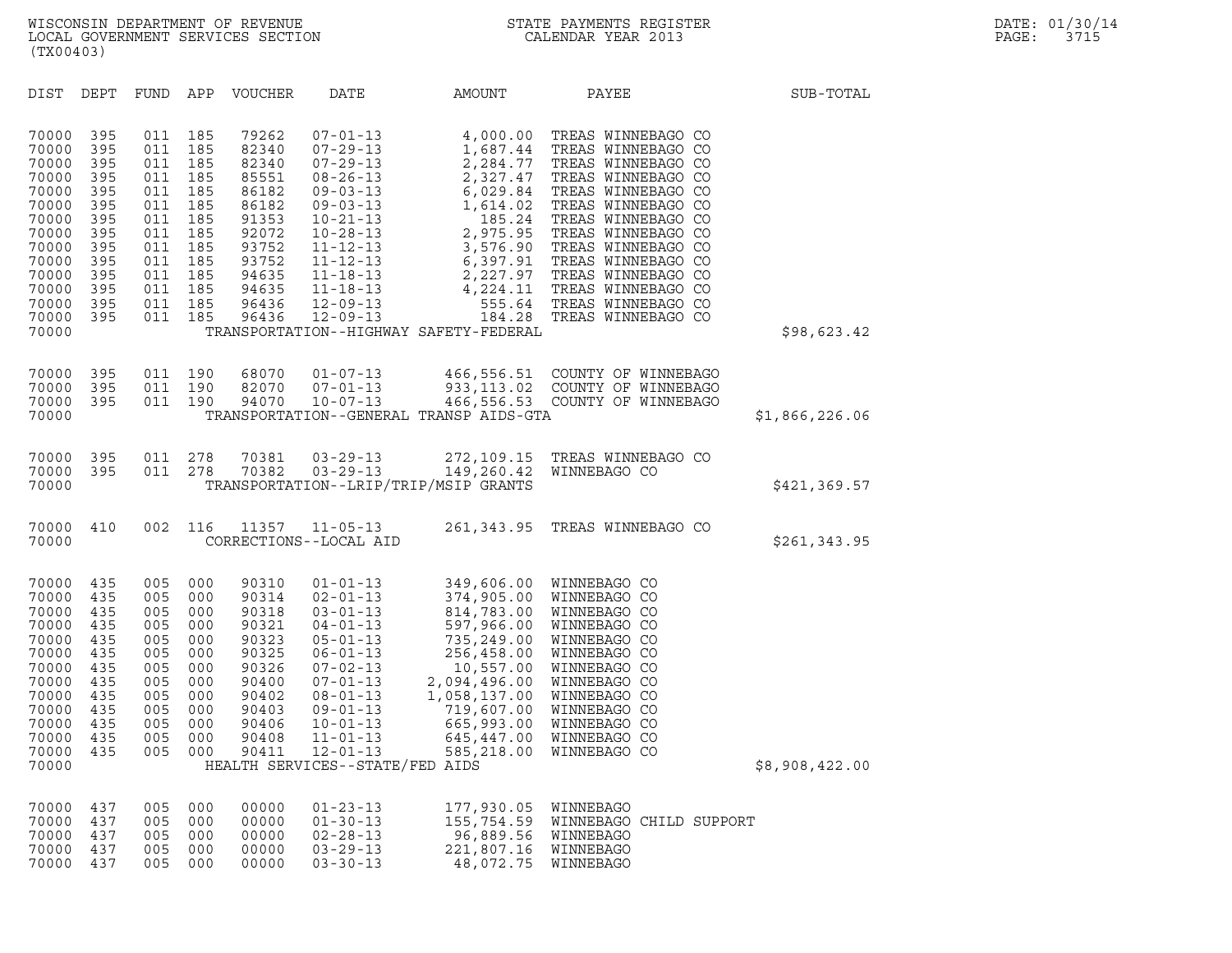DIST DEPT FUND APP VOUCHER DATE AMOUNT PAYEE PATE SUB-TOTAL 70000 437 005 000 00000 03-24-13 195,100.56 WINNEBAGO CHILD SUPPORT 70000 437 005 000 00000 03-24-13 195,100.56 WINNEBAGOCH:<br>70000 437 005 000 00000 04-22-13 511,319.65 WINNEBAGO<br>70000 437 005 000 00000 04-30-13 342,861.28 WINNEBAGOCH: 70000 437 005 000 00000 03-24-13 195,100.56 WINNEBAGO CHILD SUPPORT<br>70000 437 005 000 00000 04-22-13 511,319.65 WINNEBAGO<br>70000 437 005 000 00000 04-30-13 342,861.28 WINNEBAGO CHILD SUPPORT<br>70000 437 005 000 00000 05-28-13 70000 437 005 000 00000 03-24-13 195,100.56 WINNEBAGOCH:<br>70000 437 005 000 00000 04-22-13 511,319.65 WINNEBAGOCH:<br>70000 437 005 000 00000 04-30-13 342,861.28 WINNEBAGOCH:<br>70000 437 005 000 00000 05-28-13 191,667.17 WINNEBA 70000 437 005 000 00000 04-22-13 511,319.65 WINNEBAGO<br>70000 437 005 000 00000 04-30-13 342,861.28 WINNEBAGO CH:<br>70000 437 005 000 00000 05-26-13 191,667.17 WINNEBAGO<br>70000 437 005 000 00000 06-30-13 76,550.45 WINNEBAGO 70000 437 005 000 00000 04-30-13 342,861.28 WINNEBAGO CH:<br>70000 437 005 000 00000 05-28-13 191,667.17 WINNEBAGO<br>70000 437 005 000 00000 05-16-13 876.87 WINNEBAGO<br>70000 437 005 000 00000 06-30-13 76,550.45 WINNEBAGO<br>70000 4 70000 437 005 000 00000 05-28-13 191,667.17 WINNEBAGO<br>70000 437 005 000 00000 05-16-13 876.87 WINNEBAGO<br>70000 437 005 000 00000 06-30-13 76,550.45 WINNEBAGO<br>70000 437 005 000 00000 06-30-13 3,927.13 WINNEBAGO<br>70000 437 005 70000 437 005 000 00000 06-28-13 16,008.55 WINNEBAGO 70000 437 005 000 00000 06-30-13 76,550.45 WINNEBAGO<br>70000 437 005 000 00000 06-30-13 3,927.13 WINNEBAGO<br>70000 437 005 000 00000 06-28-13 16,008.55 WINNEBAGO<br>70000 437 005 000 00000 07-22-13 72,927.10 WINNEBAGO<br>70000 437 0 70000 437 005 000 00000 06-30-13 3,927.13 WINNEBAGO<br>70000 437 005 000 00000 06-28-13 16,008.55 WINNEBAGO<br>70000 437 005 000 00000 07-22-13 5,653.00 WINNEBAGO<br>70000 437 005 000 00000 07-25-13 5,653.00 WINNEBAGO CHILD SUPPORT 70000 437 005 000 00000 06-28-13 16,008.55 WINNEBAGO<br>70000 437 005 000 00000 07-22-13 72,927.10 WINNEBAGO<br>70000 437 005 000 00000 07-25-13 5,653.00 WINNEBAGO CHILD SUPPORT<br>70000 437 005 000 00000 08-30-13 258,798.76 WINNEB 70000 437 005 000 00000 07-22-13 72,927.10 WINNEBAGO<br>70000 437 005 000 00000 07-25-13 5,653.00 WINNEBAGOCH:<br>70000 437 005 000 00000 07-27-13 258,798.76 WINNEBAGOCH:<br>70000 437 005 000 00000 08-30-13 1.599,496.06 WINNEBAGO 70000 437 005 000 00000 07-25-13 5,653.00 WINNEBAGO CH:<br>70000 437 005 000 00000 07-27-13 258,798.76 WINNEBAGO CH:<br>70000 437 005 000 00000 08-30-13 1,599,496.06 WINNEBAGO<br>70000 437 005 000 00000 09-30-13 1,599,496.06 WINNEB 70000 437 005 000 00000 07-27-13 258,798.76 WINNEBAGOCH:<br>70000 437 005 000 00000 08-30-13 81,629.85 WINNEBAGO<br>70000 437 005 000 00000 09-30-13 1,599,496.06 WINNEBAGO<br>70000 437 005 000 00000 10-28-13 153,686.25 WINNEBAGO 70000 437 005 000 00000 08-30-13 81,629.85 WINNEBAGO<br>70000 437 005 000 00000 09-30-13 1,599,496.06 WINNEBAGO<br>70000 437 005 000 00000 09-31-13 153,686.25 WINNEBAGO<br>70000 437 005 000 00000 10-28-13 102,341.57 WINNEBAGO<br>70000 70000 437 005 000 00000 09-30-13 1,599,496.06 WINNEBAGO<br>70000 437 005 000 00000 09-31-13 153,686.25 WINNEBAGO<br>70000 437 005 000 00000 10-28-13 102,341.57 WINNEBAGO<br>70000 437 005 000 00000 10-01-13 300,670.36 WINNEBAGO CHIL 70000 437 005 000 00000 09-31-13 153,686.25 WINNEBAGO<br>70000 437 005 000 00000 10-28-13 102,341.57 WINNEBAGO<br>70000 437 005 000 00000 10-30-13 300,670.36 WINNEBAGO CHILD SUPPORT<br>70000 437 005 000 00000 10-30-13 107,693.64 WI 70000 437 005 000 00000 10-28-13 102,341.57 WINNEBAGO<br>70000 437 005 000 00000 10-01-13 300,670.36 WINNEBAGOCH:<br>70000 437 005 000 00000 10-30-13 107,693.64 WINNEBAGOCH:<br>70000 437 005 000 00000 11-30-13 72,532.69 WINNEBAGO 70000 437 005 000 00000 10-01-13 300,670.36 WINNEBAGOCH:<br>70000 437 005 000 00000 10-30-13 107,693.64 WINNEBAGOCH:<br>70000 437 005 000 00000 11-30-13 72,532.69 WINNEBAGO<br>70000 437 005 000 00000 12-28-13 89,793.66 WINNEBAGO<br>70 70000 437 005 000 00000 10-30-13 107,693.64 WINNEBAGOCHILD SUPPORT<br>70000 437 005 000 00000 11-30-13 72,532.69 WINNEBAGO<br>70000 437 005 000 00000 12-28-13 89,793.66 WINNEBAGO \$4,883,988.71<br>70000 CHILDREN & FAMILIES--STAT 70000 455 002 221 04878 07-30-13 1,540.00 TREAS WINNEBAGO CNTY <sup>70000</sup> JUSTICE--LAW ENFORCEMENT SERVICES AID \$1,540.00 %70000 <br>70000 70000 70000 70000 70000 70000 7554,498.00 70000 455 002 225 02536 02-15-13 54,498.00 7REAS WINNEBAGO CO<br>70000 70000 70000 70000 70000 70000 70000 70000 70000 70000 70000 70000 70000 70000 70000 70000 70000 70 70000 JUSTICE--LAW ENFORCEMENT--DRUG CRIMES 70000 455 002 231 00112 01-17-13 160.00 TREAS WINNEBAGO CNTY 70000 455 002 231 00651 02-19-13 23,200.00 TREAS WINNEBAGO CNTY 70000 455 002 231 00112 01-17-13 160.00 TREASWINNEBAGOCNTY<br>70000 455 002 231 00651 02-19-13 23,200.00 TREASWINNEBAGOCNTY \$23,360.00<br>70000 JUSTICE--LAWENFORCEMENTTRAINING 70000 455 002 251 00057 09-16-13 35,947.09 TREAS WINNEBAGO CNTY 70000 455 002 251 00057 09-16-13 35,947.09 TREAS WINNEBAGO CNTY<br>70000 455 002 251 00093 09-17-13 4,885.36 TREAS WINNEBAGO CO<br>70000 455 002 251 00164 10-01-13 14,802.22 TREAS WINNEBAGO CO 70000 455 002 251 00057 09-16-13 35,947.09 TREAS WINNEBAGO CNTY<br>70000 455 002 251 00093 09-17-13 4,885.36 TREAS WINNEBAGO CO<br>70000 455 002 251 00164 10-01-13 14,802.22 TREAS WINNEBAGO CO<br>70000 455 002 251 00601 12-17-13 23 70000 455 002 251 00057 09-16-13 35,947.09 TREASWINNEBAGO CNTY<br>70000 455 002 251 00093 09-17-13 4,885.36 TREASWINNEBAGO CO<br>70000 455 002 251 00601 12-17-13 14,885.36 TREASWINNEBAGO CO<br>70000 455 002 251 00601 12-17-13 23,71 70000 455 002 251 00093 09-17-13 4,885.36 TREASWINNEBAGOCO<br>70000 455 002 251 00164 10-01-13 14,802.22 TREASWINNEBAGOCO<br>70000 455 002 251 00601 12-17-13 23,710.98 TREASWINNEBAGOCNTY \$79,345.65<br>70000 70000 155 002 551 155 002 551.<br>TUSTICE--TRUANCY PROGRAM-GRANT FUNDS \$79,345.65

|       |  |  | 70000 455 002 532 00071 03-12-13 | 37,551.51 TREAS WINNEBAGO CO                                            |  |             |
|-------|--|--|----------------------------------|-------------------------------------------------------------------------|--|-------------|
| 70000 |  |  | 70000 455 002 532 04804 07-30-13 | 37,092.52 TREAS WINNEBAGO CO<br>JUSTICE--VICTIM/WITNESS ASSISTANCE SERV |  | \$74,644.03 |

| 70000          | JUSTICE--VICTIM/WITNESS ASSISTANCE SERV |            |            |                |                                  |                                          |  |                                                            |  | \$74,644.03 |  |
|----------------|-----------------------------------------|------------|------------|----------------|----------------------------------|------------------------------------------|--|------------------------------------------------------------|--|-------------|--|
| 70000<br>70000 | 465                                     | 002        | 133        | 00275          | 09-06-13                         | MILITARY AFFAIRS--L E COUNTER DRUG ACTIV |  | 5,000.00 TREAS WINNEBAGO CNTY                              |  | \$5,000.00  |  |
| 70000<br>70000 | 465<br>465                              | 002<br>002 | 308<br>308 | 00331<br>00882 | $01 - 23 - 13$<br>$12 - 03 - 13$ |                                          |  | 8,605.00 TREAS WINNEBAGO CO<br>7,410.00 TREAS WINNEBAGO CO |  |             |  |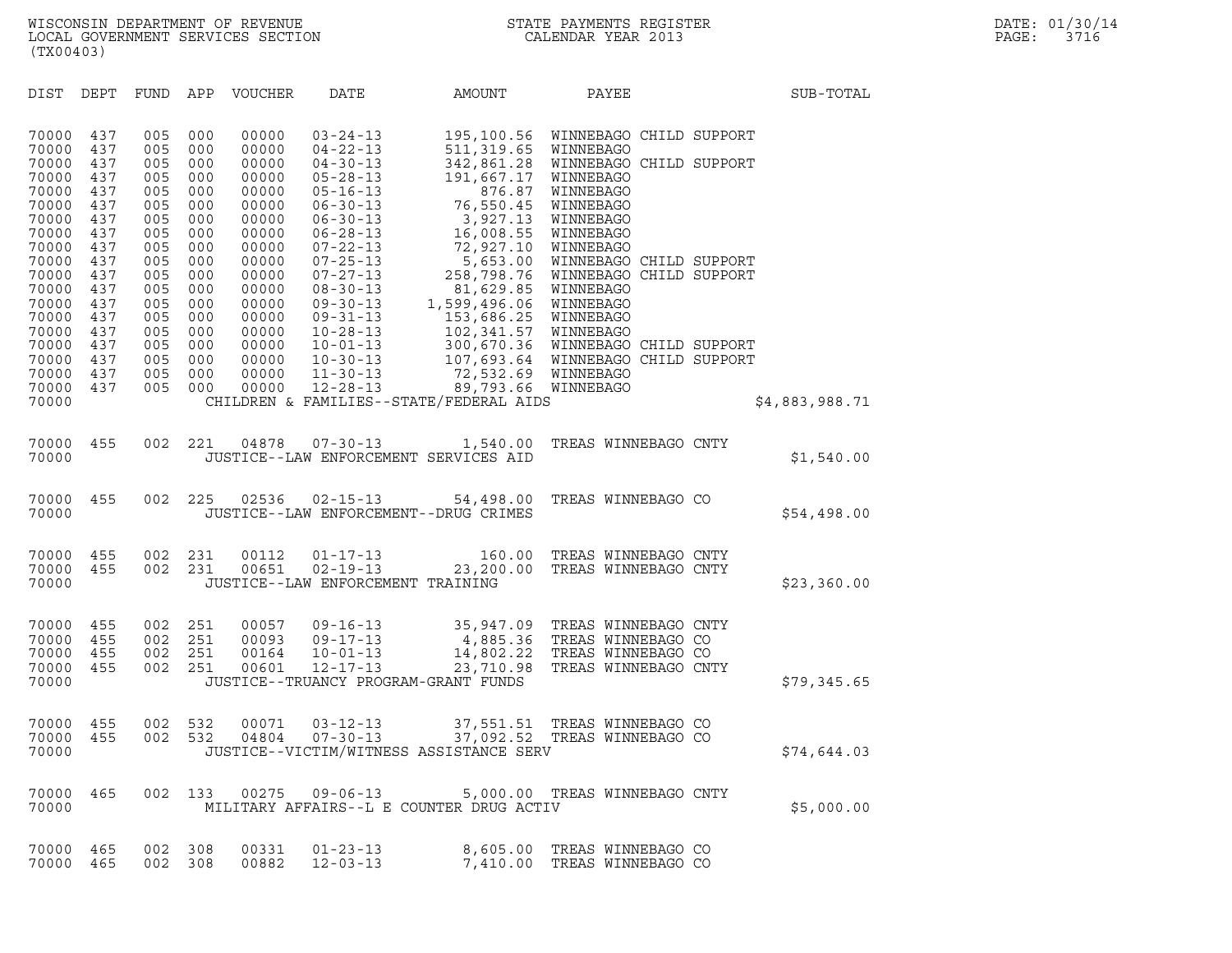| WISCONSIN DEPARTMENT OF REVENUE<br>LOCAL GOVERNMENT SERVICES SECTION<br>STATE PAYMENTS REGISTER<br>CALENDAR YEAR 2013<br>(TX00403)                        |                                                                                                              |                                                                                                                                     |                                                                                         |                                                                                                                                                       |                                                                                                                                                                                                                                                                                              |                                                                                                                                                                        |                                                                                                                                                                                                                                                                                                                                                                                                                      |             | DATE: 01/30/14<br>PAGE:<br>3717 |
|-----------------------------------------------------------------------------------------------------------------------------------------------------------|--------------------------------------------------------------------------------------------------------------|-------------------------------------------------------------------------------------------------------------------------------------|-----------------------------------------------------------------------------------------|-------------------------------------------------------------------------------------------------------------------------------------------------------|----------------------------------------------------------------------------------------------------------------------------------------------------------------------------------------------------------------------------------------------------------------------------------------------|------------------------------------------------------------------------------------------------------------------------------------------------------------------------|----------------------------------------------------------------------------------------------------------------------------------------------------------------------------------------------------------------------------------------------------------------------------------------------------------------------------------------------------------------------------------------------------------------------|-------------|---------------------------------|
|                                                                                                                                                           |                                                                                                              |                                                                                                                                     |                                                                                         | DIST DEPT FUND APP VOUCHER                                                                                                                            | DATE                                                                                                                                                                                                                                                                                         | AMOUNT                                                                                                                                                                 | PAYEE                                                                                                                                                                                                                                                                                                                                                                                                                | SUB-TOTAL   |                                 |
| 70000                                                                                                                                                     |                                                                                                              |                                                                                                                                     |                                                                                         |                                                                                                                                                       | MILITARY AFFAIRS-EMER MGMT-RESPONSE EQMT                                                                                                                                                                                                                                                     |                                                                                                                                                                        |                                                                                                                                                                                                                                                                                                                                                                                                                      | \$16,015.00 |                                 |
| 70000 465<br>70000                                                                                                                                        |                                                                                                              |                                                                                                                                     |                                                                                         |                                                                                                                                                       | MILITARY AFFAIRS-EMERGENCY MGMT PLANNING                                                                                                                                                                                                                                                     |                                                                                                                                                                        | 002 337 00717 06-28-13 21,749.00 TREAS WINNEBAGO CO                                                                                                                                                                                                                                                                                                                                                                  | \$21,749.00 |                                 |
| 70000 465<br>70000 465<br>70000                                                                                                                           |                                                                                                              | 002 342                                                                                                                             | 002 342                                                                                 | 00305                                                                                                                                                 | MILITARY AFFAIRS-EMERGENCY MGMT-FED FUND                                                                                                                                                                                                                                                     |                                                                                                                                                                        | 01-16-13 40,644.16 TREAS WINNEBAGO CO<br>00789  08-14-13  43,114.19  TREAS WINNEBAGO CO                                                                                                                                                                                                                                                                                                                              | \$83,758.35 |                                 |
| 70000 465<br>70000                                                                                                                                        |                                                                                                              |                                                                                                                                     |                                                                                         |                                                                                                                                                       | MILITARY AFFAIRS--HOMELAND SEC GRANT                                                                                                                                                                                                                                                         |                                                                                                                                                                        | 002 350 00502 12-13-13 7,935.07 TREAS WINNEBAGO CO                                                                                                                                                                                                                                                                                                                                                                   | \$7,935.07  |                                 |
| 70000                                                                                                                                                     | 70000 465                                                                                                    |                                                                                                                                     |                                                                                         |                                                                                                                                                       | MILITARY AFFAIRS-EMER MGMT-PLANNING AID                                                                                                                                                                                                                                                      |                                                                                                                                                                        | 072  364  00355  01-23-13  20,898.00 TREAS WINNEBAGO CO                                                                                                                                                                                                                                                                                                                                                              | \$20,898.00 |                                 |
| 70000 485<br>70000                                                                                                                                        |                                                                                                              |                                                                                                                                     | 002 127                                                                                 |                                                                                                                                                       | VETERANS AFFAIRS GRANTS                                                                                                                                                                                                                                                                      |                                                                                                                                                                        | 05231  06-06-13   1,300.00  TREAS WINNEBAGO CO                                                                                                                                                                                                                                                                                                                                                                       | \$1,300.00  |                                 |
| 70000 485<br>70000                                                                                                                                        |                                                                                                              |                                                                                                                                     | 082 267                                                                                 |                                                                                                                                                       | VETERANS AFFAIRS--GRANTS TO COUNTIES                                                                                                                                                                                                                                                         |                                                                                                                                                                        | 05231  06-06-13  5,850.00  TREAS WINNEBAGO CO                                                                                                                                                                                                                                                                                                                                                                        | \$5,850.00  |                                 |
| 70000 485<br>70000                                                                                                                                        |                                                                                                              |                                                                                                                                     | 083 370                                                                                 |                                                                                                                                                       | VETERANS AFFAIRS--GRANTS TO COUNTIES                                                                                                                                                                                                                                                         |                                                                                                                                                                        | 05231  06-06-13  5,850.00  TREAS WINNEBAGO CO                                                                                                                                                                                                                                                                                                                                                                        | \$5,850.00  |                                 |
| 70000 505<br>70000                                                                                                                                        |                                                                                                              |                                                                                                                                     | 002 116                                                                                 | 01382                                                                                                                                                 | DOA--LAND INFORMATION BOARD GRANTS                                                                                                                                                                                                                                                           |                                                                                                                                                                        | 09-10-13 300.00 TREAS WINNEBAGO CO                                                                                                                                                                                                                                                                                                                                                                                   | \$300.00    |                                 |
| 70000<br>70000<br>70000 505<br>70000<br>70000<br>70000<br>70000<br>70000<br>70000<br>70000<br>70000<br>70000<br>70000<br>70000<br>70000<br>70000<br>70000 | 505<br>505<br>505<br>505<br>505<br>505<br>505<br>505<br>505<br>505<br>505<br>505<br>505<br>505<br>505<br>505 | 002 155<br>002 155<br>002 155<br>002<br>002<br>002<br>002<br>002<br>002<br>002<br>002<br>002<br>002<br>002<br>002<br>002<br>002 155 | 155<br>155<br>155<br>155<br>155<br>155<br>155<br>155<br>155<br>155<br>155<br>155<br>155 | 60039<br>60039<br>60102<br>60102<br>60197<br>60197<br>60283<br>60382<br>60382<br>60420<br>60420<br>60481<br>60481<br>60601<br>60601<br>60673<br>60673 | $08 - 06 - 13$<br>$09 - 06 - 13$<br>$09 - 06 - 13$<br>$10 - 23 - 13$<br>$10 - 23 - 13$<br>$12 - 09 - 13$<br>$01 - 08 - 13$<br>$01 - 08 - 13$<br>$01 - 29 - 13$<br>$01 - 29 - 13$<br>$02 - 25 - 13$<br>$02 - 25 - 13$<br>$04 - 08 - 13$<br>$04 - 08 - 13$<br>$05 - 07 - 13$<br>$05 - 07 - 13$ | 7,494.02<br>4,184.80<br>6,870.63<br>7,139.95<br>5,253.50<br>6,564.08<br>5,253.50<br>6,564.08<br>8,108.73<br>8,929.81<br>12, 275.52<br>7,271.13<br>3,715.45<br>5,943.84 | 08-06-13 9,486.49 TREAS WINNEBAGO CO<br>5,999.56 TREAS WINNEBAGO CO<br>531.56 TREAS WINNEBAGO CO<br>TREAS WINNEBAGO CO<br>TREAS WINNEBAGO CO<br>TREAS WINNEBAGO CO<br>TREAS WINNEBAGO CO<br>TREAS WINNEBAGO CO<br>TREAS WINNEBAGO CO<br>TREAS WINNEBAGO CO<br>TREAS WINNEBAGO CO<br>TREAS WINNEBAGO CO<br>TREAS WINNEBAGO CO<br>TREAS WINNEBAGO CO<br>TREAS WINNEBAGO CO<br>TREAS WINNEBAGO CO<br>TREAS WINNEBAGO CO |             |                                 |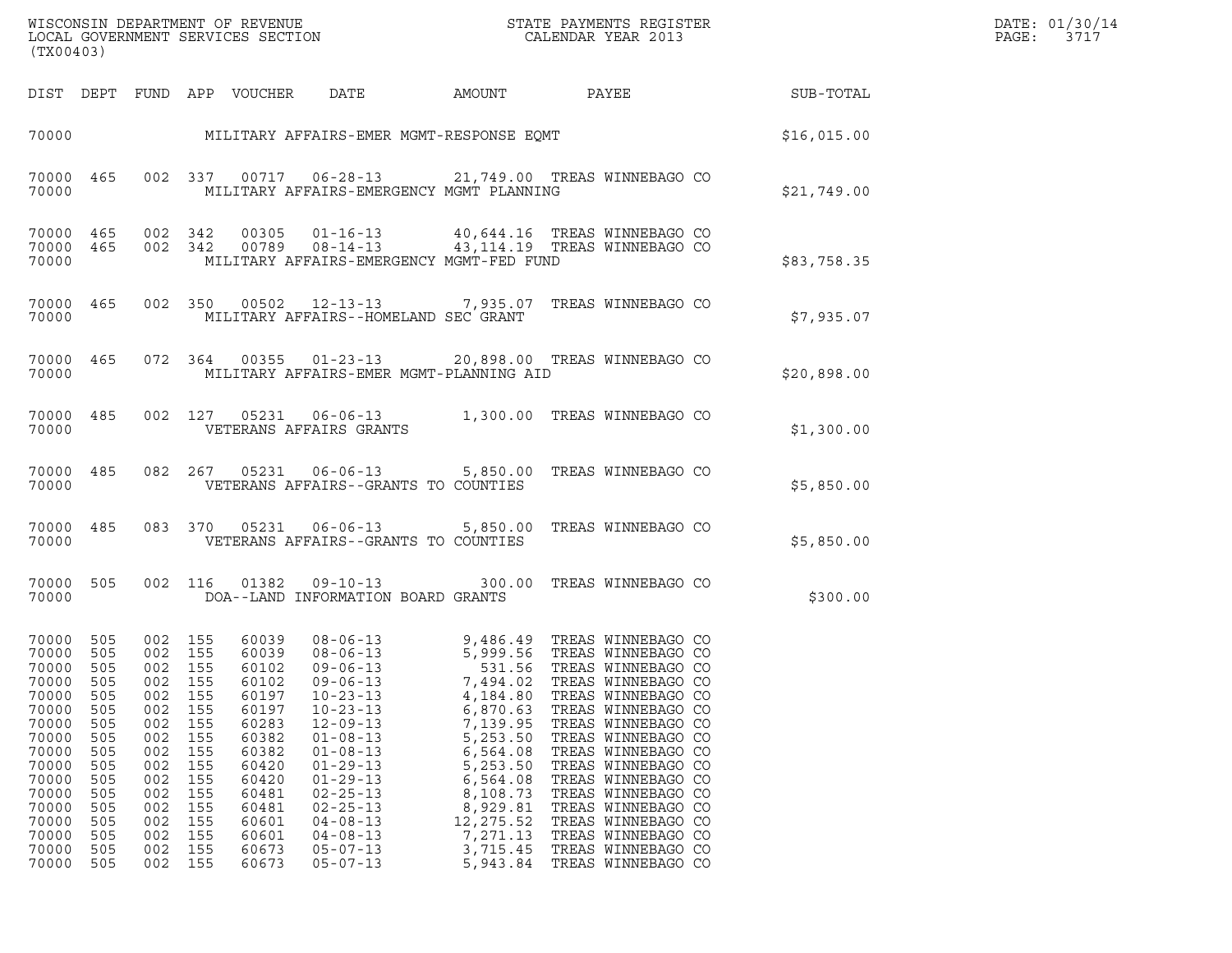| (TX00403)                                                                                                                                                                                                                              |                                                                                                                                                                                    |                                                                                                                                                                                    |                                                                                                                                                                                    |                                                                                                                                                                                                                                        |                                                                                                                                                                                                                                                                                                                                                                                                                                                                                  |                                                                                                                                  |                                                                                                                                                                                                                                                                                                                                                                                                                                                                                                                                                                                                                                                                                                       |              |
|----------------------------------------------------------------------------------------------------------------------------------------------------------------------------------------------------------------------------------------|------------------------------------------------------------------------------------------------------------------------------------------------------------------------------------|------------------------------------------------------------------------------------------------------------------------------------------------------------------------------------|------------------------------------------------------------------------------------------------------------------------------------------------------------------------------------|----------------------------------------------------------------------------------------------------------------------------------------------------------------------------------------------------------------------------------------|----------------------------------------------------------------------------------------------------------------------------------------------------------------------------------------------------------------------------------------------------------------------------------------------------------------------------------------------------------------------------------------------------------------------------------------------------------------------------------|----------------------------------------------------------------------------------------------------------------------------------|-------------------------------------------------------------------------------------------------------------------------------------------------------------------------------------------------------------------------------------------------------------------------------------------------------------------------------------------------------------------------------------------------------------------------------------------------------------------------------------------------------------------------------------------------------------------------------------------------------------------------------------------------------------------------------------------------------|--------------|
| DIST                                                                                                                                                                                                                                   | DEPT                                                                                                                                                                               | <b>FUND</b>                                                                                                                                                                        | APP                                                                                                                                                                                | VOUCHER                                                                                                                                                                                                                                | DATE                                                                                                                                                                                                                                                                                                                                                                                                                                                                             | AMOUNT                                                                                                                           | PAYEE                                                                                                                                                                                                                                                                                                                                                                                                                                                                                                                                                                                                                                                                                                 | SUB-TOTAL    |
| 70000<br>70000<br>70000<br>70000<br>70000<br>70000<br>70000                                                                                                                                                                            | 505<br>505<br>505<br>505<br>505<br>505                                                                                                                                             | 002<br>002<br>002<br>002<br>002<br>002                                                                                                                                             | 155<br>155<br>155<br>155<br>155<br>155                                                                                                                                             | 60712<br>60712<br>60741<br>60741<br>60819<br>60819                                                                                                                                                                                     | $05 - 23 - 13$<br>$05 - 23 - 13$<br>$06 - 06 - 13$<br>$06 - 06 - 13$<br>$07 - 09 - 13$<br>$07 - 09 - 13$                                                                                                                                                                                                                                                                                                                                                                         | DOA-HOUSING ASSISTANCE-FEDERAL FUNDS                                                                                             | 5,671.96 TREAS WINNEBAGO CO<br>5,903.37 TREAS WINNEBAGO CO<br>9,461.63 TREAS WINNEBAGO CO<br>2,892.17 TREAS WINNEBAGO CO<br>4,486.78 TREAS WINNEBAGO CO<br>5,432.95 TREAS WINNEBAGO CO                                                                                                                                                                                                                                                                                                                                                                                                                                                                                                                | \$145,435.51 |
| 70000<br>70000<br>70000<br>70000                                                                                                                                                                                                       | 505<br>505<br>505                                                                                                                                                                  | 002<br>002<br>002                                                                                                                                                                  | 643<br>643<br>643                                                                                                                                                                  | 05097<br>09928<br>11338                                                                                                                                                                                                                | $01 - 04 - 13$<br>$05 - 22 - 13$<br>$07 - 05 - 13$                                                                                                                                                                                                                                                                                                                                                                                                                               | DOA--JUSTICE ASSISTANCE FEDERAL FUNDS                                                                                            | 48,102.00 TREAS WINNEBAGO CNTY<br>30,657.00 TREAS WINNEBAGO CNTY<br>1,608.75 TREAS WINNEBAGO CO                                                                                                                                                                                                                                                                                                                                                                                                                                                                                                                                                                                                       | \$80,367.75  |
| 70000<br>70000<br>70000                                                                                                                                                                                                                | 505<br>505                                                                                                                                                                         | 002<br>002                                                                                                                                                                         | 645<br>645                                                                                                                                                                         | 10041<br>10951                                                                                                                                                                                                                         | $05 - 23 - 13$<br>$06 - 19 - 13$                                                                                                                                                                                                                                                                                                                                                                                                                                                 | DOA-JUSTICE ASSISTANCE-AID TO NON-PROFIT                                                                                         | 1,809.93 TREAS WINNEBAGO CO<br>5,000.00 TREAS WINNEBAGO CNTY                                                                                                                                                                                                                                                                                                                                                                                                                                                                                                                                                                                                                                          | \$6,809.93   |
| 70000<br>70000<br>70000<br>70000<br>70000                                                                                                                                                                                              | 505<br>505<br>505<br>505                                                                                                                                                           | 002<br>002<br>002<br>002                                                                                                                                                           | 650<br>650<br>650<br>650                                                                                                                                                           | 05146<br>06484<br>07928<br>11629                                                                                                                                                                                                       | $01 - 04 - 13$<br>$01 - 29 - 13$<br>$03 - 18 - 13$<br>$06 - 27 - 13$                                                                                                                                                                                                                                                                                                                                                                                                             | DOA--JUSTICE-ASSISTANCE-FEDERAL ARRA FDS                                                                                         | 28,068.59 TREAS WINNEBAGO CNTY<br>13,861.57 TREAS WINNEBAGO CO<br>2,720.57 TREAS WINNEBAGO CNTY<br>540.82 TREAS WINNEBAGO CO                                                                                                                                                                                                                                                                                                                                                                                                                                                                                                                                                                          | \$45,191.55  |
| 70000<br>70000<br>70000<br>70000<br>70000<br>70000<br>70000<br>70000<br>70000<br>70000<br>70000<br>70000<br>70000<br>70000<br>70000<br>70000<br>70000<br>70000<br>70000<br>70000<br>70000<br>70000<br>70000<br>70000<br>70000<br>70000 | 505<br>505<br>505<br>505<br>505<br>505<br>505<br>505<br>505<br>505<br>505<br>505<br>505<br>505<br>505<br>505<br>505<br>505<br>505<br>505<br>505<br>505<br>505<br>505<br>505<br>505 | 035<br>035<br>035<br>035<br>035<br>035<br>035<br>035<br>035<br>035<br>035<br>035<br>035<br>035<br>035<br>035<br>035<br>035<br>035<br>035<br>035<br>035<br>035<br>035<br>035<br>035 | 371<br>371<br>371<br>371<br>371<br>371<br>371<br>371<br>371<br>371<br>371<br>371<br>371<br>371<br>371<br>371<br>371<br>371<br>371<br>371<br>371<br>371<br>371<br>371<br>371<br>371 | 60039<br>60039<br>60039<br>60102<br>60102<br>60102<br>60197<br>60197<br>60197<br>60283<br>60283<br>60283<br>60382<br>60382<br>60382<br>60420<br>60420<br>60420<br>60481<br>60481<br>60481<br>60601<br>60601<br>60601<br>60673<br>60673 | $08 - 06 - 13$<br>$08 - 06 - 13$<br>$08 - 06 - 13$<br>$09 - 06 - 13$<br>$09 - 06 - 13$<br>$09 - 06 - 13$<br>$10 - 23 - 13$<br>$10 - 23 - 13$<br>$10 - 23 - 13$<br>$12 - 09 - 13$<br>$12 - 09 - 13$<br>$12 - 09 - 13$<br>$01 - 08 - 13$<br>$01 - 08 - 13$<br>$01 - 08 - 13$<br>$01 - 29 - 13$<br>$01 - 29 - 13$<br>$01 - 29 - 13$<br>$02 - 25 - 13$<br>$02 - 25 - 13$<br>$02 - 25 - 13$<br>$04 - 08 - 13$<br>$04 - 08 - 13$<br>$04 - 08 - 13$<br>$05 - 07 - 13$<br>$05 - 07 - 13$ | 2,841.83<br>2,854.25<br>4,090.58<br>4,156.87<br>2,845.04<br>3,576.20<br>5,419.59<br>2,857.11<br>4,700.57<br>3,201.56<br>5,158.08 | 4,763.63 TREAS WINNEBAGO CO 1,559.40 TREAS WINNEBAGO CO 4,833.14 TREAS WINNEBAGO CO 4,312.40 TREAS WINNEBAGO CO 3,423.83 TREAS WINNEBAGO CO 3,000.71 TREAS WINNEBAGO CO 3,000.71 TREAS WINNEBAGO CO<br>3,000.71 TREAS WINNEBAGO CO<br>3,191.54 TREAS WINNEBAGO CO<br>3,833.94 TREAS WINNEBAGO CO<br>438.61 TREAS WINNEBAGO CO<br>3,382.85 TREAS WINNEBAGO CO<br>2,100.96 TREAS WINNEBAGO CO<br>2,841.83 TREAS WINNEBAGO CO<br>4,090.58 TREAS WINNEB<br>TREAS WINNEBAGO CO<br>TREAS WINNEBAGO CO<br>TREAS WINNEBAGO CO<br>TREAS WINNEBAGO CO<br>TREAS WINNEBAGO CO<br>TREAS WINNEBAGO CO<br>TREAS WINNEBAGO CO<br>TREAS WINNEBAGO CO<br>TREAS WINNEBAGO CO<br>TREAS WINNEBAGO CO<br>TREAS WINNEBAGO CO |              |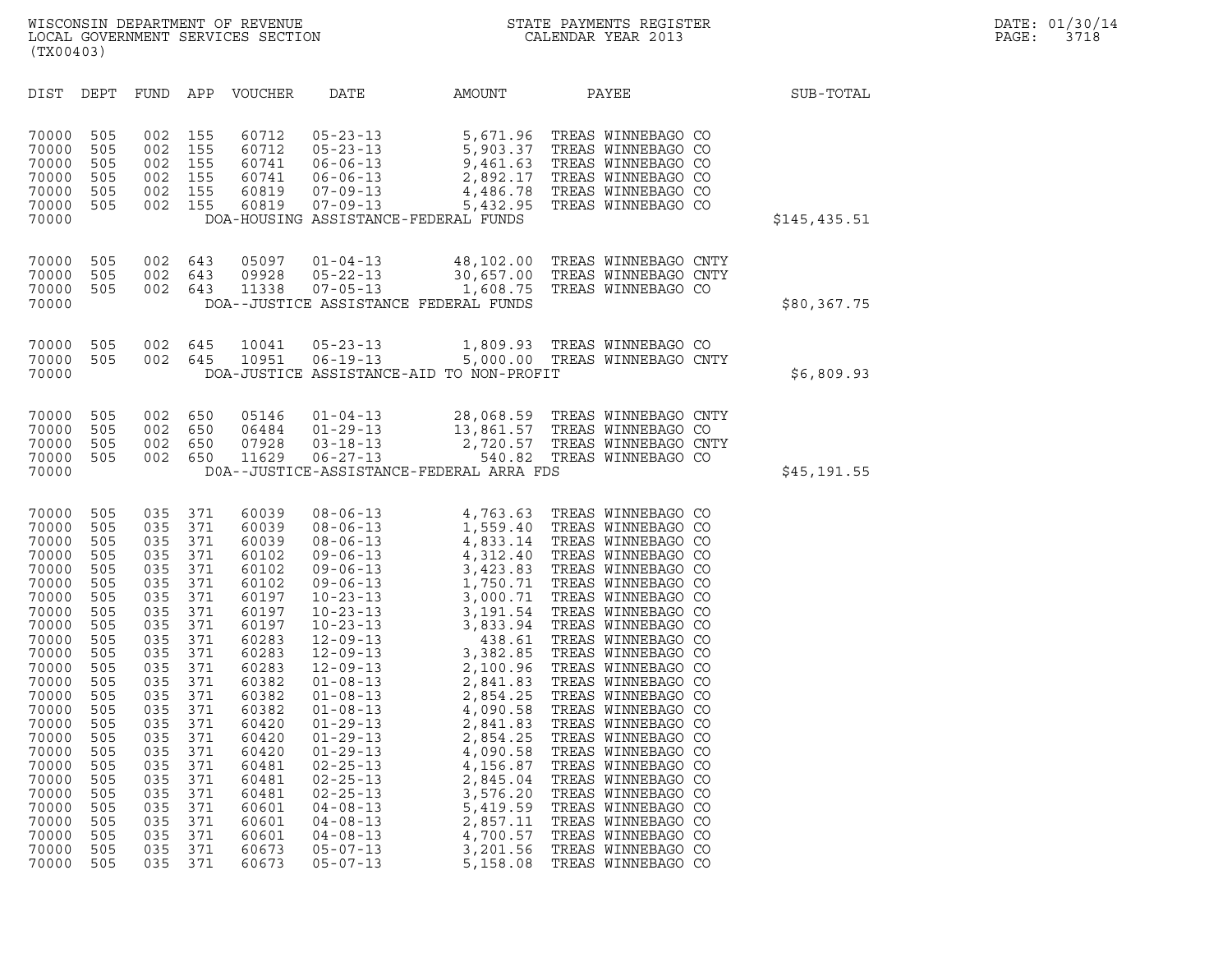| (TX00403)                                                                                       |                                                                    |                                                                    |                                                                    |                                                                                        |                                                                                                                                                                                                               |                                                                                                                      |                                                                                                                                                                                                                          |                 |
|-------------------------------------------------------------------------------------------------|--------------------------------------------------------------------|--------------------------------------------------------------------|--------------------------------------------------------------------|----------------------------------------------------------------------------------------|---------------------------------------------------------------------------------------------------------------------------------------------------------------------------------------------------------------|----------------------------------------------------------------------------------------------------------------------|--------------------------------------------------------------------------------------------------------------------------------------------------------------------------------------------------------------------------|-----------------|
| <b>DIST</b>                                                                                     | <b>DEPT</b>                                                        | <b>FUND</b>                                                        | APP                                                                | <b>VOUCHER</b>                                                                         | <b>DATE</b>                                                                                                                                                                                                   | AMOUNT                                                                                                               | PAYEE                                                                                                                                                                                                                    | SUB-TOTAL       |
| 70000<br>70000<br>70000<br>70000<br>70000<br>70000<br>70000<br>70000<br>70000<br>70000<br>70000 | 505<br>505<br>505<br>505<br>505<br>505<br>505<br>505<br>505<br>505 | 035<br>035<br>035<br>035<br>035<br>035<br>035<br>035<br>035<br>035 | 371<br>371<br>371<br>371<br>371<br>371<br>371<br>371<br>371<br>371 | 60673<br>60712<br>60712<br>60712<br>60741<br>60741<br>60741<br>60819<br>60819<br>60819 | $05 - 07 - 13$<br>$05 - 23 - 13$<br>$05 - 23 - 13$<br>$05 - 23 - 13$<br>$06 - 06 - 13$<br>$06 - 06 - 13$<br>$06 - 06 - 13$<br>$07 - 09 - 13$<br>$07 - 09 - 13$<br>$07 - 09 - 13$<br>DOA--PUBLIC BENEFITS FUND | 4,038.06<br>3,433.70<br>1,258.00<br>4,238.74<br>1,758.09<br>4,711.67<br>3,974.68<br>1,033.71<br>1,478.70<br>3,434.59 | TREAS WINNEBAGO CO<br>TREAS WINNEBAGO CO<br>TREAS WINNEBAGO CO<br>TREAS WINNEBAGO CO<br>TREAS WINNEBAGO CO<br>TREAS WINNEBAGO CO<br>TREAS WINNEBAGO CO<br>TREAS WINNEBAGO CO<br>TREAS WINNEBAGO CO<br>TREAS WINNEBAGO CO | \$117,440.00    |
| 70000<br>70000<br>70000                                                                         | 835<br>835                                                         | 002<br>002                                                         | 105<br>105                                                         | 44776<br>81880                                                                         | 07-22-13<br>$11 - 18 - 13$<br>REVENUE--STATE SHARED REVENUES                                                                                                                                                  | 2,399,694.21                                                                                                         | 419,862.22 TREAS WINNEBAGO CO<br>TREAS WINNEBAGO CO                                                                                                                                                                      | \$2,819,556.43  |
| 70000<br>70000                                                                                  | 835                                                                | 002                                                                | 109                                                                | 01070                                                                                  | $07 - 22 - 13$<br>REVENUE--EXEMPT COMPUTER AID                                                                                                                                                                | 501,995.00                                                                                                           | TREAS WINNEBAGO CO                                                                                                                                                                                                       | \$501,995.00    |
| 70000<br>70000<br>70000                                                                         | 835<br>835                                                         | 002<br>002                                                         | 302<br>302                                                         | 10141<br>11140                                                                         | $07 - 22 - 13$                                                                                                                                                                                                | 1,513,069.83<br>REVENUE-FIRST DOLLAR/SCHOOL LEVY CREDITS                                                             | 07-22-13 7,650,961.03 TREAS WINNEBAGO CO<br>TREAS WINNEBAGO CO                                                                                                                                                           | \$9,164,030.86  |
| 70000<br>70000                                                                                  | 835                                                                | 021                                                                | 363                                                                | 37278                                                                                  | $03 - 25 - 13$<br>REVENUE--LOTTERY CREDIT -                                                                                                                                                                   | 1,562,793.87                                                                                                         | TREAS WINNEBAGO CO                                                                                                                                                                                                       | \$1,562,793.87  |
| 70000                                                                                           |                                                                    |                                                                    |                                                                    |                                                                                        | DISTRICT TOTAL APPROPRIATIONS                                                                                                                                                                                 |                                                                                                                      |                                                                                                                                                                                                                          | \$31,694,647.29 |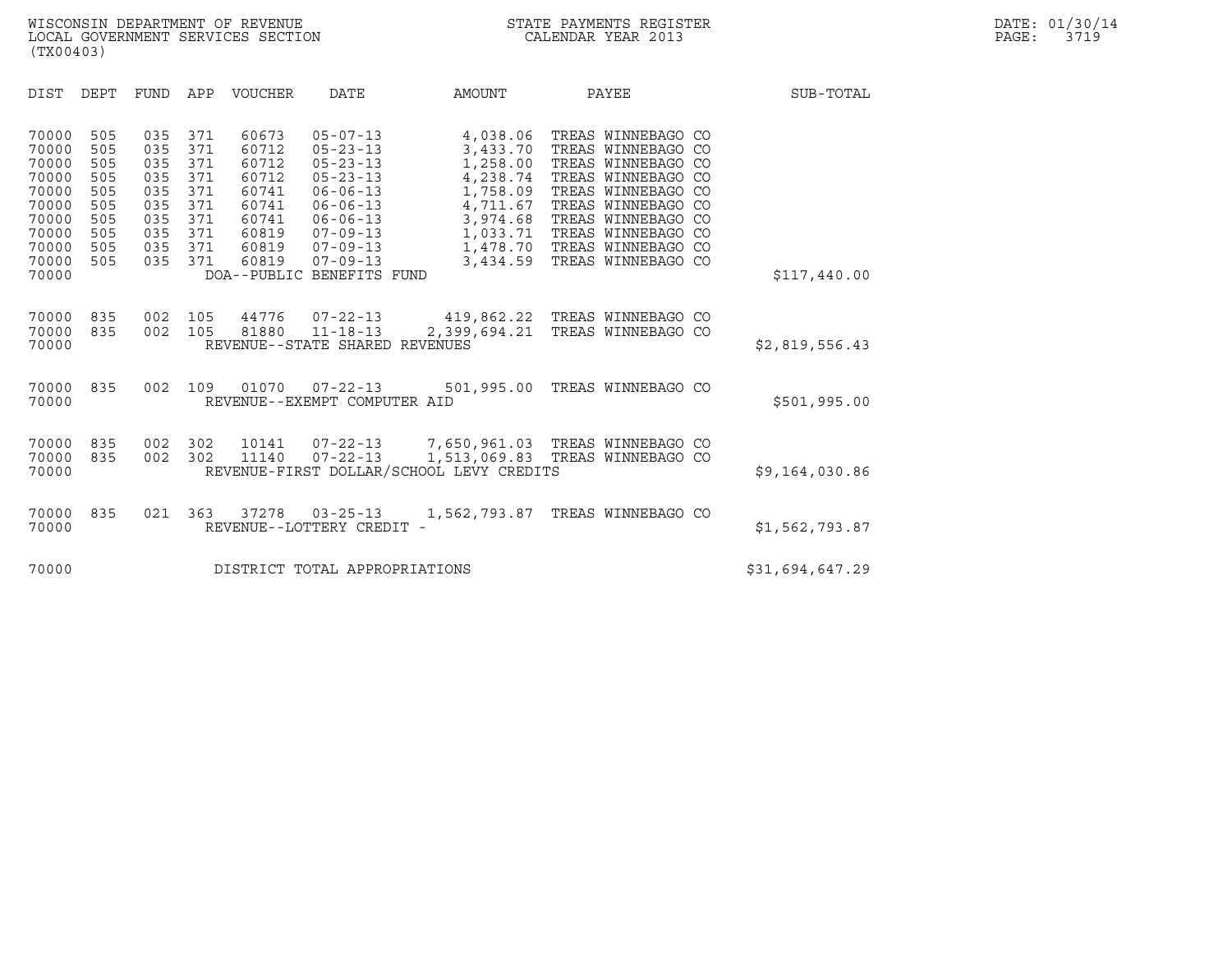| WISCONSIN DEPARTMENT OF REVENUE<br>LOCAL GOVERNMENT SERVICES SECTION<br>(TX00403) |                    |                    |                         |                                                                                                                                             |           | STATE PAYMENTS REGISTER<br>CALENDAR YEAR 2013                                    |              | DATE: 01/30/14<br>PAGE:<br>3720 |
|-----------------------------------------------------------------------------------|--------------------|--------------------|-------------------------|---------------------------------------------------------------------------------------------------------------------------------------------|-----------|----------------------------------------------------------------------------------|--------------|---------------------------------|
| DIST DEPT                                                                         |                    | FUND APP VOUCHER   |                         | DATE                                                                                                                                        | AMOUNT    | PAYEE                                                                            | SUB-TOTAL    |                                 |
| 70002 165<br>70002                                                                |                    |                    |                         | SAFETY/PROF SERV--FIRE INSURANCE DUES                                                                                                       |           | 002 225 01794 07-03-13 21,411.54 TREAS TN ALGOMA                                 | \$21,411.54  |                                 |
| 70002 370<br>70002                                                                |                    |                    |                         | 074 670 41143 05-20-13<br>NAT RESOURCES--RU RECYCLING GRANT                                                                                 |           | 10,772.35 TREAS TN ALGOMA                                                        | \$10,772.35  |                                 |
| 70002 370<br>70002                                                                |                    |                    |                         | NAT RESOURCES--RU CONSOLIDATED GRANT                                                                                                        |           | 074 673 41143 05-20-13 1,806.13 TREAS TN ALGOMA                                  | \$1,806.13   |                                 |
| 70002 370<br>70002                                                                |                    | 095 512            |                         | NAT RESOURCES--STEWARDSHIP 2000                                                                                                             |           | 01288  12-26-13  50,662.00 TREAS TN ALGOMA                                       | \$50,662.00  |                                 |
| 70002 395<br>70002<br>395<br>70002<br>395<br>70002 395<br>70002                   | 011 191<br>011 191 | 011 191<br>011 191 | 77795<br>85795<br>97795 | 71795  01-07-13  21,884.48  TOWN OF ALGOMA<br>$04 - 01 - 13$<br>$07 - 01 - 13$<br>$10 - 07 - 13$<br>TRANSPORTATION--GENERAL TRANSP AIDS-GTA |           | 21,884.48 TOWN OF ALGOMA<br>21,884.48 TOWN OF ALGOMA<br>21,884.51 TOWN OF ALGOMA | \$87,537.95  |                                 |
| 70002 835<br>70002<br>835<br>70002                                                | 002 105<br>002 105 |                    | 44755<br>81859          | $07 - 22 - 13$<br>$11 - 18 - 13$<br>REVENUE--STATE SHARED REVENUES                                                                          | 51,736.50 | 9,129.53   TREAS TN ALGOMA<br>TREAS TN ALGOMA                                    | \$60,866.03  |                                 |
| 70002 835<br>70002                                                                | 002 109            |                    |                         | REVENUE--EXEMPT COMPUTER AID                                                                                                                |           | 1,031.00 TREAS TN ALGOMA                                                         | \$1,031.00   |                                 |
| 70002                                                                             |                    |                    |                         | DISTRICT TOTAL APPROPRIATIONS                                                                                                               |           |                                                                                  | \$234,087.00 |                                 |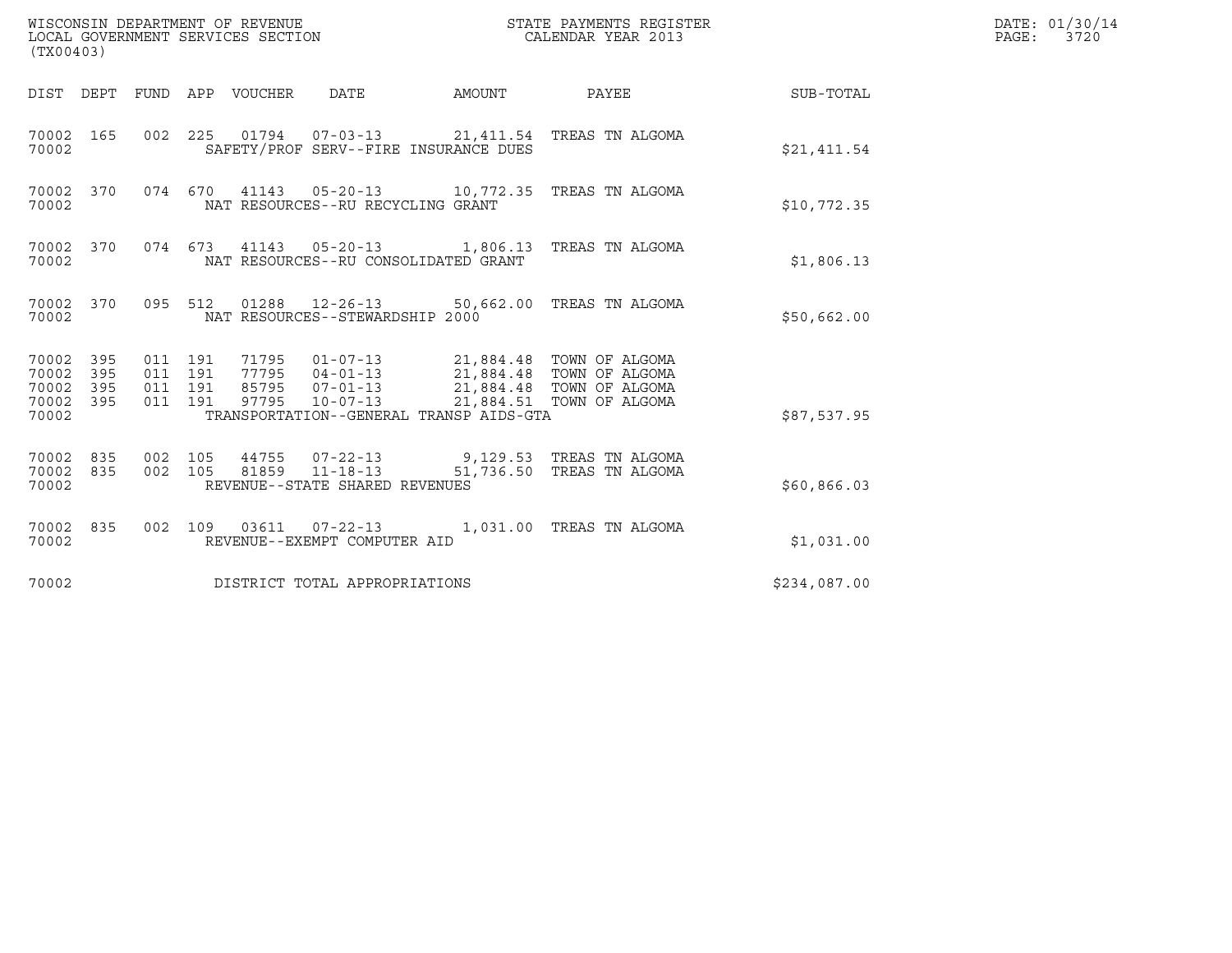| (TX00403)                                         |            |                               |         |                                 | WISCONSIN DEPARTMENT OF REVENUE<br>LOCAL GOVERNMENT SERVICES SECTION |                                          | STATE PAYMENTS REGISTER<br>CALENDAR YEAR 2013                                                                                                                                                        |              | DATE: 01/30/14<br>PAGE: 3721 |
|---------------------------------------------------|------------|-------------------------------|---------|---------------------------------|----------------------------------------------------------------------|------------------------------------------|------------------------------------------------------------------------------------------------------------------------------------------------------------------------------------------------------|--------------|------------------------------|
|                                                   |            |                               |         | DIST DEPT FUND APP VOUCHER DATE |                                                                      | AMOUNT                                   | PAYEE                                                                                                                                                                                                | SUB-TOTAL    |                              |
| 70004 165<br>70004                                |            |                               |         |                                 |                                                                      | SAFETY/PROF SERV--FIRE INSURANCE DUES    | 002  225  01795  07-03-13  8,980.10 TREAS TN BLACK WOLF                                                                                                                                              | \$8,980.10   |                              |
| 70004 370<br>70004                                |            |                               |         |                                 | 012 571 37082 06-10-13                                               | NAT RESOURCES--FOREST CROP/MFL/CO FOREST | 59.65 TREAS TN BLACK WOLF                                                                                                                                                                            | \$59.65      |                              |
| 70004                                             | 70004 370  |                               |         |                                 | NAT RESOURCES--RU RECYCLING GRANT                                    |                                          | 074 670 41144 05-20-13 4,164.47 TREAS TN BLACK WOLF                                                                                                                                                  | \$4,164.47   |                              |
| 70004                                             | 70004 370  |                               |         |                                 |                                                                      | NAT RESOURCES--RU CONSOLIDATED GRANT     | 074  673  41144  05-20-13  633.94  TREAS TN BLACK WOLF                                                                                                                                               | \$633.94     |                              |
| 70004 395<br>70004<br>70004<br>70004 395<br>70004 | 395<br>395 | 011 191<br>011 191<br>011 191 | 011 191 |                                 |                                                                      | TRANSPORTATION--GENERAL TRANSP AIDS-GTA  | 71796  01-07-13  14,961.89  TOWN OF BLACK WOLF<br>77796  04-01-13  14,961.89  TOWN OF BLACK WOLF<br>85796  07-01-13  14,961.89  TOWN OF BLACK WOLF<br>97796  10-07-13  14,961.92  TOWN OF BLACK WOLF | \$59,847.59  |                              |
| 70004 835<br>70004 835<br>70004                   |            | 002 105<br>002 105            |         | 81860                           | $11 - 18 - 13$<br>REVENUE--STATE SHARED REVENUES                     |                                          | 44756 07-22-13 4,162.17 TREAS TN BLACK WOLF<br>23,583.87 TREAS TN BLACK WOLF                                                                                                                         | \$27,746.04  |                              |
| 70004 835<br>70004                                |            |                               |         |                                 | REVENUE--EXEMPT COMPUTER AID                                         |                                          | 002  109  03612  07-22-13  468.00 TREAS TN BLACK WOLF                                                                                                                                                | \$468.00     |                              |
| 70004                                             |            |                               |         |                                 | DISTRICT TOTAL APPROPRIATIONS                                        |                                          |                                                                                                                                                                                                      | \$101,899.79 |                              |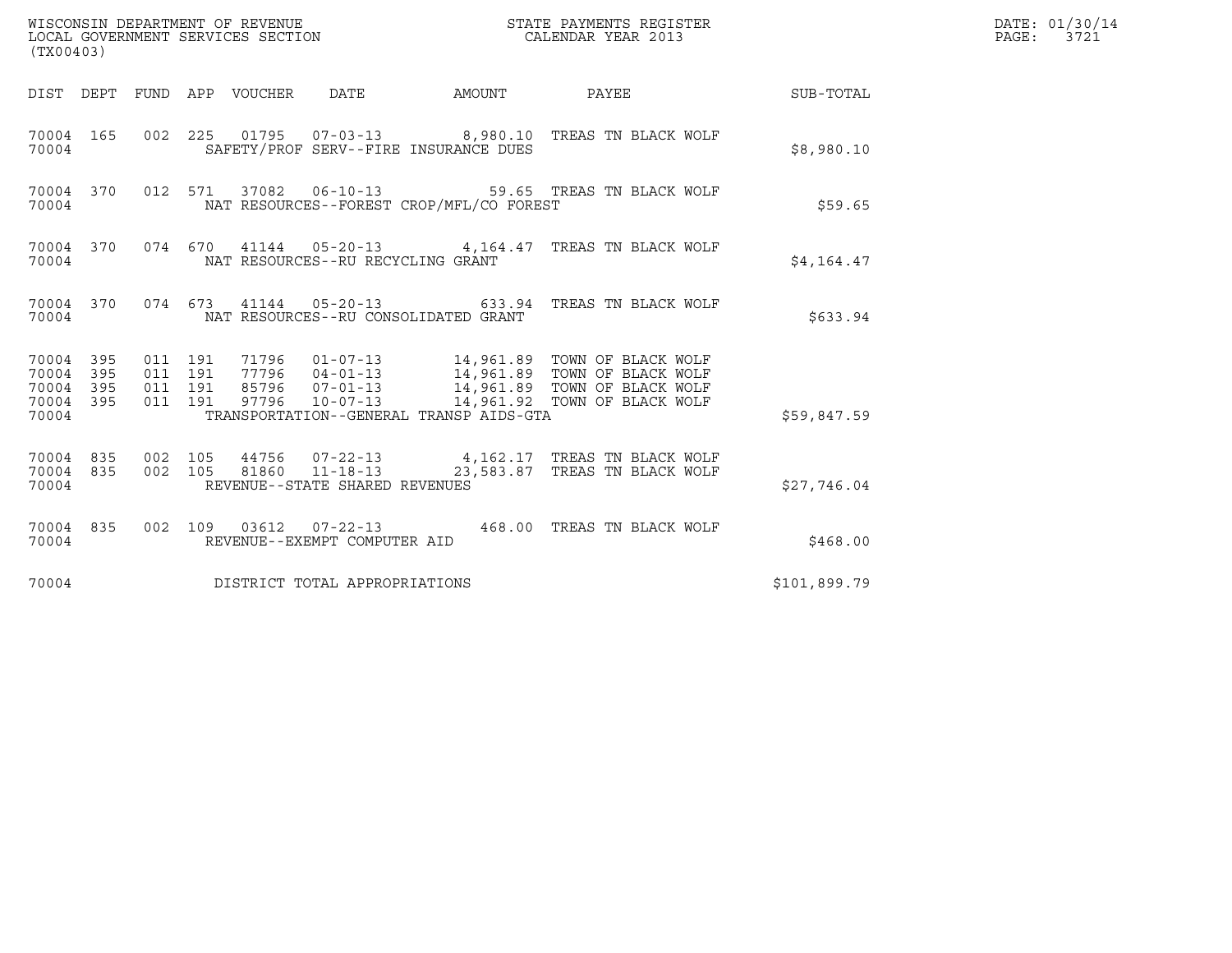| (TX00403)                                                 |                    |                               |                                                  |                                                                                                 | ${\tt WISCONSIM\ DEPARTMENT\ OF\ REVENUE}\qquad \qquad {\tt STATE\ PAYMENTS\ REGISTER} \\ {\tt LOCAL\ GOVERNMENT\ SERVICES\ SECTION}\qquad \qquad {\tt CALENDAR\ YEAR\ 2013}$                                       |              | DATE: 01/30/14<br>PAGE:<br>3722 |
|-----------------------------------------------------------|--------------------|-------------------------------|--------------------------------------------------|-------------------------------------------------------------------------------------------------|---------------------------------------------------------------------------------------------------------------------------------------------------------------------------------------------------------------------|--------------|---------------------------------|
|                                                           |                    |                               |                                                  |                                                                                                 |                                                                                                                                                                                                                     |              |                                 |
| 70006                                                     |                    |                               |                                                  | SAFETY/PROF SERV--FIRE INSURANCE DUES                                                           | 70006 165 002 225 01796 07-03-13 16,602.73 TREAS TN CLAYTON                                                                                                                                                         | \$16,602.73  |                                 |
| 70006                                                     |                    |                               |                                                  | 70006 370 000 001 04DNR 10-23-13 93.51 TOWN CLAYTON<br>NAT RESOURCES-SEVERANCE/YIELD/WITHDRAWAL |                                                                                                                                                                                                                     | \$93.51      |                                 |
|                                                           |                    |                               |                                                  | 70006 NAT RESOURCES--AIDS IN LIEU OF TAXES                                                      | 70006 370 002 503 16183 02-06-13 6,760.97 TREAS TN CLAYTON<br>TOWN SHARE 875.41                                                                                                                                     | \$6,760.97   |                                 |
| 70006                                                     |                    |                               |                                                  | NAT RESOURCES--FOREST CROP/MFL/CO FOREST                                                        | 70006 370 012 571 37083 06-10-13 41.50 TREAS TN CLAYTON                                                                                                                                                             | \$41.50      |                                 |
| 70006                                                     |                    |                               |                                                  | NAT RESOURCES--AIDS IN LIEU OF TAXES                                                            | $\begin{array}{cccccc} 70006 & 370 & 012 & 579 & 19026 & 04-15-13 & & & & & 61.49 & \text{TREAS TN CLAYTON} \\ 70006 & 370 & 012 & 579 & 19026 & 04-15-13 & & & & & 623.02 & \text{TREAS TOWN CLAYTON} \end{array}$ | \$684.51     |                                 |
| 70006                                                     |                    |                               | NAT RESOURCES--RU RECYCLING GRANT                |                                                                                                 | 70006 370 074 670 41145 05-20-13 6,127.11 TREAS TN CLAYTON                                                                                                                                                          | \$6,127.11   |                                 |
| 70006                                                     |                    |                               |                                                  | NAT RESOURCES--RU CONSOLIDATED GRANT                                                            | 70006 370 074 673 41145 05-20-13 1,041.88 TREAS TN CLAYTON                                                                                                                                                          | \$1,041.88   |                                 |
| 70006 395<br>70006 395<br>70006 395<br>70006 395<br>70006 | 011 191            | 011 191<br>011 191<br>011 191 |                                                  | TRANSPORTATION--GENERAL TRANSP AIDS-GTA                                                         |                                                                                                                                                                                                                     | \$155,832.37 |                                 |
| 70006 835<br>70006 835<br>70006                           | 002 105<br>002 105 |                               | 81861 11-18-13<br>REVENUE--STATE SHARED REVENUES |                                                                                                 | 44757  07-22-13  5,059.25  TREAS TN CLAYTON<br>28,669.08 TREAS TN CLAYTON                                                                                                                                           | \$33,728.33  |                                 |
| 70006 835<br>70006                                        |                    |                               | REVENUE--EXEMPT COMPUTER AID                     |                                                                                                 | 002 109 03613 07-22-13 1,337.00 TREAS TN CLAYTON                                                                                                                                                                    | \$1,337.00   |                                 |
| 70006 835<br>70006                                        |                    |                               | REVENUE--LOTTERY CREDIT -                        |                                                                                                 | 021 363 35936 03-25-13 3,494.74 TREAS TN CLAYTON                                                                                                                                                                    | \$3,494.74   |                                 |
| 70006                                                     |                    |                               | DISTRICT TOTAL APPROPRIATIONS                    |                                                                                                 |                                                                                                                                                                                                                     | \$225,744.65 |                                 |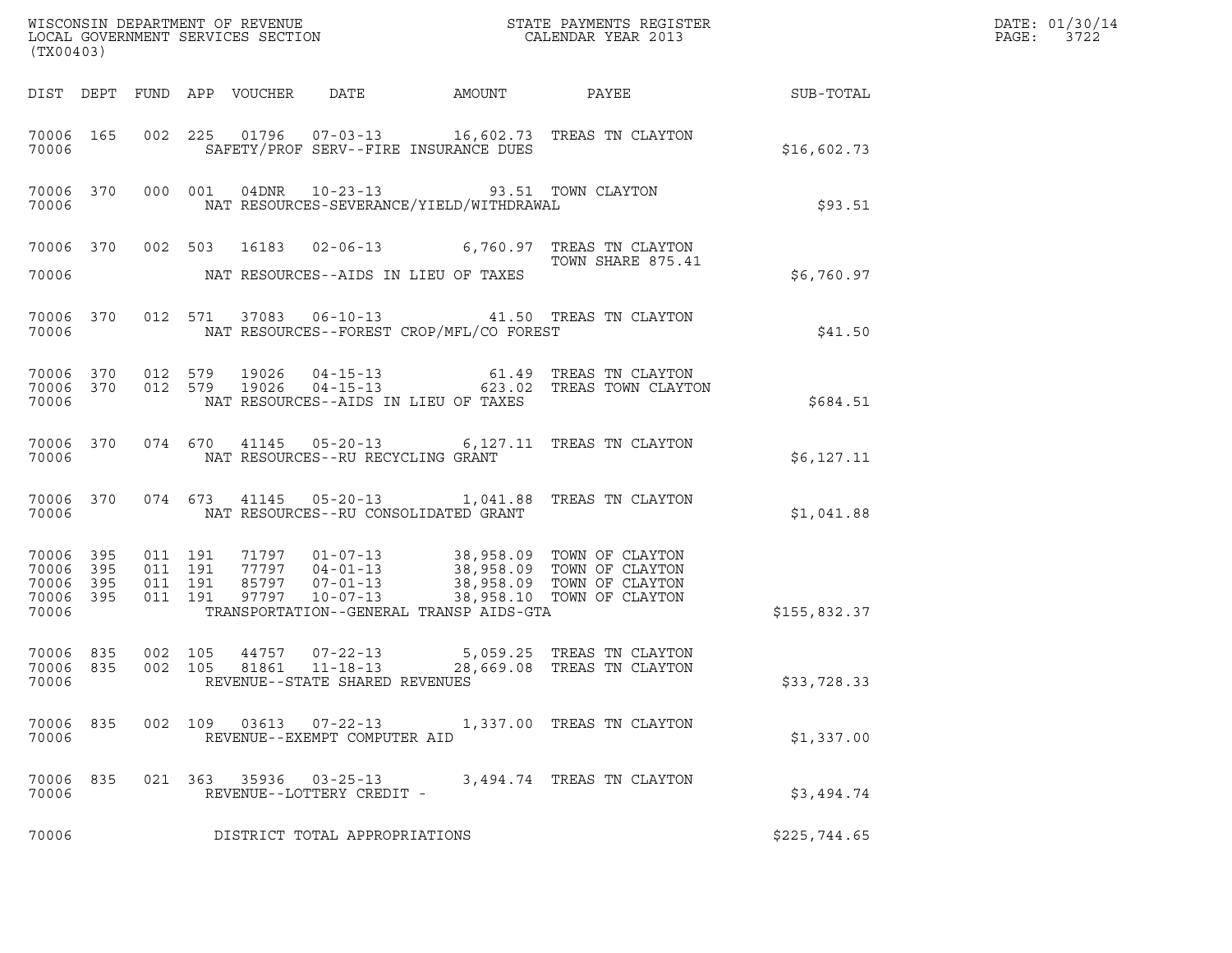| DATE: | 01/30/14 |
|-------|----------|
| PAGE: | 3723     |

| (TX00403)                                                                                                                                                 |                                                                                                       |                                                                                                                                                                   |                    |                            |                                                                       |                                         |                                                                                                                                                  |                 | DATE: 01/30/14<br>PAGE:<br>3723 |
|-----------------------------------------------------------------------------------------------------------------------------------------------------------|-------------------------------------------------------------------------------------------------------|-------------------------------------------------------------------------------------------------------------------------------------------------------------------|--------------------|----------------------------|-----------------------------------------------------------------------|-----------------------------------------|--------------------------------------------------------------------------------------------------------------------------------------------------|-----------------|---------------------------------|
|                                                                                                                                                           |                                                                                                       |                                                                                                                                                                   |                    | DIST DEPT FUND APP VOUCHER |                                                                       | DATE AMOUNT                             |                                                                                                                                                  | PAYEE SUB-TOTAL |                                 |
| 70008 165<br>70008                                                                                                                                        |                                                                                                       |                                                                                                                                                                   |                    |                            |                                                                       | SAFETY/PROF SERV--FIRE INSURANCE DUES   | 002 225 01797 07-03-13 49,616.00 TREAS TN MENASHA                                                                                                | \$49,616.00     |                                 |
|                                                                                                                                                           |                                                                                                       |                                                                                                                                                                   |                    |                            |                                                                       |                                         | 70008 370 002 503 16184 02-06-13 2,436.38 TREAS TN MENASHA<br>TOWN SHARE 580.22                                                                  |                 |                                 |
| 70008                                                                                                                                                     |                                                                                                       |                                                                                                                                                                   |                    |                            |                                                                       | NAT RESOURCES--AIDS IN LIEU OF TAXES    |                                                                                                                                                  | \$2,436.38      |                                 |
| 70008                                                                                                                                                     | 70008 370                                                                                             |                                                                                                                                                                   |                    |                            | NAT RESOURCES--RU RECYCLING GRANT                                     |                                         | 074 670 41146 05-20-13 54,930.97 TREAS TN MENASHA                                                                                                | \$54,930.97     |                                 |
| 70008                                                                                                                                                     | 70008 370                                                                                             |                                                                                                                                                                   |                    |                            |                                                                       | NAT RESOURCES--RU CONSOLIDATED GRANT    | 074 673 41146 05-20-13 4,862.04 TREAS TN MENASHA                                                                                                 | \$4,862.04      |                                 |
| 70008<br>70008<br>70008<br>70008<br>70008<br>70008<br>70008<br>70008<br>70008<br>70008<br>70008<br>70008<br>70008<br>70008<br>70008<br>70008 395<br>70008 | 395<br>395<br>395<br>395<br>395<br>395<br>395<br>395<br>395<br>395<br>395<br>395<br>395<br>395<br>395 | 011 185<br>011 185<br>011 185<br>011 185<br>011 185<br>011 185<br>011 185<br>011 185<br>011 185<br>011 185<br>011 185<br>011 185<br>011 185<br>011 185<br>011 185 | 011 185            |                            |                                                                       | TRANSPORTATION--HIGHWAY SAFETY-FEDERAL  |                                                                                                                                                  | \$35,694.91     |                                 |
| 70008 395<br>70008<br>70008<br>70008<br>70008                                                                                                             | 395<br>395<br>395                                                                                     | 011 191<br>011 191<br>011 191                                                                                                                                     |                    | 71798<br>77798<br>85798    | $01 - 07 - 13$<br>$04 - 01 - 13$<br>$07 - 01 - 13$                    | TRANSPORTATION--GENERAL TRANSP AIDS-GTA | 131,740.54 TOWN OF MENASHA<br>131,740.54 TOWN OF MENASHA<br>131,740.54 TOWN OF MENASHA<br>011  191  97798  10-07-13  131,740.55  TOWN OF MENASHA | \$526,962.17    |                                 |
| 70008 455<br>70008 455<br>70008                                                                                                                           |                                                                                                       | 002                                                                                                                                                               | 231<br>002 231     | 00403<br>00615             | $02 - 11 - 13$<br>$02 - 19 - 13$<br>JUSTICE--LAW ENFORCEMENT TRAINING |                                         | 3,680.00 TREAS TN MENASHA<br>320.00 TREAS TN MENASHA                                                                                             | \$4,000.00      |                                 |
| 70008 835<br>70008<br>70008                                                                                                                               | 835                                                                                                   |                                                                                                                                                                   | 002 105<br>002 105 | 44758<br>81862             | $07 - 22 - 13$<br>$11 - 18 - 13$<br>REVENUE--STATE SHARED REVENUES    |                                         | 99,574.32 TREAS TN MENASHA<br>291,055.32 TREAS TN MENASHA                                                                                        | \$390,629.64    |                                 |
| 70008 835                                                                                                                                                 |                                                                                                       |                                                                                                                                                                   | 002 109            | 03614                      | $07 - 22 - 13$                                                        |                                         | 208,399.00 TREAS TN MENASHA                                                                                                                      |                 |                                 |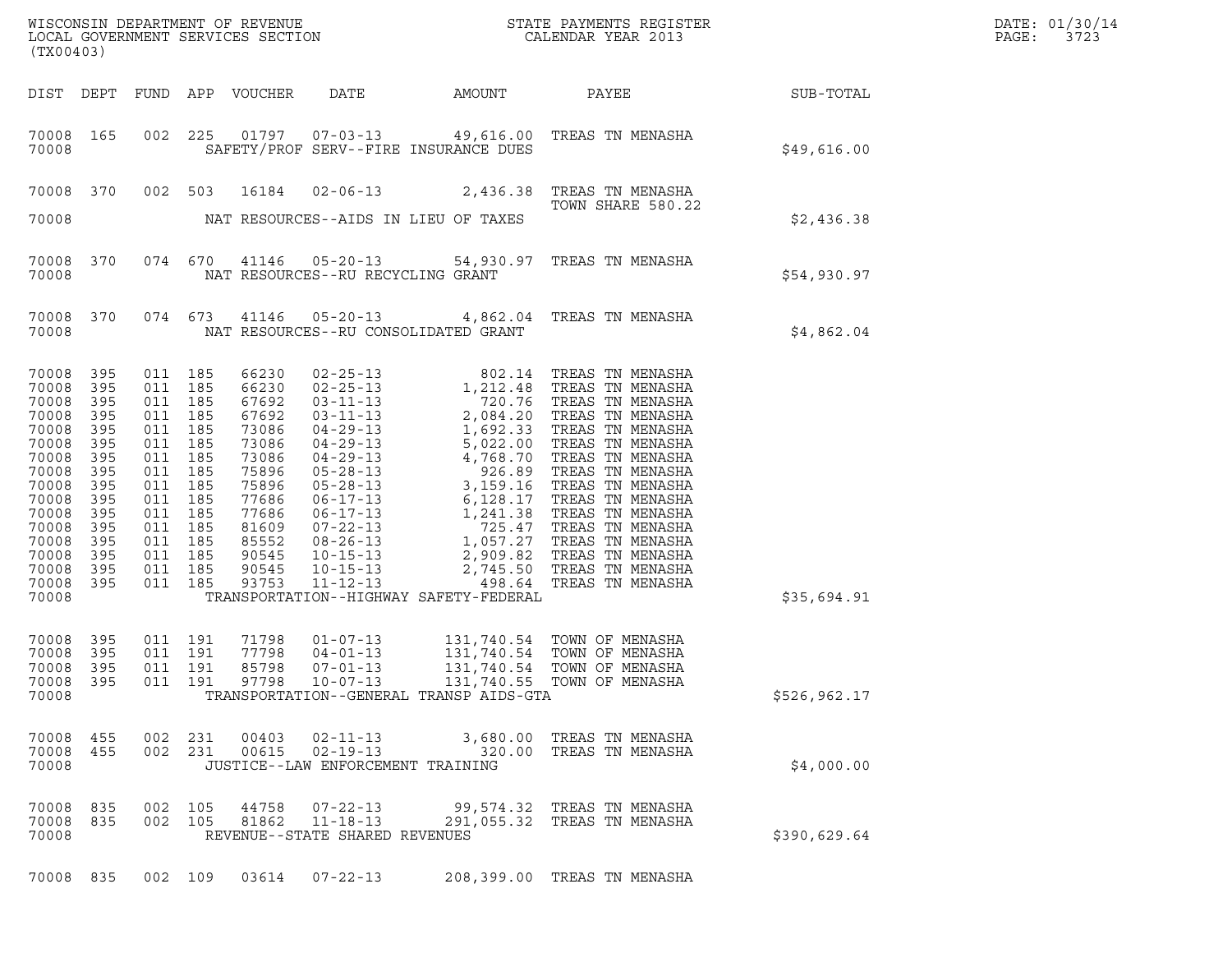| WISCONSIN DEPARTMENT OF REVENUE<br>LOCAL GOVERNMENT SERVICES SECTION<br>(TX00403) |      |     |                |                                             |              | STATE PAYMENTS REGISTER<br>CALENDAR YEAR 2013 |                | DATE: 01/30/14<br>PAGE:<br>3724 |
|-----------------------------------------------------------------------------------|------|-----|----------------|---------------------------------------------|--------------|-----------------------------------------------|----------------|---------------------------------|
| DEPT<br>DIST                                                                      | FUND | APP | <b>VOUCHER</b> | DATE                                        | AMOUNT       | PAYEE                                         | SUB-TOTAL      |                                 |
| 70008                                                                             |      |     |                | REVENUE--EXEMPT COMPUTER AID                | \$208,399.00 |                                               |                |                                 |
| 835<br>70008<br>70008                                                             | 021  | 363 | CR138          | $03 - 26 - 13$<br>REVENUE--LOTTERY CREDIT - | 20,206.68    | TREAS TN MENASHA                              | \$20, 206.68   |                                 |
| 70008                                                                             |      |     |                | DISTRICT TOTAL APPROPRIATIONS               |              |                                               | \$1,297,737.79 |                                 |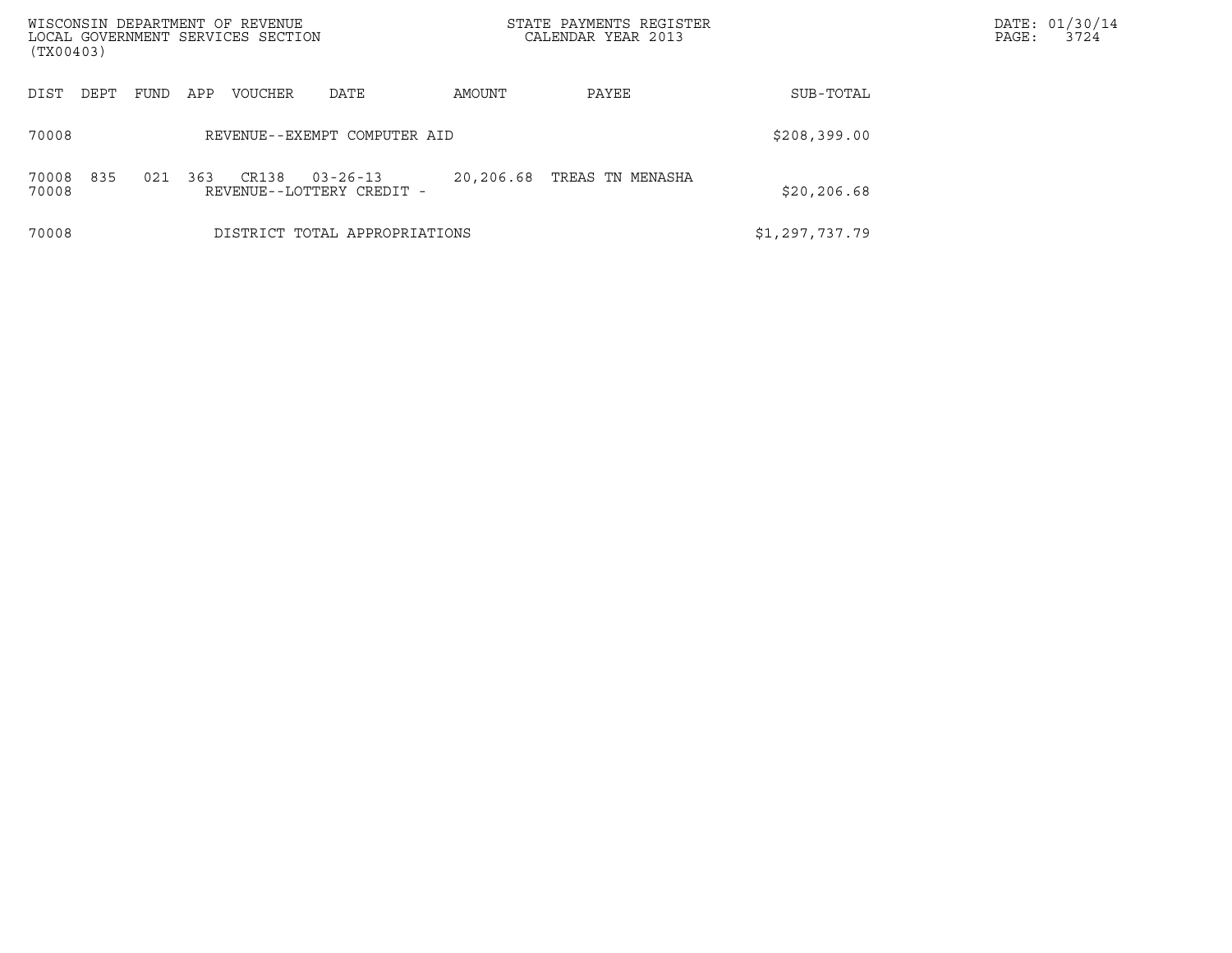| (TX00403)                                         |            |                    |                    |                                 | WISCONSIN DEPARTMENT OF REVENUE<br>LOCAL GOVERNMENT SERVICES SECTION |                                          | STATE PAYMENTS REGISTER<br>CALENDAR YEAR 2013                                                                                                                                                    |                        | DATE: 01/30/14<br>$\mathtt{PAGE:}$<br>3725 |
|---------------------------------------------------|------------|--------------------|--------------------|---------------------------------|----------------------------------------------------------------------|------------------------------------------|--------------------------------------------------------------------------------------------------------------------------------------------------------------------------------------------------|------------------------|--------------------------------------------|
|                                                   |            |                    |                    | DIST DEPT FUND APP VOUCHER DATE |                                                                      |                                          |                                                                                                                                                                                                  | AMOUNT PAYEE SUB-TOTAL |                                            |
| 70010 165<br>70010                                |            | 002 225            |                    |                                 |                                                                      | SAFETY/PROF SERV--FIRE INSURANCE DUES    |                                                                                                                                                                                                  | \$12,635.39            |                                            |
| 70010 370<br>70010                                |            |                    |                    |                                 | 012 571 37084 06-10-13                                               | NAT RESOURCES--FOREST CROP/MFL/CO FOREST | 2.60 TREAS TN NEENAH                                                                                                                                                                             | \$2.60                 |                                            |
| 70010 370<br>70010                                |            |                    |                    |                                 | NAT RESOURCES--RU RECYCLING GRANT                                    |                                          | 074 670 41147 05-20-13 8,540.42 TREAS TN NEENAH                                                                                                                                                  | \$8,540.42             |                                            |
| 70010 370<br>70010                                |            |                    |                    |                                 |                                                                      | NAT RESOURCES--RU CONSOLIDATED GRANT     | 074 673 41147 05-20-13 866.75 TREAS TN NEENAH                                                                                                                                                    | \$866.75               |                                            |
| 70010 395<br>70010<br>70010<br>70010 395<br>70010 | 395<br>395 | 011 191<br>011 191 | 011 191<br>011 191 |                                 |                                                                      | TRANSPORTATION--GENERAL TRANSP AIDS-GTA  | 71799   01-07-13   13,395.31   TOWN OF NEENAH<br>77799   04-01-13   13,395.31   TOWN OF NEENAH<br>85799   07-01-13   13,395.31   TOWN OF NEENAH<br>97799   10-07-13   13,395.34   TOWN OF NEENAH | \$53,581.27            |                                            |
| 70010 395<br>70010                                |            |                    |                    |                                 |                                                                      | TRANSPORTATION--LRIP/TRIP/MSIP GRANTS    | 011 278 95859 11-27-13 3,316.00 TREAS TN NEENAH                                                                                                                                                  | \$3,316.00             |                                            |
| 70010 835<br>70010 835<br>70010                   |            | 002 105<br>002 105 |                    |                                 | REVENUE--STATE SHARED REVENUES                                       |                                          | 44759   07-22-13   42,830.22   TREAS TN NEENAH<br>81863   11-18-13   243,175.01   TREAS TN NEENAH                                                                                                | \$286,005.23           |                                            |
| 70010 835<br>70010                                |            |                    |                    |                                 | REVENUE--EXEMPT COMPUTER AID                                         |                                          | 002 109 03615 07-22-13 713.00 TREAS TN NEENAH                                                                                                                                                    | \$713.00               |                                            |
| 70010                                             |            |                    |                    |                                 | DISTRICT TOTAL APPROPRIATIONS                                        |                                          |                                                                                                                                                                                                  | \$365,660.66           |                                            |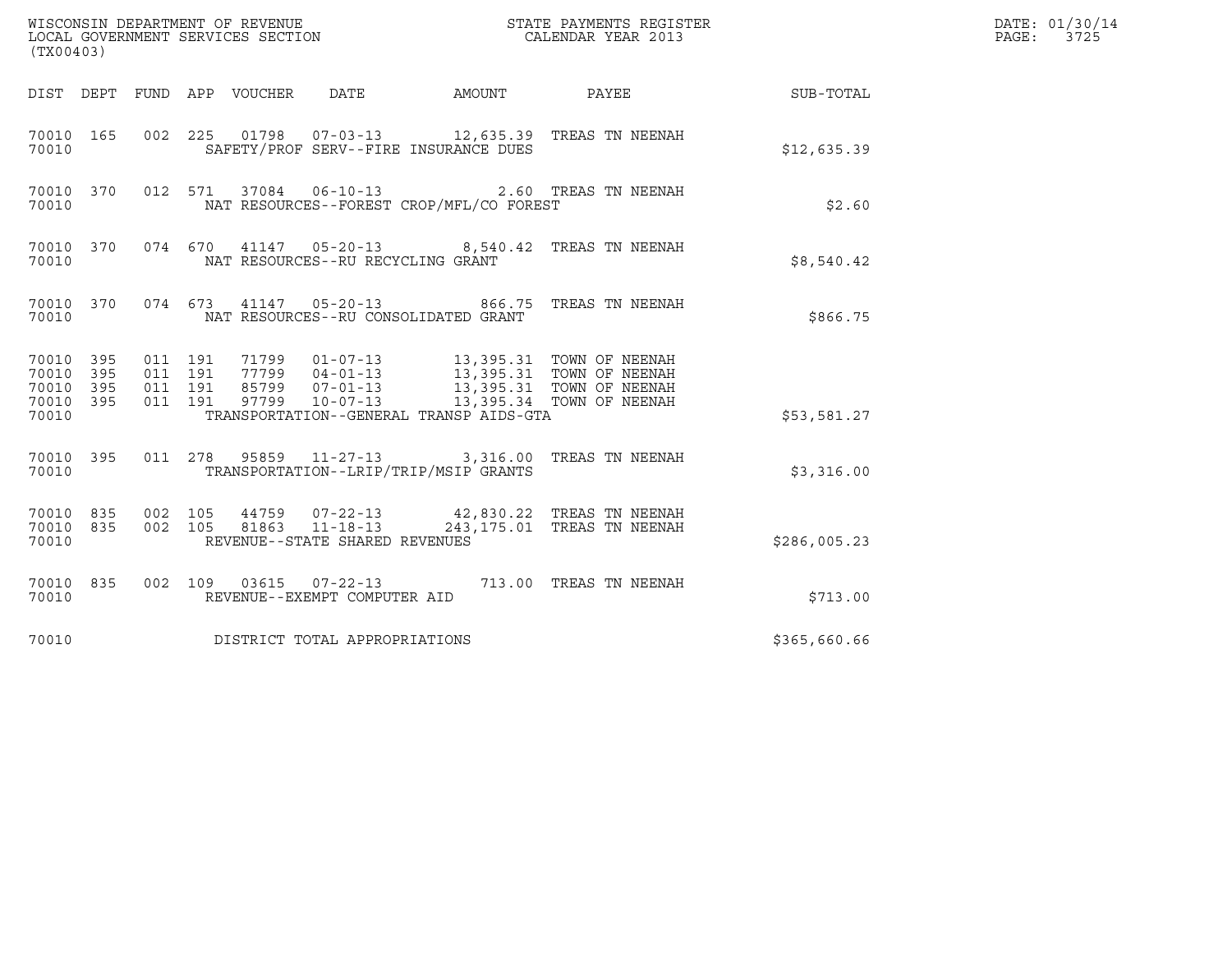| (TX00403)                                                       |                                                                        |                                                                                                                                                                                                                                 |                           |              | DATE: 01/30/14<br>PAGE: 3726 |
|-----------------------------------------------------------------|------------------------------------------------------------------------|---------------------------------------------------------------------------------------------------------------------------------------------------------------------------------------------------------------------------------|---------------------------|--------------|------------------------------|
|                                                                 | DIST DEPT FUND APP VOUCHER DATE                                        | AMOUNT                                                                                                                                                                                                                          | PAYEE                     | SUB-TOTAL    |                              |
| 70012 165<br>70012                                              |                                                                        | 002 225 01799 07-03-13 4,973.90 TREAS TN NEKIMI<br>SAFETY/PROF SERV--FIRE INSURANCE DUES                                                                                                                                        |                           | \$4,973.90   |                              |
| 70012 370<br>70012                                              |                                                                        | 012 571 37085 06-10-13 2.40 TREAS TN NEKIMI<br>NAT RESOURCES--FOREST CROP/MFL/CO FOREST                                                                                                                                         |                           | \$2.40       |                              |
| 70012 370<br>70012                                              |                                                                        | 074 670 41148 05-20-13 2,486.96 TREAS TN NEKIMI<br>NAT RESOURCES--RU RECYCLING GRANT                                                                                                                                            |                           | \$2,486.96   |                              |
| 70012 370<br>70012                                              |                                                                        | 074  673  41148  05-20-13  374.39  TREAS TN NEKIMI<br>NAT RESOURCES--RU CONSOLIDATED GRANT                                                                                                                                      |                           | \$374.39     |                              |
| 70012 395<br>70012<br>395<br>70012<br>395<br>70012 395<br>70012 | 011 191<br>011 191<br>011 191<br>011 191                               | 71800  01-07-13  24,848.28  TOWN OF NEKIMI<br>77800  04-01-13  24,848.28  TOWN OF NEKIMI<br>85800  07-01-13  24,848.28  TOWN OF NEKIMI<br>97800  10-07-13  24,848.31  TOWN OF NEKIMI<br>TRANSPORTATION--GENERAL TRANSP AIDS-GTA |                           | \$99,393.15  |                              |
| 70012 835<br>70012 835<br>70012                                 | 002 105<br>002 105<br>81864 11-18-13<br>REVENUE--STATE SHARED REVENUES | 44760  07-22-13  5,615.67 TREAS TN NEKIMI                                                                                                                                                                                       | 35,843.93 TREAS TN NEKIMI | \$41,459.60  |                              |
| 70012 835<br>70012                                              | REVENUE--EXEMPT COMPUTER AID                                           | 002 109 03616 07-22-13 113.00 TREAS TN NEKIMI                                                                                                                                                                                   |                           | \$113.00     |                              |
| 70012                                                           | DISTRICT TOTAL APPROPRIATIONS                                          |                                                                                                                                                                                                                                 |                           | \$148,803.40 |                              |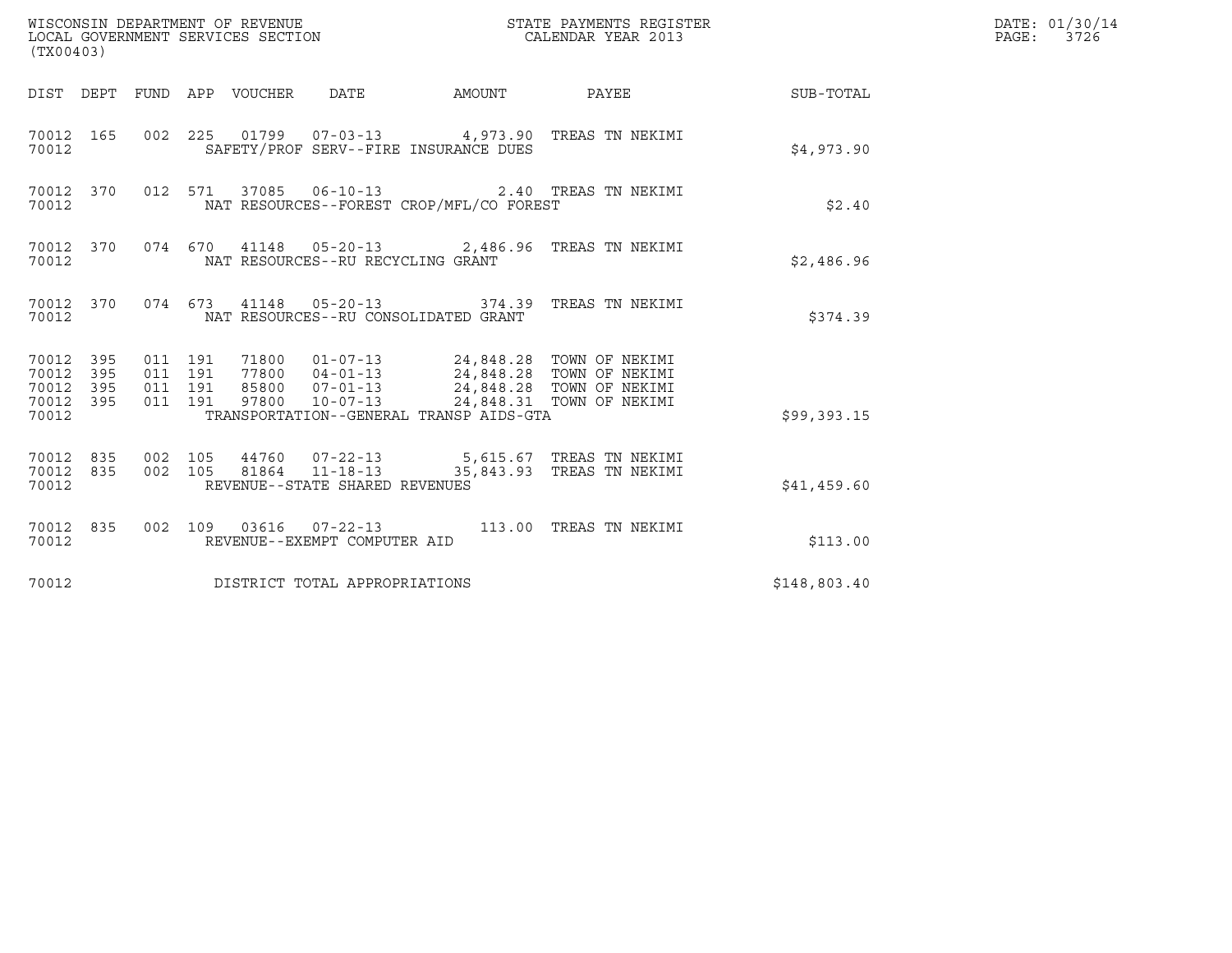| (TX00403)                                                 |  |                                 | WISCONSIN DEPARTMENT OF REVENUE<br>LOCAL GOVERNMENT SERVICES SECTION |                                          | STATE PAYMENTS REGISTER<br>CALENDAR YEAR 2013                                                                                                                                                                             |              | DATE: 01/30/14<br>PAGE: 3727 |
|-----------------------------------------------------------|--|---------------------------------|----------------------------------------------------------------------|------------------------------------------|---------------------------------------------------------------------------------------------------------------------------------------------------------------------------------------------------------------------------|--------------|------------------------------|
|                                                           |  | DIST DEPT FUND APP VOUCHER DATE |                                                                      | AMOUNT PAYEE                             |                                                                                                                                                                                                                           | SUB-TOTAL    |                              |
| 70014                                                     |  |                                 |                                                                      | SAFETY/PROF SERV--FIRE INSURANCE DUES    | 70014 165 002 225 01800 07-03-13 1,857.71 TREAS TN NEPEUSKUN                                                                                                                                                              | \$1,857.71   |                              |
| 70014                                                     |  |                                 |                                                                      | NAT RESOURCES--AIDS IN LIEU OF TAXES     | 70014 370 002 503 16185 02-06-13                21,594.61 TREAS TN NEPEUSKUN<br>TOWN SHARE 3429.50                                                                                                                        | \$21,594.61  |                              |
| 70014                                                     |  |                                 |                                                                      | NAT RESOURCES--FOREST CROP/MFL/CO FOREST | 70014 370 012 571 37086 06-10-13 2.80 TREAS TN NEPEUSKUN                                                                                                                                                                  | \$2.80       |                              |
| 70014 370<br>70014 370<br>70014 370<br>70014              |  |                                 |                                                                      | NAT RESOURCES--AIDS IN LIEU OF TAXES     | 012 579 19027 04-15-13 1.48 TREAS TN NEPEUSKUN<br>012 579 19027 04-15-13 131.14 TREAS TOWN NEPEUSKUN<br>012 579 19027 04-15-13 228.27 TREAS TOWN NEPEUSKUN                                                                | \$360.89     |                              |
| 70014                                                     |  |                                 |                                                                      | NAT RESOURCES--RU RECYCLING GRANT        | 70014 370 074 670 41149 05-20-13 723.91 TREAS TN NEPEUSKUN                                                                                                                                                                | \$723.91     |                              |
| 70014 395<br>70014 395<br>70014 395<br>70014 395<br>70014 |  |                                 |                                                                      | TRANSPORTATION--GENERAL TRANSP AIDS-GTA  | 011  191  71801  01-07-13  21,815.68  TOWN OF NEPEUSKUN<br>011 191 77801 04-01-13 21,815.68 TOWN OF NEPEUSKUN<br>011 191 85801 07-01-13 21,815.68 TOWN OF NEPEUSKUN<br>011 191 97801 10-07-13 21,815.70 TOWN OF NEPEUSKUN | \$87,262.74  |                              |
| 70014 835<br>70014 835<br>70014                           |  |                                 | REVENUE--STATE SHARED REVENUES                                       |                                          | 002  105  44761  07-22-13  2,728.09  TREAS TN NEPEUSKUN<br>002 105 81865 11-18-13 15,462.45 TREAS TN NEPEUSKUN                                                                                                            | \$18,190.54  |                              |
| 70014 835<br>70014                                        |  |                                 | REVENUE--EXEMPT COMPUTER AID                                         |                                          | 002 109 03617 07-22-13 1.00 TREAS TN NEPEUSKUN                                                                                                                                                                            | \$1.00       |                              |
| 70014                                                     |  |                                 | DISTRICT TOTAL APPROPRIATIONS                                        |                                          |                                                                                                                                                                                                                           | \$129,994.20 |                              |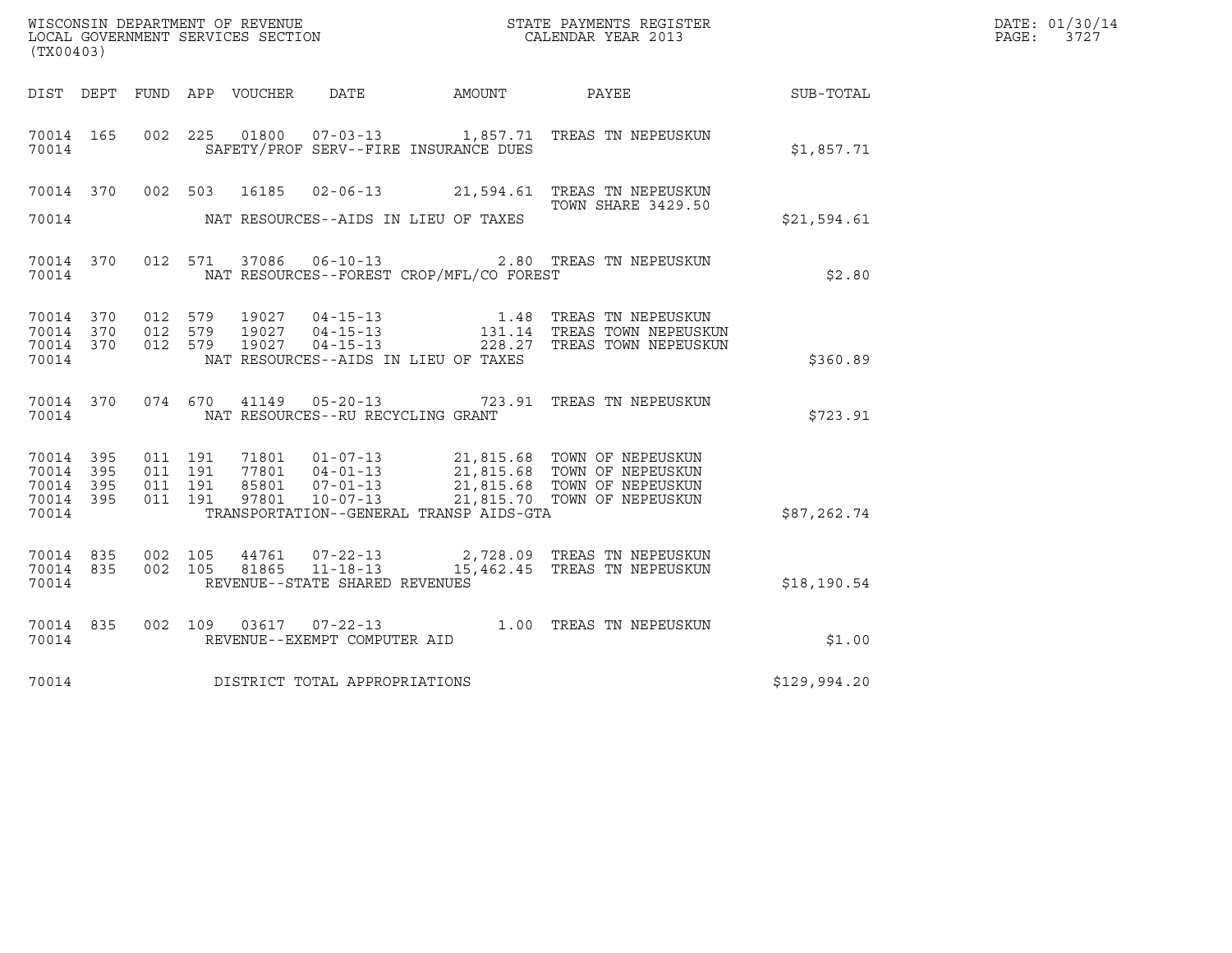| (TX00403)                                        |           |                    |                    |               |                                                        |                                          | $\tt WISCONSIM DEPARTMENT OF REVENUE$ $\tt WISCONSIMENTS REGISTER$<br>LOCAL GOVERNMENT SERVICES SECTION $\tt CALENDAR YEAR$ 2013                                                                                                                                                                               |                                                        | DATE: 01/30/14<br>$\mathtt{PAGE}$ :<br>3728 |
|--------------------------------------------------|-----------|--------------------|--------------------|---------------|--------------------------------------------------------|------------------------------------------|----------------------------------------------------------------------------------------------------------------------------------------------------------------------------------------------------------------------------------------------------------------------------------------------------------------|--------------------------------------------------------|---------------------------------------------|
|                                                  |           |                    |                    |               |                                                        |                                          |                                                                                                                                                                                                                                                                                                                | DIST DEPT FUND APP VOUCHER DATE AMOUNT PAYEE SUB-TOTAL |                                             |
| 70016                                            | 70016 165 |                    |                    |               |                                                        | SAFETY/PROF SERV--FIRE INSURANCE DUES    | 002 225 01801 07-03-13 6,570.51 TREAS TN OMRO                                                                                                                                                                                                                                                                  | \$6,570.51                                             |                                             |
| 70016                                            | 70016 370 |                    | 012 571            |               |                                                        | NAT RESOURCES--FOREST CROP/MFL/CO FOREST | 37087  06-10-13  26.60  TREAS TN OMRO                                                                                                                                                                                                                                                                          | \$26.60                                                |                                             |
| 70016                                            | 70016 370 |                    |                    | 012 579 19028 |                                                        | NAT RESOURCES--AIDS IN LIEU OF TAXES     | 04-15-13 26.32 TREAS TOWN OMRO                                                                                                                                                                                                                                                                                 | \$26.32                                                |                                             |
| 70016                                            | 70016 370 |                    |                    |               | NAT RESOURCES--RU RECYCLING GRANT                      |                                          | 074 670 41150 05-20-13 2,719.03 TREAS TN OMRO                                                                                                                                                                                                                                                                  | \$2,719.03                                             |                                             |
| 70016                                            | 70016 370 |                    |                    |               |                                                        | NAT RESOURCES--RU CONSOLIDATED GRANT     | 074 673 41150 05-20-13 557.65 TREAS TN OMRO                                                                                                                                                                                                                                                                    | \$557.65                                               |                                             |
| 70016 395<br>70016 395<br>70016 395<br>70016 395 |           | 011 191<br>011 191 | 011 191<br>011 191 |               |                                                        |                                          | $\begin{array}{cccc} 71802 & 01\hbox{-}07\hbox{-}13 & 21,080.02 & \text{TOWN OF OMRO} \\ 77802 & 04\hbox{-}01\hbox{-}13 & 21,080.02 & \text{TOWN OF OMRO} \\ 85802 & 07\hbox{-}01\hbox{-}13 & 21,080.02 & \text{TOWN OF OMRO} \\ 97802 & 10\hbox{-}07\hbox{-}13 & 21,080.05 & \text{TOWN OF OMRO} \end{array}$ |                                                        |                                             |
| 70016                                            |           |                    |                    |               |                                                        | TRANSPORTATION--GENERAL TRANSP AIDS-GTA  |                                                                                                                                                                                                                                                                                                                | \$84,320.11                                            |                                             |
| 70016                                            | 70016 395 |                    |                    |               |                                                        | TRANSPORTATION--LRIP/TRIP/MSIP GRANTS    | 011 278 88351 09-20-13 31,714.70 TREAS TN OMRO                                                                                                                                                                                                                                                                 | \$31,714.70                                            |                                             |
| 70016 835<br>70016 835<br>70016                  |           | 002 105<br>002 105 |                    |               | REVENUE--STATE SHARED REVENUES                         |                                          | 44762  07-22-13  3,411.18  TREAS TN OMRO<br>81866  11-18-13   19,329.99  TREAS TN OMRO                                                                                                                                                                                                                         | \$22,741.17                                            |                                             |
| 70016                                            | 70016 835 |                    |                    |               | 002 109 03618 07-22-13<br>REVENUE--EXEMPT COMPUTER AID |                                          | 56.00 TREAS TN OMRO                                                                                                                                                                                                                                                                                            | \$56.00                                                |                                             |
| 70016                                            |           |                    |                    |               | DISTRICT TOTAL APPROPRIATIONS                          |                                          |                                                                                                                                                                                                                                                                                                                | \$148,732.09                                           |                                             |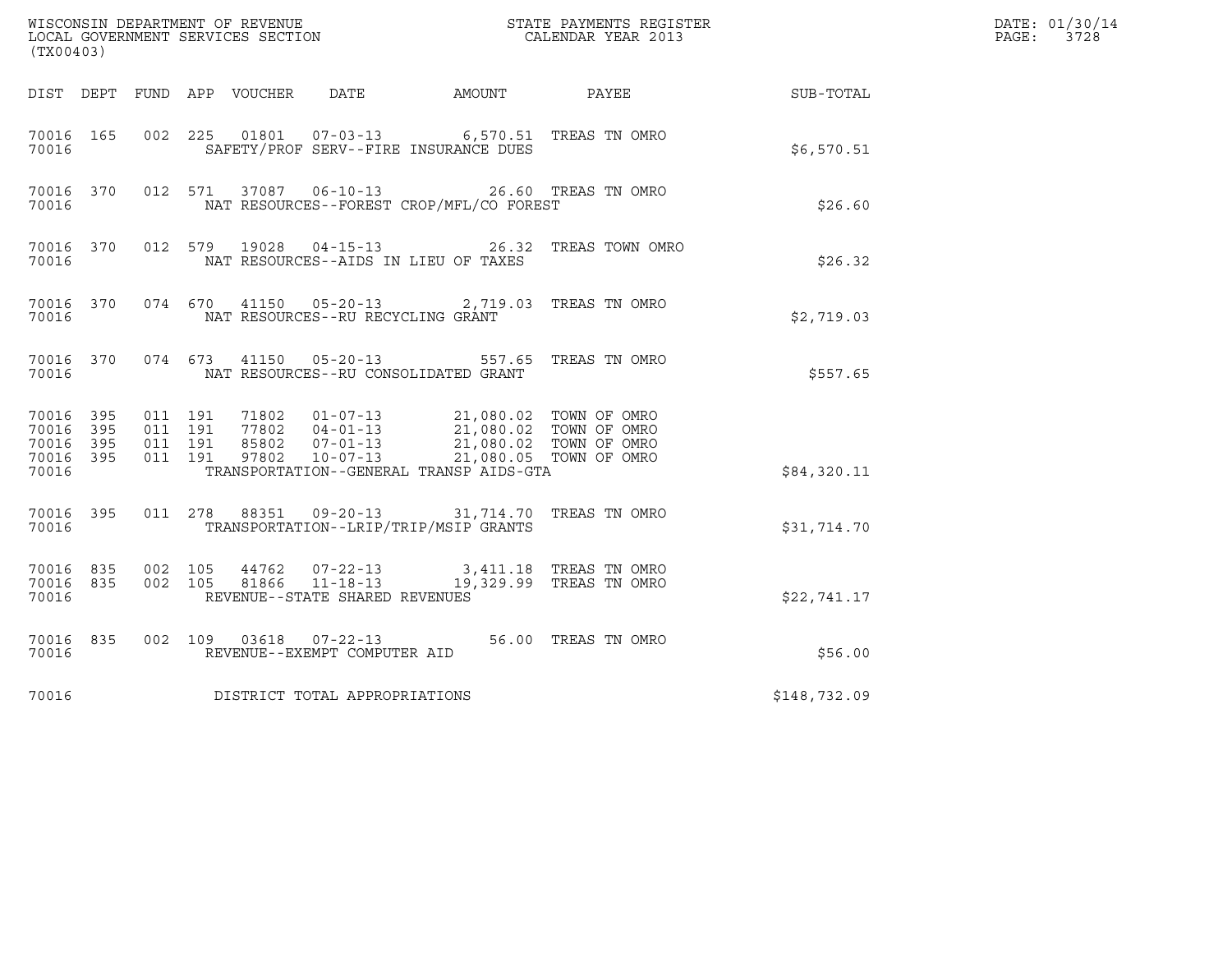| (TX00403)                                 |                          |                                          |         | WISCONSIN DEPARTMENT OF REVENUE<br>LOCAL GOVERNMENT SERVICES SECTION |                                                                                               |        | STATE PAYMENTS REGISTER<br>CALENDAR YEAR 2013                                                                                      |              | DATE: 01/30/14<br>PAGE: 3729 |
|-------------------------------------------|--------------------------|------------------------------------------|---------|----------------------------------------------------------------------|-----------------------------------------------------------------------------------------------|--------|------------------------------------------------------------------------------------------------------------------------------------|--------------|------------------------------|
|                                           |                          |                                          |         | DIST DEPT FUND APP VOUCHER                                           | DATE                                                                                          | AMOUNT | PAYEE                                                                                                                              | SUB-TOTAL    |                              |
| 70018 165<br>70018                        |                          |                                          |         |                                                                      | SAFETY/PROF SERV--FIRE INSURANCE DUES                                                         |        | 002 225 01802 07-03-13 9,065.03 TREAS TN OSHKOSH                                                                                   | \$9,065.03   |                              |
| 70018                                     | 370                      | 002 503                                  |         | 16186                                                                |                                                                                               |        | 02-06-13 25,245.87 TREAS TN OSHKOSH                                                                                                |              |                              |
| 70018                                     |                          |                                          |         |                                                                      | NAT RESOURCES--AIDS IN LIEU OF TAXES                                                          |        | TOWN SHARE 934.79                                                                                                                  | \$25, 245.87 |                              |
| 70018<br>70018<br>70018                   | 370<br>370               | 012 579                                  | 012 579 | 19029                                                                | $04 - 15 - 13$<br>19029  04-15-13   14.17<br>NAT RESOURCES--AIDS IN LIEU OF TAXES             | .02    | TREAS TN OSHKOSH<br>TREAS TN OSHKOSH                                                                                               | \$14.19      |                              |
| 70018 370<br>70018                        |                          |                                          | 074 670 |                                                                      | NAT RESOURCES--RU RECYCLING GRANT                                                             |        | 41151  05-20-13  9,610.45  TREAS TN OSHKOSH                                                                                        | \$9,610.45   |                              |
| 70018<br>70018<br>70018<br>70018<br>70018 | 395<br>395<br>395<br>395 | 011 191<br>011 191<br>011 191<br>011 191 |         | 71803<br>85803<br>97803                                              | 77803 04-01-13<br>$07 - 01 - 13$<br>$10 - 07 - 13$<br>TRANSPORTATION--GENERAL TRANSP AIDS-GTA |        | 01-07-13 14,766.07 TOWN OF OSHKOSH<br>04-01-13 14,766.07 TOWN OF OSHKOSH<br>14,766.07 TOWN OF OSHKOSH<br>14,766.09 TOWN OF OSHKOSH | \$59,064.30  |                              |
| 70018<br>70018<br>70018                   | 835<br>835               | 002 105<br>002 105                       |         | 44763                                                                | $07 - 22 - 13$<br>81867 11-18-13<br>REVENUE--STATE SHARED REVENUES                            |        | 10,750.53 TREAS TN OSHKOSH<br>61,143.29 TREAS TN OSHKOSH                                                                           | \$71,893.82  |                              |
| 70018<br>70018                            | 835                      |                                          | 002 109 |                                                                      | REVENUE--EXEMPT COMPUTER AID                                                                  |        |                                                                                                                                    | \$22.00      |                              |
| 70018                                     |                          |                                          |         |                                                                      | DISTRICT TOTAL APPROPRIATIONS                                                                 |        |                                                                                                                                    | \$174,915.66 |                              |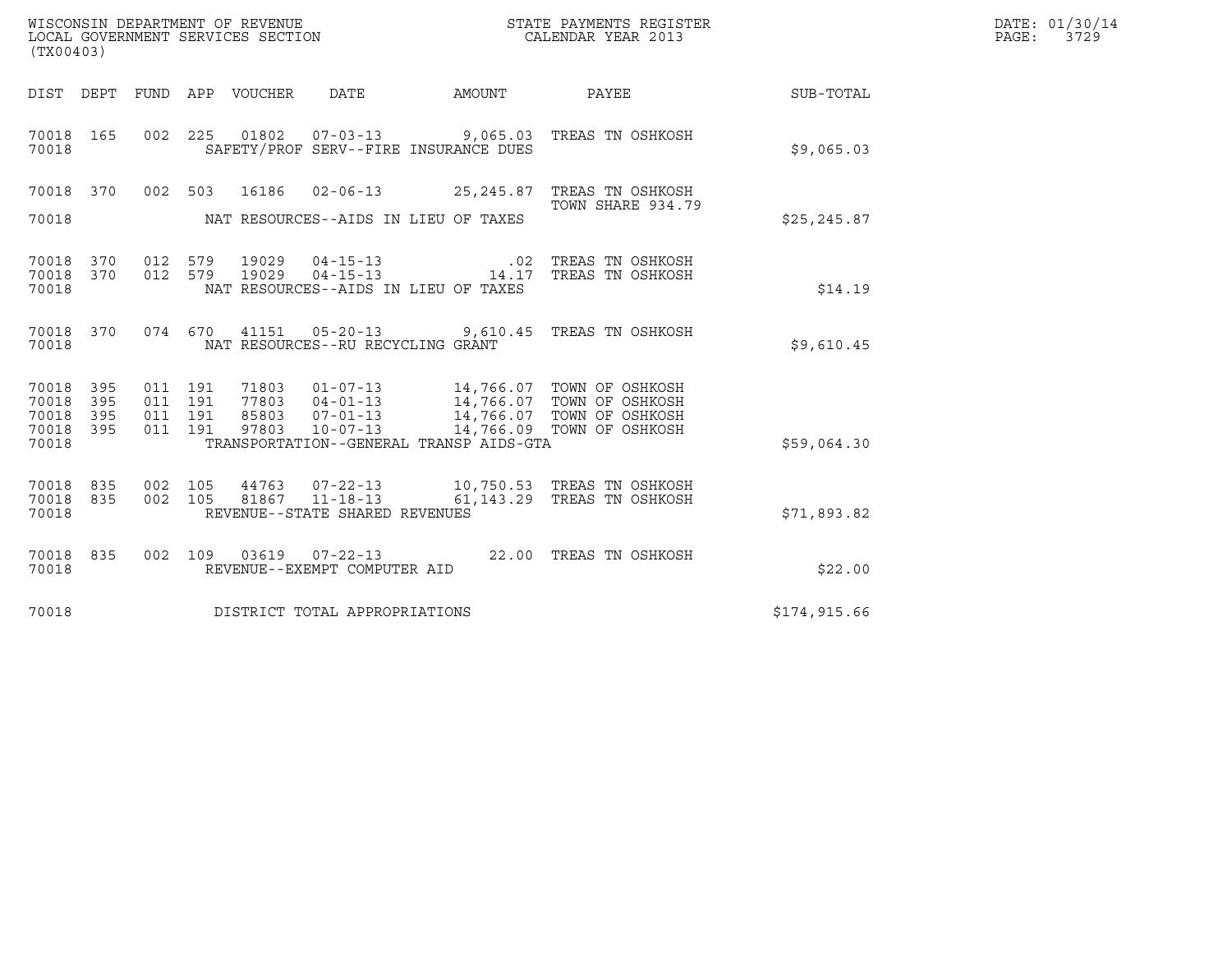|                                                           |                               |                                                 |                                                  |                                          |                                                                                                                                                                                                                                                                                                                                                      |                  | DATE: 01/30/14           |
|-----------------------------------------------------------|-------------------------------|-------------------------------------------------|--------------------------------------------------|------------------------------------------|------------------------------------------------------------------------------------------------------------------------------------------------------------------------------------------------------------------------------------------------------------------------------------------------------------------------------------------------------|------------------|--------------------------|
| (TX00403)                                                 |                               |                                                 |                                                  |                                          |                                                                                                                                                                                                                                                                                                                                                      |                  | $\mathtt{PAGE:}$<br>3730 |
|                                                           |                               | DIST DEPT FUND APP VOUCHER DATE                 |                                                  | AMOUNT                                   | PAYEE                                                                                                                                                                                                                                                                                                                                                | <b>SUB-TOTAL</b> |                          |
| 70020 165<br>70020                                        |                               |                                                 |                                                  | SAFETY/PROF SERV--FIRE INSURANCE DUES    | 002 225 01803 07-03-13 4,819.64 TREAS TN POYGAN                                                                                                                                                                                                                                                                                                      | \$4,819.64       |                          |
| 70020 370<br>70020                                        |                               | 002 503<br>NAT RESOURCES--AIDS IN LIEU OF TAXES |                                                  |                                          | 16187  02-06-13  41,541.32  TREAS TN POYGAN<br><b>TOWN SHARE 3702.05</b>                                                                                                                                                                                                                                                                             | \$41,541.32      |                          |
| 70020 370<br>70020                                        |                               |                                                 |                                                  | NAT RESOURCES--FOREST CROP/MFL/CO FOREST | 012 571 37088 06-10-13 28.40 TREAS TN POYGAN                                                                                                                                                                                                                                                                                                         | \$28.40          |                          |
| 70020 370<br>70020 370<br>70020                           | 012 579<br>012 579            | 19030<br>19030                                  |                                                  | NAT RESOURCES--AIDS IN LIEU OF TAXES     | 04-15-13 175.78 TREAS TN POYGAN<br>04-15-13 40.00 TREAS TOWN POYGAN                                                                                                                                                                                                                                                                                  | \$215.78         |                          |
| 70020 370<br>70020                                        |                               |                                                 | NAT RESOURCES--RU RECYCLING GRANT                |                                          | 074 670 41152 05-20-13 1,824.04 TREAS TN POYGAN                                                                                                                                                                                                                                                                                                      | \$1,824.04       |                          |
| 70020 395<br>70020 395<br>70020 395<br>70020 395<br>70020 | 011 191<br>011 191<br>011 191 | 011 191                                         |                                                  | TRANSPORTATION--GENERAL TRANSP AIDS-GTA  | $\begin{array}{cccc} 71804 & 01\hbox{-}07\hbox{-}13 & 18\hbox{/}359\hbox{-}68 & \text{TOWN OF POYGAN} \\ 77804 & 04\hbox{-}01\hbox{-}13 & 18\hbox{/}359\hbox{-}68 & \text{TOWN OF POYGAN} \\ 85804 & 07\hbox{-}01\hbox{-}13 & 18\hbox{/}359\hbox{-}68 & \text{TOWN OF POYGAN} \\ 97804 & 10\hbox{-}07\hbox{-}13 & 18\hbox{/}359\hbox{-}69 & \text{T$ | \$73,438.73      |                          |
| 70020 835<br>70020 835<br>70020                           | 002 105<br>002 105            | 81868                                           | $11 - 18 - 13$<br>REVENUE--STATE SHARED REVENUES |                                          | 44764  07-22-13   1,734.46   TREAS TN POYGAN<br>9,828.63 TREAS TN POYGAN                                                                                                                                                                                                                                                                             | \$11,563.09      |                          |
| 70020 835<br>70020                                        |                               |                                                 | REVENUE--EXEMPT COMPUTER AID                     |                                          | 002 109 03620 07-22-13 4.00 TREAS TN POYGAN                                                                                                                                                                                                                                                                                                          | \$4.00           |                          |
| 70020                                                     |                               | DISTRICT TOTAL APPROPRIATIONS                   |                                                  |                                          |                                                                                                                                                                                                                                                                                                                                                      | \$133,435.00     |                          |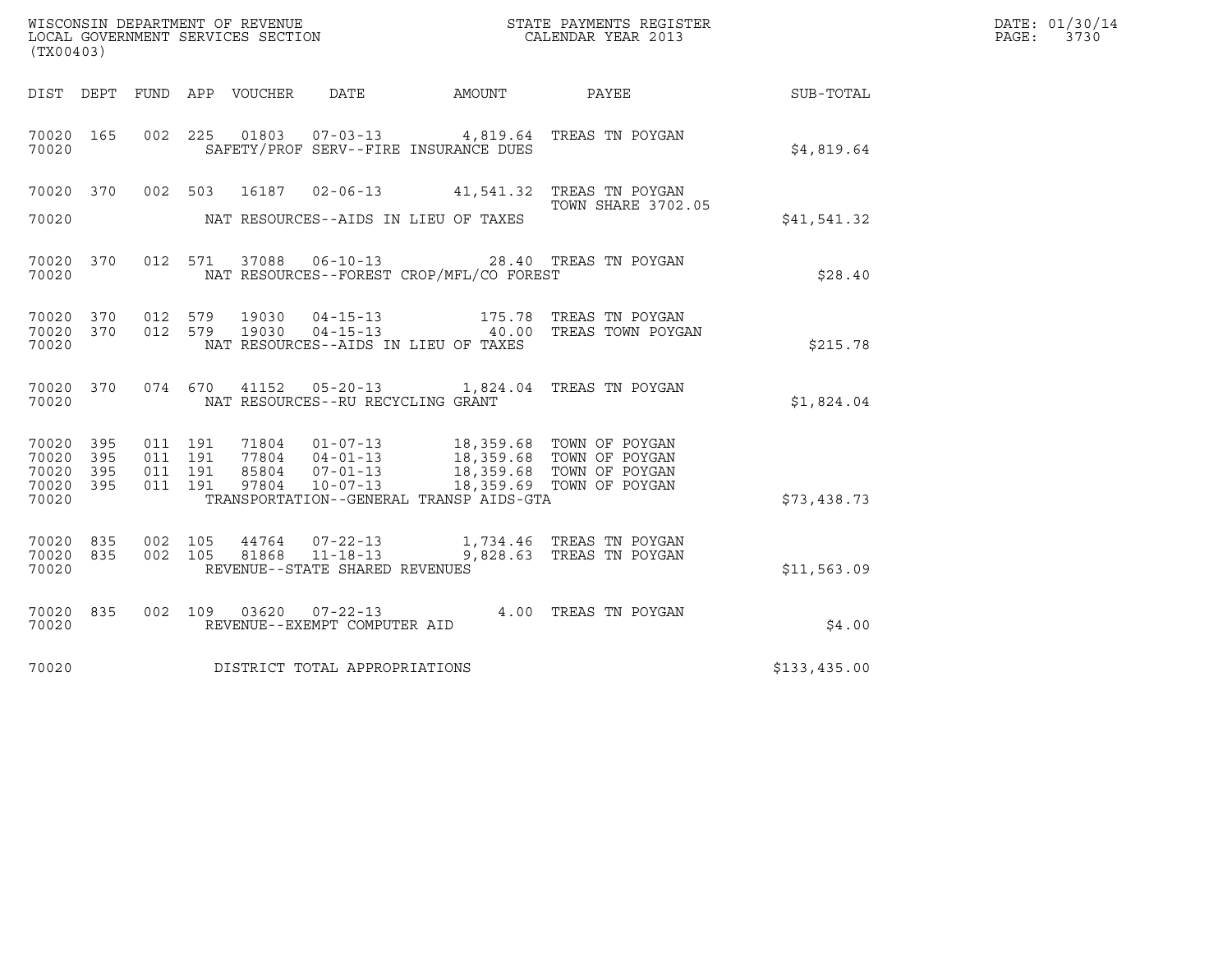| (TX00403)                                         |            |                                          |         |                                  |                                                                    |                                          | ${\tt WISCOONSIM\ DEPARTMENT\ OF\ REVENUE}\qquad \qquad {\tt STATE\ PAYMENTS\ REGISTER\ LOCAL\ GOVERNMENT\ SERVICES\ SECTION\qquad \qquad {\tt CALENDAR\ YEAR\ 2013}$ |              | DATE: 01/30/14<br>PAGE:<br>3731 |
|---------------------------------------------------|------------|------------------------------------------|---------|----------------------------------|--------------------------------------------------------------------|------------------------------------------|-----------------------------------------------------------------------------------------------------------------------------------------------------------------------|--------------|---------------------------------|
| DIST DEPT                                         |            |                                          |         | FUND APP VOUCHER                 |                                                                    | DATE AMOUNT PAYEE                        |                                                                                                                                                                       | SUB-TOTAL    |                                 |
| 70022 165<br>70022                                |            | 002 225                                  |         |                                  |                                                                    | SAFETY/PROF SERV--FIRE INSURANCE DUES    | 01804  07-03-13  3,943.79  TREAS TN RUSHFORD                                                                                                                          | \$3,943.79   |                                 |
| 70022 370<br>70022                                |            |                                          | 002 503 |                                  |                                                                    | NAT RESOURCES--AIDS IN LIEU OF TAXES     | 16188  02-06-13    15,604.61    TREAS TN RUSHFORD<br><b>TOWN SHARE 1858.53</b>                                                                                        | \$15,604.61  |                                 |
|                                                   |            |                                          |         |                                  |                                                                    |                                          |                                                                                                                                                                       |              |                                 |
| 70022 370<br>70022                                |            |                                          |         |                                  | 012 571 37089 06-10-13                                             | NAT RESOURCES--FOREST CROP/MFL/CO FOREST | 9.00 TREAS TN RUSHFORD                                                                                                                                                | \$9.00       |                                 |
| 70022 370<br>70022 370<br>70022 370<br>70022      |            | 012 579<br>012 579<br>012 579            |         | 19031<br>19031<br>19031          |                                                                    | NAT RESOURCES--AIDS IN LIEU OF TAXES     | 37.23 TREAS TN RUSHFORD                                                                                                                                               | \$298.23     |                                 |
| 70022                                             | 70022 370  |                                          |         |                                  | NAT RESOURCES--RU RECYCLING GRANT                                  |                                          | 074 670 41153 05-20-13 2,887.73 TREAS TN RUSHFORD                                                                                                                     | \$2,887.73   |                                 |
| 70022 395<br>70022<br>70022<br>70022 395<br>70022 | 395<br>395 | 011 191<br>011 191<br>011 191<br>011 191 |         | 71805<br>77805<br>85805<br>97805 | $10 - 07 - 13$                                                     | TRANSPORTATION--GENERAL TRANSP AIDS-GTA  | 01-07-13 24,837.70 TOWN OF RUSHFORD<br>24,837.71 TOWN OF RUSHFORD                                                                                                     | \$99,350.81  |                                 |
| 70022 835<br>70022 835<br>70022                   |            | 002 105<br>002 105                       |         | 44765<br>81869                   | $07 - 22 - 13$<br>$11 - 18 - 13$<br>REVENUE--STATE SHARED REVENUES |                                          | 4,659.25 TREAS TN RUSHFORD<br>26,402.41 TREAS TN RUSHFORD                                                                                                             | \$31,061.66  |                                 |
| 70022 835<br>70022                                |            |                                          |         |                                  | REVENUE--EXEMPT COMPUTER AID                                       |                                          | 002 109 03621 07-22-13 19.00 TREAS TN RUSHFORD                                                                                                                        | \$19.00      |                                 |
| 70022                                             |            |                                          |         |                                  | DISTRICT TOTAL APPROPRIATIONS                                      |                                          |                                                                                                                                                                       | \$153,174.83 |                                 |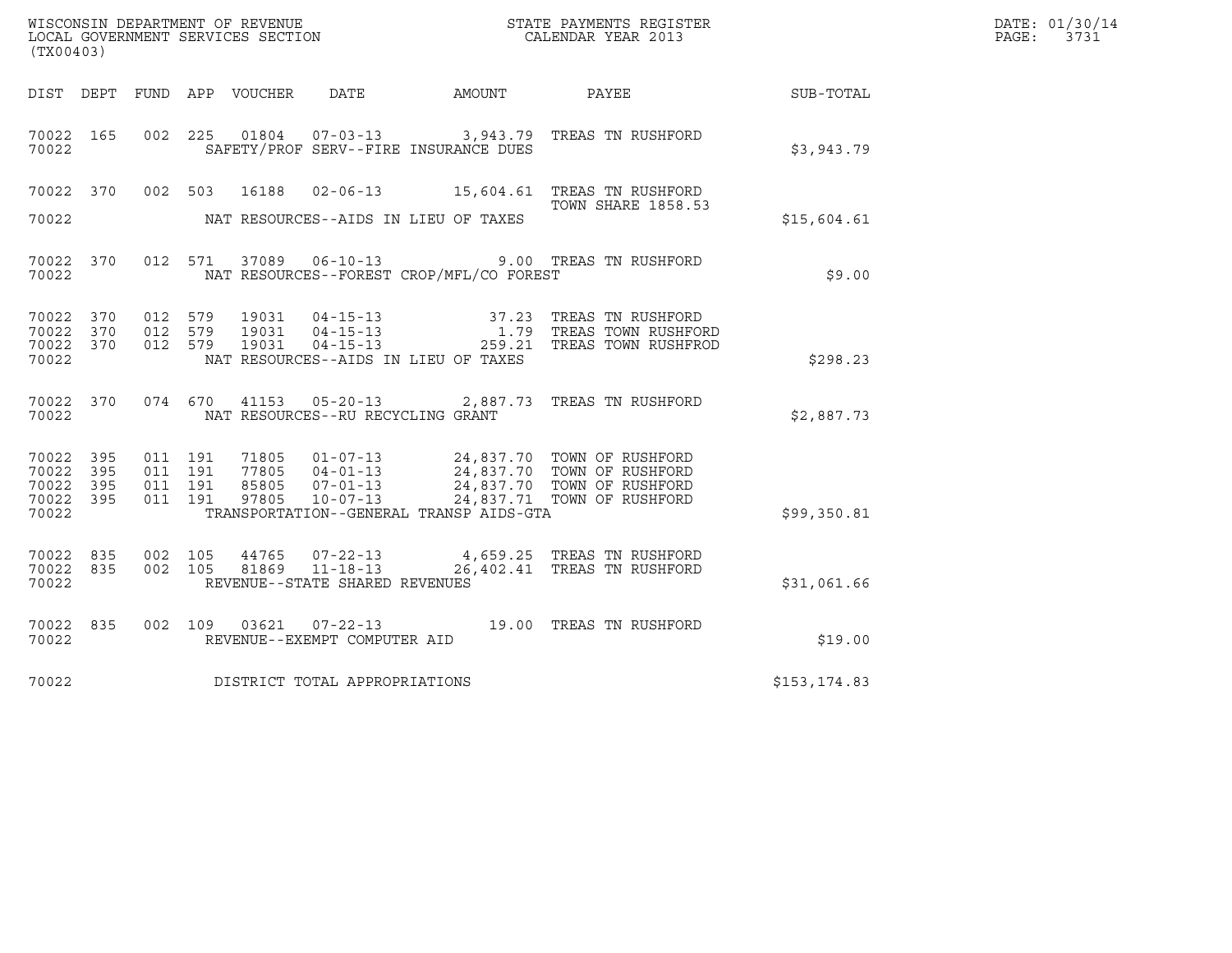| (TX00403)                                     |                   |                               | LOCAL GOVERNMENT SERVICES SECTION |                                   |                                                                                                                                                                                |                                         |              | DATE: 01/30/14<br>PAGE:<br>3732 |
|-----------------------------------------------|-------------------|-------------------------------|-----------------------------------|-----------------------------------|--------------------------------------------------------------------------------------------------------------------------------------------------------------------------------|-----------------------------------------|--------------|---------------------------------|
|                                               | DIST DEPT         |                               | FUND APP VOUCHER                  | DATE                              |                                                                                                                                                                                | AMOUNT PAYEE                            | SUB-TOTAL    |                                 |
| 70024 165<br>70024                            |                   |                               |                                   |                                   | 002 225 01805 07-03-13 4,639.39 TREAS TN UTICA<br>SAFETY/PROF SERV--FIRE INSURANCE DUES                                                                                        |                                         | \$4,639.39   |                                 |
|                                               |                   |                               |                                   |                                   | 70024 370 002 503 16189 02-06-13 1,112.10 TREAS TN UTICA                                                                                                                       | TOWN SHARE 177.60                       |              |                                 |
| 70024                                         |                   |                               |                                   |                                   | NAT RESOURCES--AIDS IN LIEU OF TAXES                                                                                                                                           |                                         | \$1,112,10   |                                 |
| 70024 370<br>70024                            |                   |                               |                                   |                                   | 012 571 37090 06-10-13 9.20 TREAS TN UTICA<br>NAT RESOURCES--FOREST CROP/MFL/CO FOREST                                                                                         |                                         | \$9.20       |                                 |
| 70024                                         | 70024 370         |                               | 012 579                           |                                   | NAT RESOURCES--AIDS IN LIEU OF TAXES                                                                                                                                           | 19032  04-15-13  36.00 TREAS TOWN UTICA | \$36.00      |                                 |
| 70024                                         | 70024 370         |                               |                                   | NAT RESOURCES--RU RECYCLING GRANT | 074 670 41154 05-20-13 2,896.44 TREAS TN UTICA                                                                                                                                 |                                         | \$2,896.44   |                                 |
| 70024 395<br>70024<br>70024<br>70024<br>70024 | 395<br>395<br>395 | 011 191<br>011 191<br>011 191 | 011 191<br>97806                  | $10 - 07 - 13$                    | 71806  01-07-13  24,091.46  TOWN OF UTICA<br>77806  04-01-13  24,091.46  TOWN OF UTICA<br>85806  07-01-13  24,091.46  TOWN OF UTICA<br>TRANSPORTATION--GENERAL TRANSP AIDS-GTA | 24,091.46 TOWN OF UTICA                 | \$96,365.84  |                                 |
| 70024 835<br>70024 835<br>70024               |                   | 002 105                       | 002 105                           | REVENUE--STATE SHARED REVENUES    | 44766  07-22-13  2,161.25 TREAS TN UTICA<br>81870  11-18-13  12,247.07 TREAS TN UTICA                                                                                          |                                         | \$14,408.32  |                                 |
| 70024                                         | 70024 835         |                               |                                   | REVENUE--EXEMPT COMPUTER AID      | 002 109 03622 07-22-13 431.00 TREAS TN UTICA                                                                                                                                   |                                         | \$431.00     |                                 |
| 70024                                         |                   |                               | DISTRICT TOTAL APPROPRIATIONS     |                                   |                                                                                                                                                                                |                                         | \$119,898.29 |                                 |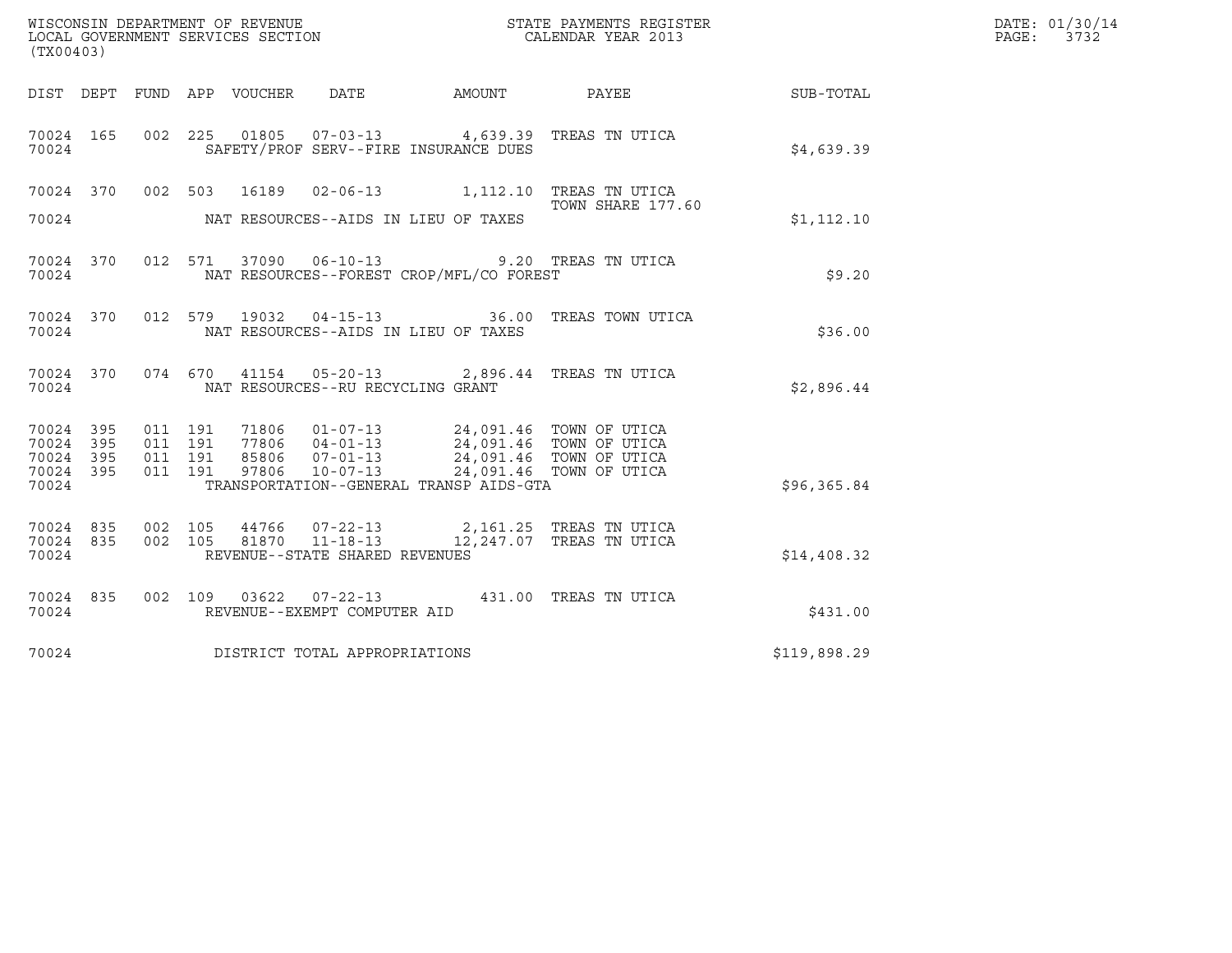| (TX00403)                                         |            |                    |                               |                                                        |                                          |                                                                                                                                                                                 |              | DATE: 01/30/14<br>PAGE: 3733 |
|---------------------------------------------------|------------|--------------------|-------------------------------|--------------------------------------------------------|------------------------------------------|---------------------------------------------------------------------------------------------------------------------------------------------------------------------------------|--------------|------------------------------|
|                                                   |            |                    |                               | DIST DEPT FUND APP VOUCHER DATE                        | AMOUNT                                   | PAYEE                                                                                                                                                                           | SUB-TOTAL    |                              |
| 70026                                             | 70026 165  |                    |                               | SAFETY/PROF SERV--FIRE INSURANCE DUES                  |                                          | 002 225 01806 07-03-13 7,539.00 TREAS TN VINLAND                                                                                                                                | \$7,539.00   |                              |
| 70026                                             | 70026 370  |                    |                               | 012 571 37091 06-10-13                                 | NAT RESOURCES--FOREST CROP/MFL/CO FOREST | 2.40 TREAS TN VINLAND                                                                                                                                                           | \$2.40       |                              |
| 70026                                             | 70026 370  |                    |                               | NAT RESOURCES--RU RECYCLING GRANT                      |                                          | 074 670 41155 05-20-13 2,698.43 TREAS TN VINLAND                                                                                                                                | \$2,698.43   |                              |
| 70026                                             | 70026 370  |                    |                               | NAT RESOURCES--RU CONSOLIDATED GRANT                   |                                          | 074 673 41155 05-20-13 460.64 TREAS TN VINLAND                                                                                                                                  | \$460.64     |                              |
| 70026 395<br>70026<br>70026<br>70026 395<br>70026 | 395<br>395 | 011 191            | 011 191<br>011 191<br>011 191 |                                                        | TRANSPORTATION--GENERAL TRANSP AIDS-GTA  | 71807  01-07-13  18,216.78  TOWN OF VINLAND<br>77807 04-01-13 18,216.78 TOWN OF VINLAND<br>85807 07-01-13 18,216.78 TOWN OF VINLAND<br>97807 10-07-13 18,216.80 TOWN OF VINLAND | \$72,867.14  |                              |
| 70026 835<br>70026 835<br>70026                   |            | 002 105<br>002 105 |                               | 81871  11-18-13<br>REVENUE--STATE SHARED REVENUES      |                                          | 44767  07-22-13  5,022.30 TREAS TN VINLAND<br>29,751.31 TREAS TN VINLAND                                                                                                        | \$34,773.61  |                              |
| 70026                                             | 70026 835  |                    |                               | 002 109 03623 07-22-13<br>REVENUE--EXEMPT COMPUTER AID |                                          | 8,286.00 TREAS TN VINLAND                                                                                                                                                       | \$8,286.00   |                              |
| 70026                                             |            |                    |                               | DISTRICT TOTAL APPROPRIATIONS                          |                                          |                                                                                                                                                                                 | \$126,627.22 |                              |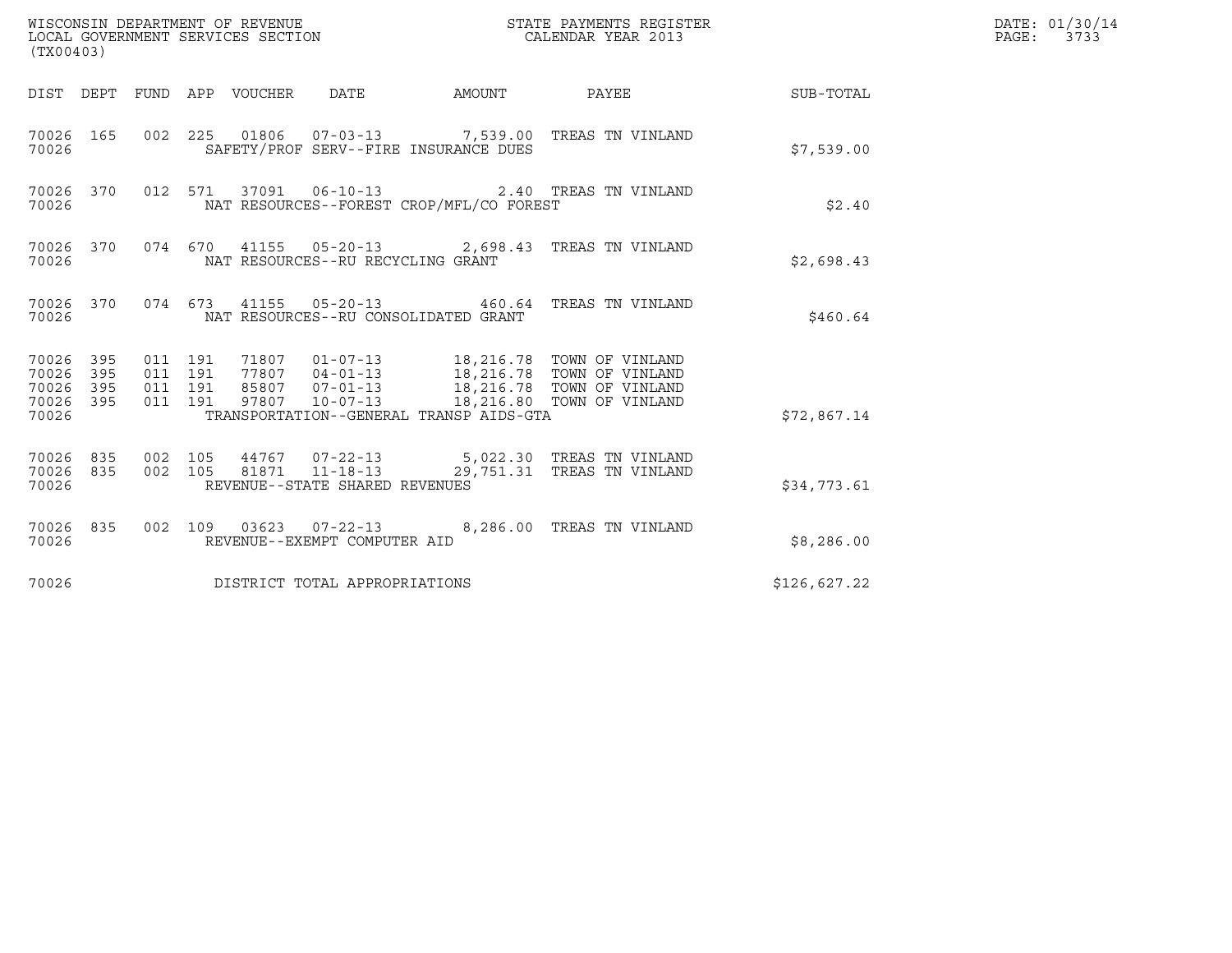| (TX00403)                                                 |                        |                    |                    |                                                   |                                          | ${\tt WISCONSIM\ DEPARTMENT\ OF\ REVENUE}\qquad \qquad {\tt STATE\ PAYMENTS\ REGISTER\ LOCAL\ GOVERNMENT\ SERVICES\ SECTION\qquad \qquad {\tt CALENDAR\ YEAR\ 2013}}$                         |              | DATE: 01/30/14<br>PAGE: 3734 |
|-----------------------------------------------------------|------------------------|--------------------|--------------------|---------------------------------------------------|------------------------------------------|-----------------------------------------------------------------------------------------------------------------------------------------------------------------------------------------------|--------------|------------------------------|
|                                                           |                        |                    |                    |                                                   |                                          | DIST DEPT FUND APP VOUCHER DATE AMOUNT PAYEE SUB-TOTAL                                                                                                                                        |              |                              |
| 70028 165<br>70028                                        |                        | 002 225            |                    |                                                   | SAFETY/PROF SERV--FIRE INSURANCE DUES    | 01807  07-03-13  4,841.36  TREAS TN WINCHESTER                                                                                                                                                | \$4,841.36   |                              |
| 70028                                                     | 70028 370              |                    | 000 001            |                                                   | NAT RESOURCES-SEVERANCE/YIELD/WITHDRAWAL | 04DNR  10-23-13  188.00 TOWN WINCHESTER                                                                                                                                                       | \$188.00     |                              |
| 70028                                                     | 70028 370              |                    |                    |                                                   | NAT RESOURCES--FOREST CROP/MFL/CO FOREST | 012 571 37092 06-10-13 77.28 TREAS TN WINCHESTER                                                                                                                                              | \$77.28      |                              |
| 70028 370<br>70028 370<br>70028 370<br>70028 370<br>70028 |                        | 012 579<br>012 579 | 012 579<br>012 579 |                                                   | NAT RESOURCES--AIDS IN LIEU OF TAXES     | 19033  04-15-13  99  TREAS TN WINCHESTER<br>19033  04-15-13  972.60  TREAS TN WINCHESTER<br>19033  04-15-13  12.42  TREAS TOWN WINCHESTER<br>19033  04-15-13  1,230.43  TREAS TOWN WINCHESTER | \$2,216.44   |                              |
| 70028                                                     | 70028 370              |                    |                    | NAT RESOURCES--RU RECYCLING GRANT                 |                                          | 074 670 41156 05-20-13 2,021.25 TREAS TN WINCHESTER                                                                                                                                           | \$2,021.25   |                              |
| 70028 395<br>70028<br>70028 395<br>70028                  | 395<br>70028 395       | 011 191<br>011 191 | 011 191<br>011 191 |                                                   | TRANSPORTATION--GENERAL TRANSP AIDS-GTA  |                                                                                                                                                                                               | \$94,862.77  |                              |
| 70028                                                     | 70028 835<br>70028 835 | 002 105            | 002 105            | 81872  11-18-13<br>REVENUE--STATE SHARED REVENUES |                                          | 44768  07-22-13  5,019.64  TREAS TN WINCHESTER<br>28,504.44 TREAS TN WINCHESTER                                                                                                               | \$33,524.08  |                              |
| 70028 835<br>70028                                        |                        |                    |                    | REVENUE--EXEMPT COMPUTER AID                      |                                          | 002 109 03624 07-22-13 16.00 TREAS TN WINCHESTER                                                                                                                                              | \$16.00      |                              |
| 70028                                                     | 70028 835              |                    |                    | REVENUE--LOTTERY CREDIT -                         |                                          | 021 363 35937 03-25-13 2,159.00 TREAS TN WINCHESTER                                                                                                                                           | \$2,159.00   |                              |
| 70028                                                     |                        |                    |                    | DISTRICT TOTAL APPROPRIATIONS                     |                                          |                                                                                                                                                                                               | \$139,906.18 |                              |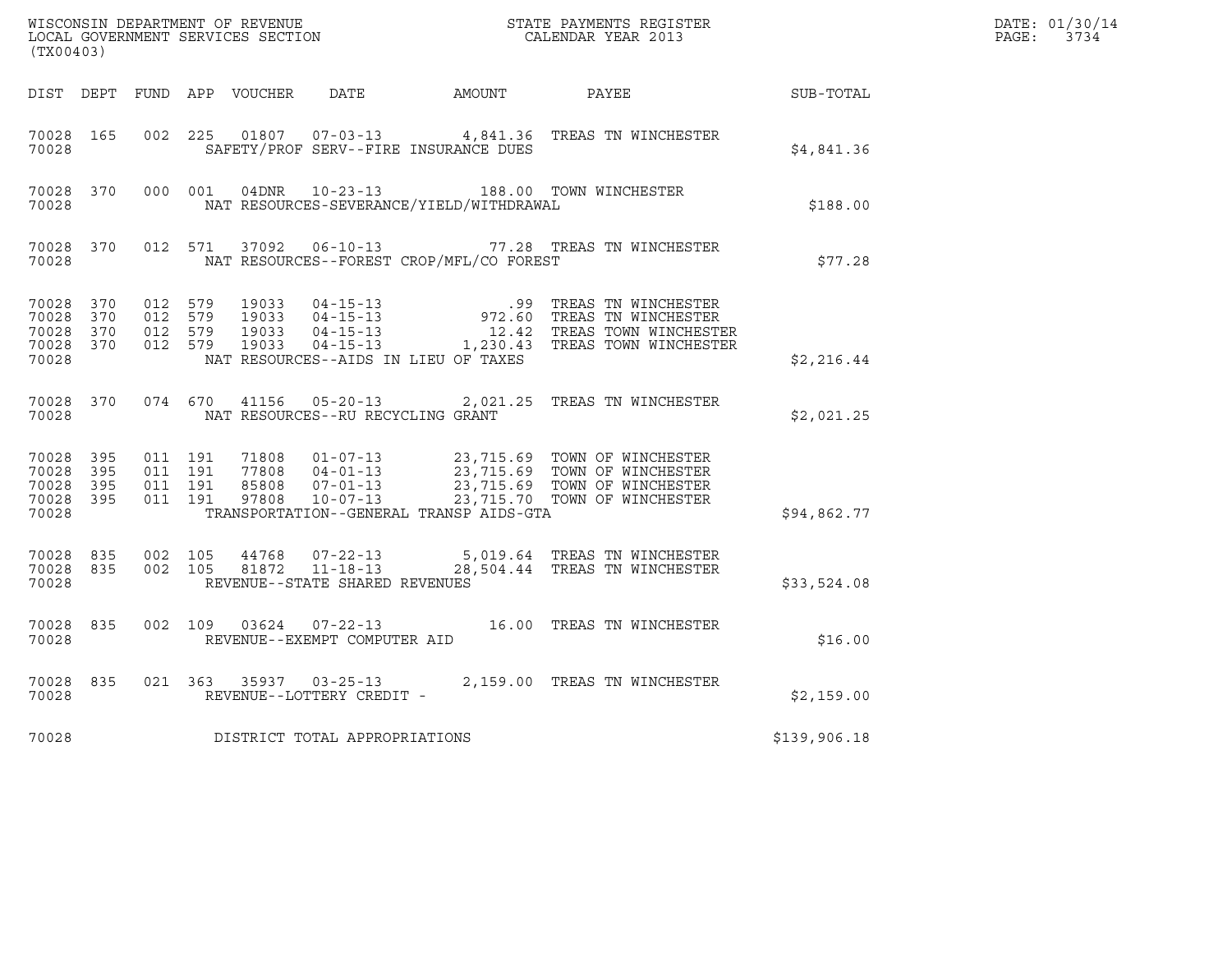| (TX00403)                                                 |                        |         |                               | WISCONSIN DEPARTMENT OF REVENUE<br>LOCAL GOVERNMENT SERVICES SECTION |                                   |                                          | STATE PAYMENTS REGISTER<br>CALENDAR YEAR 2013                                                                                                                                   |              | DATE: 01/30/14<br>PAGE: 3735 |
|-----------------------------------------------------------|------------------------|---------|-------------------------------|----------------------------------------------------------------------|-----------------------------------|------------------------------------------|---------------------------------------------------------------------------------------------------------------------------------------------------------------------------------|--------------|------------------------------|
|                                                           |                        |         |                               |                                                                      |                                   |                                          | DIST DEPT FUND APP VOUCHER DATE AMOUNT PAYEE TO SUB-TOTAL                                                                                                                       |              |                              |
| 70030 165<br>70030                                        |                        |         | 002 225                       |                                                                      |                                   | SAFETY/PROF SERV--FIRE INSURANCE DUES    | 01808  07-03-13  8,599.62  TREAS TN WINNECONNE                                                                                                                                  | \$8,599.62   |                              |
|                                                           |                        |         |                               |                                                                      |                                   |                                          | 70030 370 002 503 16190 02-06-13 173.18 TREAS TN WINNECONNE<br>TOWN SHARE 12.92                                                                                                 |              |                              |
| 70030                                                     |                        |         |                               |                                                                      |                                   | NAT RESOURCES--AIDS IN LIEU OF TAXES     |                                                                                                                                                                                 | \$173.18     |                              |
| 70030                                                     | 70030 370              |         |                               |                                                                      |                                   | NAT RESOURCES--FOREST CROP/MFL/CO FOREST | 012 571 37093 06-10-13 28.99 TREAS TN WINNECONNE                                                                                                                                | \$28.99      |                              |
| 70030                                                     | 70030 370              | 012 579 |                               |                                                                      |                                   | NAT RESOURCES--AIDS IN LIEU OF TAXES     | 19034  04-15-13  34.55  TREAS TOWN WINNECONNE                                                                                                                                   | \$34.55      |                              |
| 70030                                                     |                        |         |                               |                                                                      | NAT RESOURCES--RU RECYCLING GRANT |                                          | 70030 370 074 670 41157 05-20-13 6,605.50 TREAS TN WINNECONNE                                                                                                                   | \$6,605.50   |                              |
| 70030                                                     |                        |         |                               |                                                                      |                                   | NAT RESOURCES--RU CONSOLIDATED GRANT     | 70030 370 074 673 41157 05-20-13 619.00 TREAS TN WINNECONNE                                                                                                                     | \$619.00     |                              |
| 70030 395<br>70030 395<br>70030 395<br>70030 395<br>70030 |                        | 011 191 | 011 191<br>011 191<br>011 191 |                                                                      |                                   | TRANSPORTATION--GENERAL TRANSP AIDS-GTA  |                                                                                                                                                                                 | \$92,978.64  |                              |
| 70030                                                     | 70030 455              |         |                               |                                                                      | JUSTICE--LAW ENFORCEMENT TRAINING |                                          | 002 231 00653 02-19-13 160.00 TREAS TN WINNECONNE                                                                                                                               | \$160.00     |                              |
| 70030                                                     | 70030 835<br>70030 835 |         |                               |                                                                      | REVENUE--STATE SHARED REVENUES    |                                          | $\begin{array}{cccc} 002 & 105 & 44769 & 07-22-13 & 3,537.39 & \text{TREAS TN WINNECONNE} \\ 002 & 105 & 81873 & 11-18-13 & 20,045.19 & \text{TREAS TN WINNECONNE} \end{array}$ | \$23,582.58  |                              |
| 70030                                                     | 70030 835              |         |                               |                                                                      | REVENUE--EXEMPT COMPUTER AID      |                                          | 002  109  03625  07-22-13  58.00 TREAS TN WINNECONNE                                                                                                                            | \$58.00      |                              |
| 70030                                                     |                        |         |                               |                                                                      | DISTRICT TOTAL APPROPRIATIONS     |                                          |                                                                                                                                                                                 | \$132,840.06 |                              |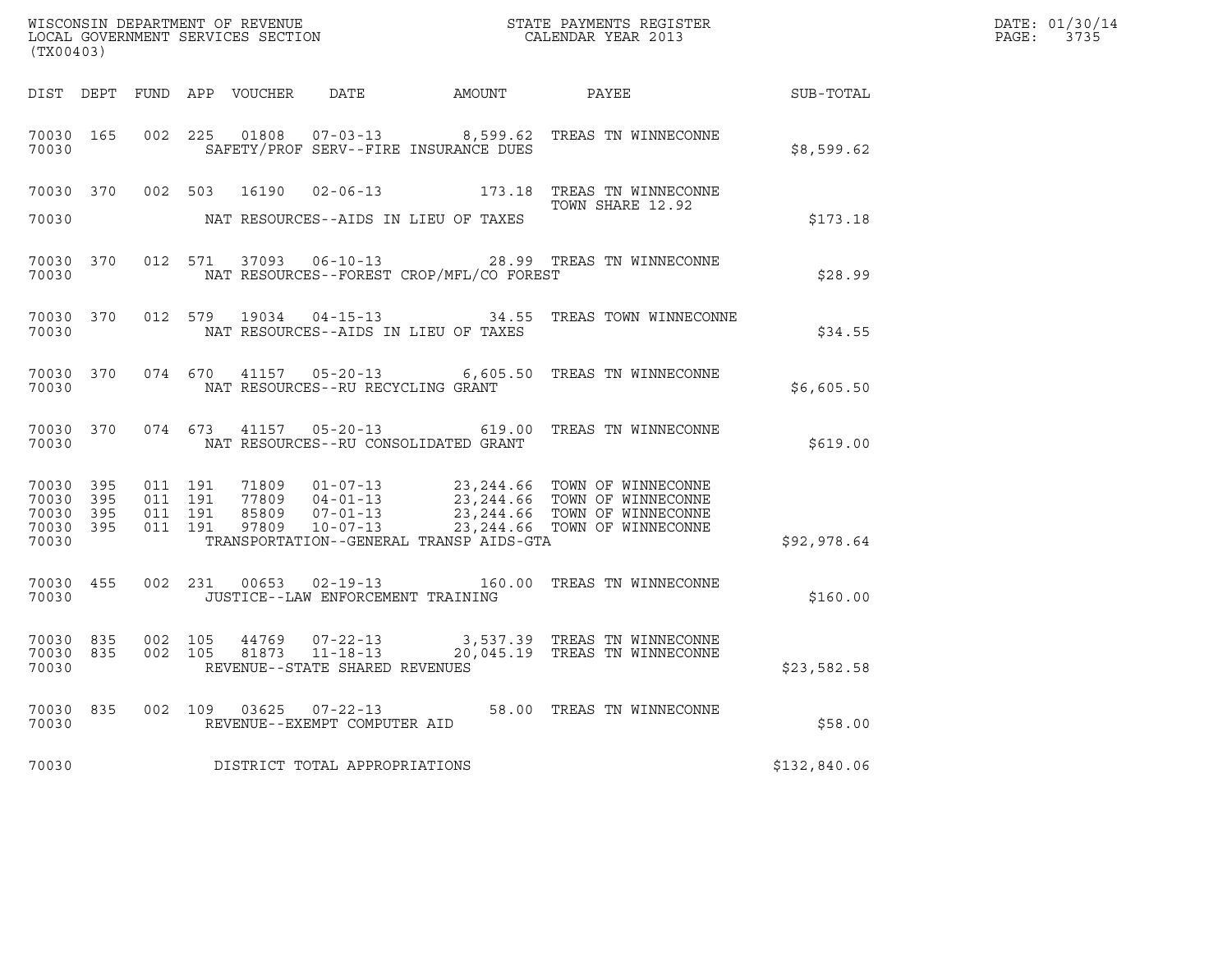| (TX00403)                                                 |           |                                          |                        |                                   |                                              | WISCONSIN DEPARTMENT OF REVENUE<br>LOCAL GOVERNMENT SERVICES SECTION<br>CALENDAR YEAR 2013                                                                                         |                  | DATE: 01/30/14<br>PAGE: 3736 |
|-----------------------------------------------------------|-----------|------------------------------------------|------------------------|-----------------------------------|----------------------------------------------|------------------------------------------------------------------------------------------------------------------------------------------------------------------------------------|------------------|------------------------------|
|                                                           |           |                                          |                        |                                   | DIST DEPT FUND APP VOUCHER DATE AMOUNT PAYEE |                                                                                                                                                                                    | <b>SUB-TOTAL</b> |                              |
| 70032 165<br>70032                                        |           | 002 225                                  | 01809                  |                                   | SAFETY/PROF SERV--FIRE INSURANCE DUES        | 07-03-13 4,716.02 TREAS TN WOLF RIVER                                                                                                                                              | \$4,716.02       |                              |
|                                                           |           |                                          |                        |                                   |                                              | 70032 370 002 503 16191 02-06-13 13,910.56 TREAS TN WOLF RIVER<br>TOWN SHARE 1451.19                                                                                               |                  |                              |
| 70032                                                     |           |                                          |                        |                                   | NAT RESOURCES--AIDS IN LIEU OF TAXES         |                                                                                                                                                                                    | \$13,910.56      |                              |
| 70032                                                     | 70032 370 |                                          |                        |                                   | NAT RESOURCES--FOREST CROP/MFL/CO FOREST     | 012 571 37094 06-10-13 114.26 TREAS TN WOLF RIVER                                                                                                                                  | \$114.26         |                              |
| 70032 370<br>70032                                        |           | 70032 370 012 579                        | 19035<br>012 579 19035 |                                   | NAT RESOURCES--AIDS IN LIEU OF TAXES         | 04-15-13                 499.61  TREAS TN WOLF RIVER<br>04-15-13               811.58   TREAS TOWN WOLF RIVER                                                                      | \$1,311.19       |                              |
| 70032                                                     |           |                                          |                        | NAT RESOURCES--RU RECYCLING GRANT |                                              | 70032 370 074 670 41158 05-20-13 3,139.59 TREAS TN WOLF RIVER                                                                                                                      | \$3,139.59       |                              |
| 70032                                                     | 70032 370 | 074 673                                  | 41158                  | $05 - 20 - 13$                    | NAT RESOURCES--RU CONSOLIDATED GRANT         | 312.51 TREAS TN WOLF RIVER                                                                                                                                                         | \$312.51         |                              |
| 70032 395<br>70032 395<br>70032 395<br>70032 395<br>70032 |           | 011 191<br>011 191<br>011 191<br>011 191 | 97810                  | 07-01-13<br>10-07-13              | TRANSPORTATION--GENERAL TRANSP AIDS-GTA      | 71810  01-07-13  18,873.05  TOWN OF WOLF RIVER<br>77810  04-01-13  18,873.05  TOWN OF WOLF RIVER<br>85810  07-01-13  18,873.05  TOWN OF WOLF RIVER<br>18,873.07 TOWN OF WOLF RIVER | \$75,492.22      |                              |
| 70032 835<br>70032 835<br>70032                           |           | 002 105<br>002 105                       | 81874                  | REVENUE--STATE SHARED REVENUES    |                                              | 44770  07-22-13  2,142.33  TREAS TN WOLF RIVER                                                                                                                                     | \$14, 282.21     |                              |
| 70032 835<br>70032                                        |           |                                          |                        | REVENUE--EXEMPT COMPUTER AID      |                                              | 002 109 03626 07-22-13 10.00 TREAS TN WOLF RIVER                                                                                                                                   | \$10.00          |                              |
| 70032                                                     |           |                                          |                        | DISTRICT TOTAL APPROPRIATIONS     |                                              |                                                                                                                                                                                    | \$113,288.56     |                              |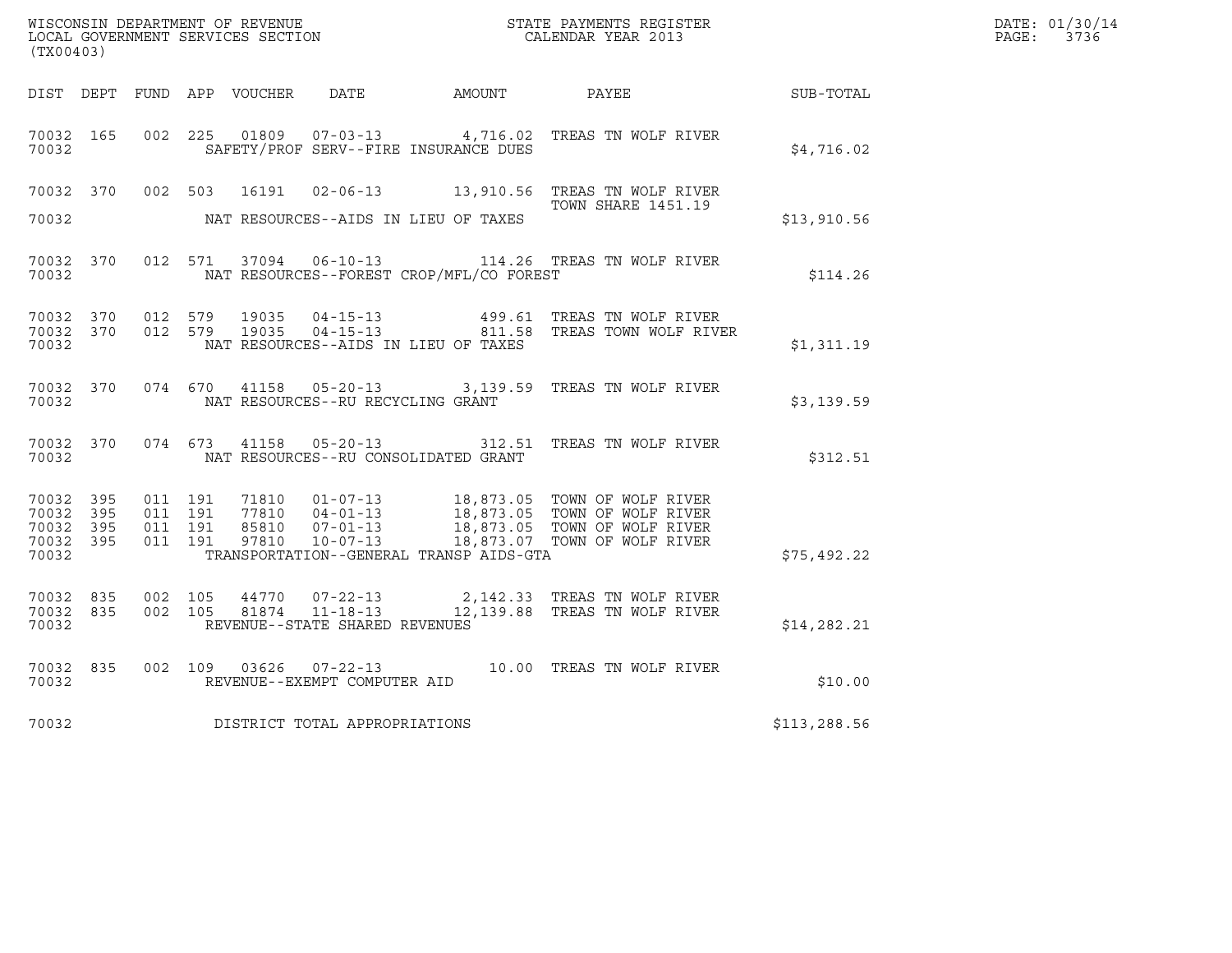| (TX00403)                                                 |                                          |         |                  | WISCONSIN DEPARTMENT OF REVENUE<br>LOCAL GOVERNMENT SERVICES SECTION |                                         | STATE PAYMENTS REGISTER<br>CALENDAR YEAR 2013                                                                                                           |               | DATE: 01/30/14<br>PAGE:<br>3737 |
|-----------------------------------------------------------|------------------------------------------|---------|------------------|----------------------------------------------------------------------|-----------------------------------------|---------------------------------------------------------------------------------------------------------------------------------------------------------|---------------|---------------------------------|
| DIST DEPT                                                 |                                          |         | FUND APP VOUCHER | DATE                                                                 | AMOUNT                                  | PAYEE                                                                                                                                                   | SUB-TOTAL     |                                 |
| 70191 165<br>70191                                        |                                          |         |                  |                                                                      | SAFETY/PROF SERV--FIRE INSURANCE DUES   | 002 225 01810 07-03-13 6,737.37 TREAS VIL WINNECONNE                                                                                                    | \$6,737.37    |                                 |
| 70191 370<br>70191                                        |                                          | 074 670 |                  | NAT RESOURCES--RU RECYCLING GRANT                                    |                                         | 41159  05-20-13  7,977.29  TREAS VIL WINNECONNE                                                                                                         | \$7,977.29    |                                 |
| 70191 370<br>70191                                        | 074 673                                  |         |                  | 41159 05-20-13                                                       | NAT RESOURCES--RU CONSOLIDATED GRANT    | 623.19 TREAS VIL WINNECONNE                                                                                                                             | \$623.19      |                                 |
| 70191 370<br>70191                                        |                                          | 095 512 |                  | NAT RESOURCES--STEWARDSHIP 2000                                      |                                         | 02912  04-29-13  23,283.50 TREAS VIL WINNECONNE                                                                                                         | \$23, 283.50  |                                 |
| 70191 395<br>70191 395<br>70191 395<br>70191 395<br>70191 | 011 191<br>011 191<br>011 191<br>011 191 |         | 85811<br>97811   | 71811  01-07-13<br>$07 - 01 - 13$<br>$10 - 07 - 13$                  | TRANSPORTATION--GENERAL TRANSP AIDS-GTA | 32,854.85 VILLAGE OF WINNECONNE<br>77811 04-01-13 32,854.85 VILLAGE OF WINNECONNE<br>32,854.85 VILLAGE OF WINNECONNE<br>32,854.85 VILLAGE OF WINNECONNE | \$131,419.40  |                                 |
| 70191 455<br>70191                                        |                                          |         |                  | 002 231 00652 02-19-13<br>JUSTICE--LAW ENFORCEMENT TRAINING          |                                         | 1,280.00 TREAS VIL WINNECONNE                                                                                                                           | \$1,280.00    |                                 |
| 70191 835<br>70191 835<br>70191                           | 002 105<br>002 105                       |         | 44771<br>81875   | $07 - 22 - 13$<br>$11 - 18 - 13$<br>REVENUE--STATE SHARED REVENUES   |                                         | 75,415.90 TREAS VIL WINNECONNE<br>125,045.21 TREAS VIL WINNECONNE                                                                                       | \$200, 461.11 |                                 |
| 70191 835<br>70191 835<br>70191                           | 002 109<br>002 109                       |         | 03627<br>05373   | $07 - 22 - 13$<br>$07 - 22 - 13$<br>REVENUE--EXEMPT COMPUTER AID     |                                         | 678.00 TREAS VIL WINNECONNE<br>4,784.00 TREAS VIL WINNECONNE                                                                                            | \$5,462.00    |                                 |
| 70191                                                     |                                          |         |                  | DISTRICT TOTAL APPROPRIATIONS                                        |                                         |                                                                                                                                                         | \$377,243.86  |                                 |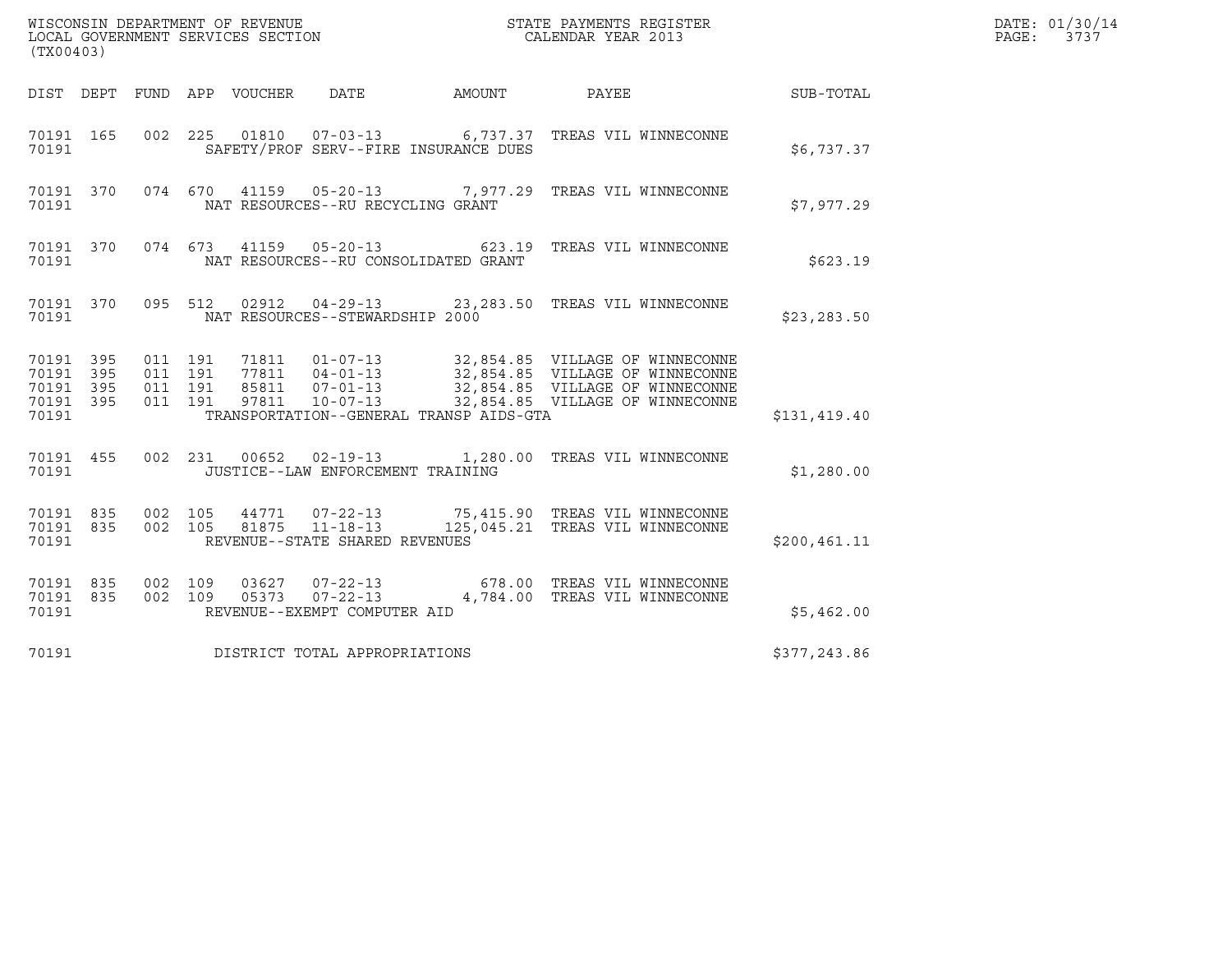| (TX00403)                                                                                                |                                                                                                                                                                              |                                                                           |                                                                                                                                                        |                                                                                                                                                                |                                                                                                                                                                                                    |                                                                                                                                                                                                                                                                                                                                                                                                                                    |                                                                                                                                                                                                                                                |                                                           | DATE: 01/30/14<br>$\mathtt{PAGE:}$<br>3738 |
|----------------------------------------------------------------------------------------------------------|------------------------------------------------------------------------------------------------------------------------------------------------------------------------------|---------------------------------------------------------------------------|--------------------------------------------------------------------------------------------------------------------------------------------------------|----------------------------------------------------------------------------------------------------------------------------------------------------------------|----------------------------------------------------------------------------------------------------------------------------------------------------------------------------------------------------|------------------------------------------------------------------------------------------------------------------------------------------------------------------------------------------------------------------------------------------------------------------------------------------------------------------------------------------------------------------------------------------------------------------------------------|------------------------------------------------------------------------------------------------------------------------------------------------------------------------------------------------------------------------------------------------|-----------------------------------------------------------|--------------------------------------------|
|                                                                                                          |                                                                                                                                                                              |                                                                           |                                                                                                                                                        |                                                                                                                                                                |                                                                                                                                                                                                    |                                                                                                                                                                                                                                                                                                                                                                                                                                    |                                                                                                                                                                                                                                                | DIST DEPT FUND APP VOUCHER DATE AMOUNT PAYEE TO SUB-TOTAL |                                            |
|                                                                                                          | 70251 165<br>70251                                                                                                                                                           |                                                                           |                                                                                                                                                        |                                                                                                                                                                |                                                                                                                                                                                                    | 002 225 01811 07-03-13 37,156.58 TREAS CITY MENASHA<br>SAFETY/PROF SERV--FIRE INSURANCE DUES                                                                                                                                                                                                                                                                                                                                       |                                                                                                                                                                                                                                                | \$37,156.58                                               |                                            |
|                                                                                                          | 70251                                                                                                                                                                        |                                                                           |                                                                                                                                                        |                                                                                                                                                                | SAFETY/PROF SERV--PECFA AIDS                                                                                                                                                                       | 70251 165 072 262 01142 03-22-13 9,521.85 TREAS CITY MENASHA                                                                                                                                                                                                                                                                                                                                                                       |                                                                                                                                                                                                                                                | \$9,521.85                                                |                                            |
|                                                                                                          |                                                                                                                                                                              |                                                                           |                                                                                                                                                        |                                                                                                                                                                |                                                                                                                                                                                                    | 70251 370 002 503 16192 02-06-13 327.06 TREAS CITY MENASHA<br>70251 NAT RESOURCES--AIDS IN LIEU OF TAXES                                                                                                                                                                                                                                                                                                                           | TOWN SHARE 120.66                                                                                                                                                                                                                              | \$327.06                                                  |                                            |
|                                                                                                          |                                                                                                                                                                              |                                                                           |                                                                                                                                                        |                                                                                                                                                                |                                                                                                                                                                                                    | 70251 370 074 670 41160 05-20-13 65,864.89 TREAS CITY MENASHA                                                                                                                                                                                                                                                                                                                                                                      |                                                                                                                                                                                                                                                |                                                           |                                            |
|                                                                                                          |                                                                                                                                                                              |                                                                           |                                                                                                                                                        |                                                                                                                                                                |                                                                                                                                                                                                    | 70251 NAT RESOURCES--RU RECYCLING GRANT<br>70251 370 074 673 41160 05-20-13 4,563.69 TREAS CITY MENASHA                                                                                                                                                                                                                                                                                                                            |                                                                                                                                                                                                                                                | \$65,864.89                                               |                                            |
|                                                                                                          |                                                                                                                                                                              |                                                                           |                                                                                                                                                        |                                                                                                                                                                |                                                                                                                                                                                                    | 70251 NAT RESOURCES--RU CONSOLIDATED GRANT                                                                                                                                                                                                                                                                                                                                                                                         |                                                                                                                                                                                                                                                | \$4,563.69                                                |                                            |
|                                                                                                          |                                                                                                                                                                              |                                                                           |                                                                                                                                                        |                                                                                                                                                                | 70251 NAT RESOURCES--STEWARDSHIP 2000                                                                                                                                                              | 70251 370 095 512 02099 02-19-13 30,049.00 TREAS CITY MENASHA                                                                                                                                                                                                                                                                                                                                                                      |                                                                                                                                                                                                                                                | \$30,049.00                                               |                                            |
| 70251                                                                                                    | 70251 395<br>70251 395<br>70251 395<br>70251 395                                                                                                                             |                                                                           |                                                                                                                                                        |                                                                                                                                                                |                                                                                                                                                                                                    | 011 162 72116 01-07-13 15,244.70 TREAS CITY MENASHA<br>011 162 78116 04-01-13 15,244.70 TREAS CITY MENASHA<br>011 162 86116 07-01-13 15,244.70 TREAS CITY MENASHA<br>011 162 18116 10-07-13 15,244.71 TREAS CITY MENASHA<br>TRANSPORTATION--CONNECTING HIGHWAY AIDS                                                                                                                                                                |                                                                                                                                                                                                                                                | \$60,978.81                                               |                                            |
| 70251<br>70251<br>70251<br>70251<br>70251<br>70251<br>70251<br>70251<br>70251<br>70251<br>70251<br>70251 | 70251 395<br>70251 395<br>70251 395<br>70251 395<br>70251 395<br>70251 395<br>70251 395<br>395<br>395<br>395<br>- 395<br>395<br>-395<br>395<br>- 395<br>395<br>- 395<br>-395 | 011<br>011<br>011<br>011<br>011<br>011<br>011<br>011<br>011<br>011<br>011 | 011 185<br>011 185<br>011 185<br>011 185<br>011 185<br>011 185<br>011 185<br>185<br>185<br>185<br>185<br>185<br>185<br>185<br>185<br>185<br>185<br>185 | 60886<br>60886<br>63809<br>64539<br>64539<br>64539<br>64539<br>65382<br>69383<br>69383<br>75897<br>75897<br>76380<br>76380<br>84673<br>86183<br>94636<br>94636 | $02 - 19 - 13$<br>$03 - 25 - 13$<br>$03 - 25 - 13$<br>$05 - 28 - 13$<br>$05 - 28 - 13$<br>$06 - 03 - 13$<br>$06 - 03 - 13$<br>$08 - 19 - 13$<br>$09 - 03 - 13$<br>$11 - 18 - 13$<br>$11 - 18 - 13$ | 01-07-13<br>01-07-13<br>01-07-13<br>02-04-13<br>1,194.12<br>1,244.24<br>TREAS CITY MENASHA<br>02-11-13<br>1,244.24<br>TREAS CITY MENASHA<br>02-11-13<br>747.13<br>78.00<br>TREAS CITY MENASHA<br>02-11-13<br>798.00<br>TREAS CITY MENASHA<br>02-11-13<br>866.90<br>T<br>802.30<br>809.72<br>745.52<br>753.32<br>673.29<br>573.60<br>651.36<br>1,229.78<br>5,969.40<br>505.64<br>1,900.62<br>TRANSPORTATION--HIGHWAY SAFETY-FEDERAL | TREAS CITY MENASHA<br>TREAS CITY MENASHA<br>TREAS CITY MENASHA<br>TREAS CITY MENASHA<br>TREAS CITY MENASHA<br>TREAS CITY MENASHA<br>TREAS CITY MENASHA<br>TREAS CITY MENASHA<br>TREAS CITY MENASHA<br>TREAS CITY MENASHA<br>TREAS CITY MENASHA | \$20,995.10                                               |                                            |
|                                                                                                          | 70251 395                                                                                                                                                                    |                                                                           | 011 191                                                                                                                                                | 71812                                                                                                                                                          | $01 - 07 - 13$                                                                                                                                                                                     |                                                                                                                                                                                                                                                                                                                                                                                                                                    | 143,734.62 TREAS CITY MENASHA                                                                                                                                                                                                                  |                                                           |                                            |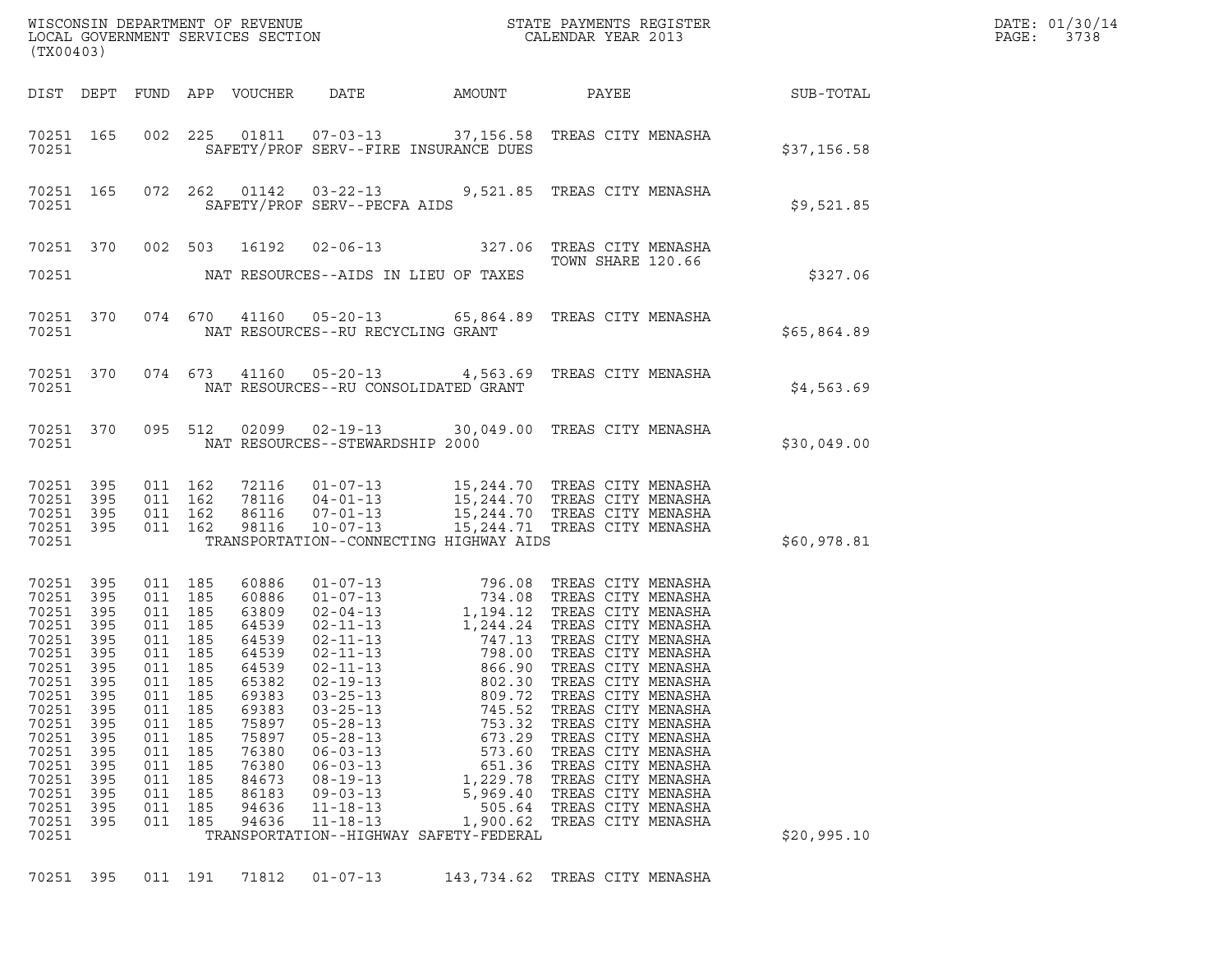| (TX00403)                                                                                                        |                                                             |            |                                                                                                                       |                                                                                                 |                                                                                       |                                          |                                                                                                                                                                                                                                                                                                                                                      |                | DATE: 01/30/14<br>PAGE:<br>3739 |
|------------------------------------------------------------------------------------------------------------------|-------------------------------------------------------------|------------|-----------------------------------------------------------------------------------------------------------------------|-------------------------------------------------------------------------------------------------|---------------------------------------------------------------------------------------|------------------------------------------|------------------------------------------------------------------------------------------------------------------------------------------------------------------------------------------------------------------------------------------------------------------------------------------------------------------------------------------------------|----------------|---------------------------------|
|                                                                                                                  |                                                             |            |                                                                                                                       | DIST DEPT FUND APP VOUCHER                                                                      | DATE                                                                                  | AMOUNT                                   | PAYEE                                                                                                                                                                                                                                                                                                                                                | SUB-TOTAL      |                                 |
| 70251 395<br>70251<br>70251<br>70251                                                                             | 395<br>395                                                  | 011 191    | 011 191<br>011 191                                                                                                    | 77812<br>85812<br>97812                                                                         |                                                                                       | TRANSPORTATION--GENERAL TRANSP AIDS-GTA  | 04-01-13 143,734.62 TREAS CITY MENASHA<br>07-01-13 143,734.62 TREAS CITY MENASHA<br>10-07-13 143,734.63 TREAS CITY MENASHA                                                                                                                                                                                                                           | \$574,938.49   |                                 |
| 70251 435<br>70251<br>70251<br>70251<br>70251<br>70251<br>70251<br>70251<br>70251<br>70251<br>70251 435<br>70251 | 435<br>435<br>435<br>435<br>435<br>435<br>435<br>435<br>435 |            | 005 000<br>005 000<br>005 000<br>005 000<br>005 000<br>005 000<br>005 000<br>005 000<br>005 000<br>005 000<br>005 000 | 90310<br>90314<br>90318<br>90321<br>90325<br>90400<br>90402<br>90403<br>90406<br>90408<br>90411 | $01 - 01 - 13$<br>$11 - 01 - 13$<br>$12 - 01 - 13$<br>HEALTH SERVICES--STATE/FED AIDS | 8,992.00                                 | 2,874.00 TREAS CITY MENASHA<br>02-01-13<br>03-01-13<br>03-01-13<br>03-01-13<br>3,338.00<br>7REAS CITY MENASHA<br>04-01-13<br>3,338.00<br>7REAS CITY MENASHA<br>06-01-13<br>5,263.00<br>7REAS CITY MENASHA<br>07-01-13<br>1,632.00<br>7REAS CITY MENASHA<br>09-01-13<br>8,085.00<br>7REAS CITY M<br>4,707.00 TREAS CITY MENASHA<br>TREAS CITY MENASHA | \$69,500.00    |                                 |
| 70251 455<br>70251 455<br>70251                                                                                  |                                                             | 002 231    | 002 231                                                                                                               | 00402<br>00692                                                                                  | JUSTICE--LAW ENFORCEMENT TRAINING                                                     |                                          | 02-11-13 4,000.00 TREAS CITY MENASHA<br>03-04-13 480.00 TREAS CITY MENASHA                                                                                                                                                                                                                                                                           | \$4,480.00     |                                 |
| 70251 835<br>70251 835<br>70251                                                                                  |                                                             |            | 002 105<br>002 105                                                                                                    | 44772<br>81876                                                                                  | $07 - 22 - 13$<br>$11 - 18 - 13$<br>REVENUE--STATE SHARED REVENUES                    |                                          | 912,076.45 TREAS CITY MENASHA<br>2,828,615.65 TREAS CITY MENASHA                                                                                                                                                                                                                                                                                     | \$3,740,692.10 |                                 |
| 70251 835<br>70251<br>70251 835<br>70251 835<br>70251                                                            | 835                                                         | 002 109    | 002 109<br>002 109<br>002 109                                                                                         | 02159<br>03629<br>05034<br>05375                                                                | $07 - 22 - 13$<br>$07 - 22 - 13$<br>REVENUE--EXEMPT COMPUTER AID                      |                                          | 07-22-13 2,070.00 TREAS CITY MENASHA<br>07-22-13 16,090.00 TREAS CITY MENASHA<br>07-22-12 11-478.00 TREAS CITY MENASHA<br>1,478.00 TREAS CITY MENASHA<br>286,174.00 TREAS CITY MENASHA                                                                                                                                                               | \$305,812.00   |                                 |
| 70251 835<br>70251 835<br>70251 835<br>70251 835<br>70251                                                        |                                                             | 002<br>002 | 002 302<br>002 302<br>302<br>302                                                                                      | 10013<br>10138<br>11013<br>11137                                                                | $07 - 22 - 13$<br>$07 - 22 - 13$<br>$07 - 22 - 13$<br>$07 - 22 - 13$                  | REVENUE-FIRST DOLLAR/SCHOOL LEVY CREDITS | 244,201.92 TREAS CITY MENASHA<br>1,232,052.22 TREAS CITY MENASHA<br>52,022.78 TREAS CITY MENASHA<br>331,016.82 TREAS CITY MENASHA                                                                                                                                                                                                                    | \$1,859,293.74 |                                 |
| 70251 835<br>70251                                                                                               |                                                             |            | 002 501                                                                                                               | 00004                                                                                           | $02 - 01 - 13$                                                                        | DOA-PAYMENT FOR MUNICIPAL SERVICES AID   | 138,661.48 TREAS CITY MENASHA                                                                                                                                                                                                                                                                                                                        | \$138,661.48   |                                 |
| 70251 835<br>70251<br>70251 835<br>70251                                                                         | 835                                                         | 021        | 021 363<br>363<br>021 363                                                                                             | 35938<br>37152<br>37275                                                                         | $03 - 25 - 13$<br>$03 - 25 - 13$<br>$03 - 25 - 13$<br>REVENUE--LOTTERY CREDIT -       |                                          | 21,932.10 TREAS CITY MENASHA<br>55,869.48 TREAS CITY MENASHA<br>344,394.00 TREAS CITY MENASHA                                                                                                                                                                                                                                                        | \$422,195.58   |                                 |
| 70251                                                                                                            |                                                             |            |                                                                                                                       |                                                                                                 | DISTRICT TOTAL APPROPRIATIONS                                                         |                                          |                                                                                                                                                                                                                                                                                                                                                      | \$7,345,030.37 |                                 |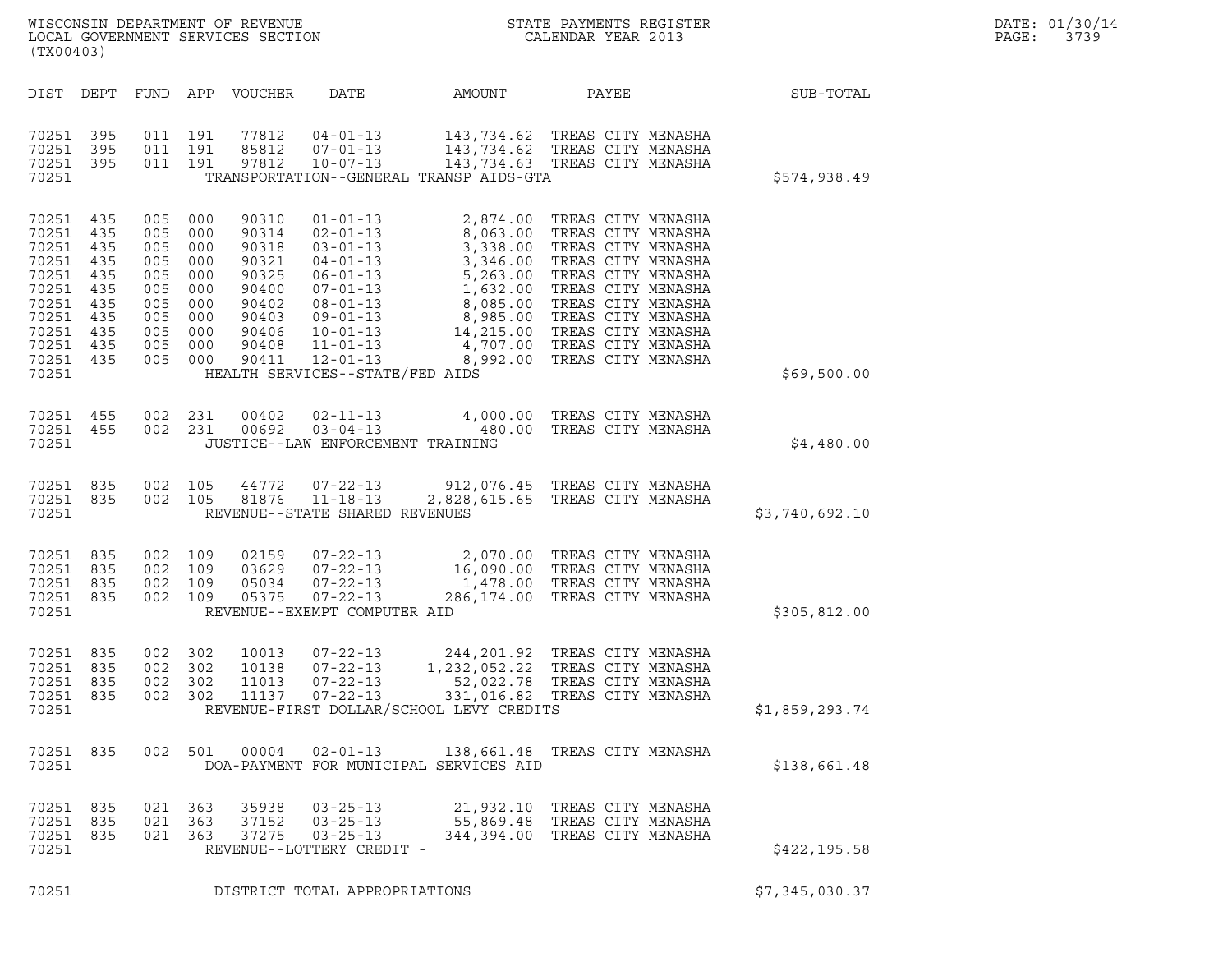| (TX00403)                                                                                                                                                                                                                                                    |                                                                                                                                                                                           |                                                                                                                     |                                                                                                                                                                                                                                              | LOCAL GOVERNMENT SERVICES SECTION                                                                                                                                                                                                                        |                                                                                                                                                                                                                                                                            |                                                                                                                                                                          | ${\tt WISCO} {\tt NSM} {\tt NEMR} {\tt NEMR} {\tt NEMR} {\tt NEMR} {\tt NEMR} {\tt NEMR} {\tt NEMR} {\tt NEMR} {\tt NEMR} {\tt NEMR} {\tt NEMR} {\tt NEMR} {\tt NEMR} {\tt NEMR} {\tt NEMR} {\tt NEMR} {\tt NEMR} {\tt NEMR} {\tt NEMR} {\tt NEMR} {\tt NEMR} {\tt NEMR} {\tt NEMR} {\tt NEMR} {\tt NEMR} {\tt NEMR} {\tt NEMR} {\tt NEMR} {\tt NEMR} {\tt NEMR} {\tt NEMR} {\tt NEMR} {\tt NEMR} {\tt NEMR} {\tt NEMR}$                                                                                                                                                                    |               | DATE: 01/30/14<br>PAGE:<br>3740 |
|--------------------------------------------------------------------------------------------------------------------------------------------------------------------------------------------------------------------------------------------------------------|-------------------------------------------------------------------------------------------------------------------------------------------------------------------------------------------|---------------------------------------------------------------------------------------------------------------------|----------------------------------------------------------------------------------------------------------------------------------------------------------------------------------------------------------------------------------------------|----------------------------------------------------------------------------------------------------------------------------------------------------------------------------------------------------------------------------------------------------------|----------------------------------------------------------------------------------------------------------------------------------------------------------------------------------------------------------------------------------------------------------------------------|--------------------------------------------------------------------------------------------------------------------------------------------------------------------------|---------------------------------------------------------------------------------------------------------------------------------------------------------------------------------------------------------------------------------------------------------------------------------------------------------------------------------------------------------------------------------------------------------------------------------------------------------------------------------------------------------------------------------------------------------------------------------------------|---------------|---------------------------------|
| DIST DEPT                                                                                                                                                                                                                                                    |                                                                                                                                                                                           |                                                                                                                     |                                                                                                                                                                                                                                              | FUND APP VOUCHER                                                                                                                                                                                                                                         | DATE                                                                                                                                                                                                                                                                       | AMOUNT                                                                                                                                                                   | PAYEE                                                                                                                                                                                                                                                                                                                                                                                                                                                                                                                                                                                       | SUB-TOTAL     |                                 |
| 70261 165<br>70261                                                                                                                                                                                                                                           |                                                                                                                                                                                           | 002                                                                                                                 | 225                                                                                                                                                                                                                                          |                                                                                                                                                                                                                                                          | SAFETY/PROF SERV--FIRE INSURANCE DUES                                                                                                                                                                                                                                      |                                                                                                                                                                          | 01812  07-03-13  67,843.17  TREAS CITY NEENAH                                                                                                                                                                                                                                                                                                                                                                                                                                                                                                                                               | \$67,843.17   |                                 |
| 70261<br>70261                                                                                                                                                                                                                                               | 370                                                                                                                                                                                       |                                                                                                                     | 074 670                                                                                                                                                                                                                                      |                                                                                                                                                                                                                                                          | NAT RESOURCES--RU RECYCLING GRANT                                                                                                                                                                                                                                          |                                                                                                                                                                          | 41161  05-20-13  196,087.46  TREAS CITY NEENAH                                                                                                                                                                                                                                                                                                                                                                                                                                                                                                                                              | \$196,087.46  |                                 |
| 70261<br>70261                                                                                                                                                                                                                                               | 370                                                                                                                                                                                       |                                                                                                                     | 074 673                                                                                                                                                                                                                                      |                                                                                                                                                                                                                                                          | 41161  05-20-13<br>NAT RESOURCES--RU CONSOLIDATED GRANT                                                                                                                                                                                                                    |                                                                                                                                                                          | 6,743.94 TREAS CITY NEENAH                                                                                                                                                                                                                                                                                                                                                                                                                                                                                                                                                                  | \$6,743.94    |                                 |
| 70261<br>70261<br>70261 370<br>70261                                                                                                                                                                                                                         | 370<br>370                                                                                                                                                                                |                                                                                                                     | 095 512<br>095 512<br>095 512                                                                                                                                                                                                                | 03039<br>03040<br>03041                                                                                                                                                                                                                                  | $05 - 08 - 13$<br>$05 - 08 - 13$<br>$05 - 08 - 13$<br>NAT RESOURCES--STEWARDSHIP 2000                                                                                                                                                                                      |                                                                                                                                                                          | 98,800.00 TREAS CITY NEENAH<br>140,000.00 TREAS CITY NEENAH<br>25,400.00 TREAS CITY NEENAH                                                                                                                                                                                                                                                                                                                                                                                                                                                                                                  | \$264, 200.00 |                                 |
| 70261 395<br>70261<br>70261 395<br>70261 395<br>70261                                                                                                                                                                                                        | 395                                                                                                                                                                                       |                                                                                                                     | 011 162<br>011 162<br>011 162<br>011 162                                                                                                                                                                                                     | 72117<br>78117<br>86117<br>98117                                                                                                                                                                                                                         | $01 - 07 - 13$<br>TRANSPORTATION--CONNECTING HIGHWAY AIDS                                                                                                                                                                                                                  |                                                                                                                                                                          | 13,081.29 CITY OF NEENAH<br>04-01-13 13,081.29 CITY OF NEENAH<br>07-01-13 13,081.29 CITY OF NEENAH<br>10-07-13 13,081.30 CITY OF NEENAH                                                                                                                                                                                                                                                                                                                                                                                                                                                     | \$52,325.17   |                                 |
| 70261<br>70261<br>70261<br>70261<br>70261<br>70261<br>70261<br>70261<br>70261<br>70261<br>70261<br>70261<br>70261<br>70261 395<br>70261<br>70261<br>70261<br>70261<br>70261<br>70261<br>70261<br>70261<br>70261<br>70261<br>70261<br>70261<br>70261<br>70261 | 395<br>395<br>395<br>395<br>395<br>395<br>395<br>395<br>395<br>395<br>395<br>395<br>395<br>395<br>395<br>395<br>395<br>395<br>395<br>395<br>395<br>395<br>395<br>395<br>395<br>395<br>395 | 011<br>011<br>011<br>011<br>011<br>011<br>011<br>011<br>011<br>011<br>011<br>011<br>011<br>011<br>011<br>011<br>011 | 011 185<br>011 185<br>011 185<br>011 185<br>185<br>011 185<br>011 185<br>011 185<br>011 185<br>011 185<br>011 185<br>011 185<br>185<br>185<br>185<br>185<br>185<br>185<br>185<br>185<br>185<br>185<br>185<br>185<br>185<br>185<br>185<br>185 | 60626<br>62515<br>62515<br>62515<br>63810<br>63810<br>63810<br>67018<br>67693<br>68483<br>70240<br>70240<br>71533<br>73087<br>73087<br>75108<br>76381<br>76381<br>76381<br>81610<br>81610<br>84674<br>84674<br>85553<br>86184<br>90546<br>90546<br>92073 | $04 - 29 - 13$<br>$04 - 29 - 13$<br>$05 - 20 - 13$<br>$06 - 03 - 13$<br>$06 - 03 - 13$<br>$06 - 03 - 13$<br>$07 - 22 - 13$<br>$07 - 22 - 13$<br>$08 - 19 - 13$<br>$08 - 19 - 13$<br>$08 - 26 - 13$<br>$09 - 03 - 13$<br>$10 - 15 - 13$<br>$10 - 15 - 13$<br>$10 - 28 - 13$ | 1,994.84<br>1,940.80<br>1,758.04<br>1,962.64<br>1,544.36<br>2,289.56<br>1,366.48<br>1,602.36<br>3,806.19<br>1,162.44<br>2,125.61<br>190.24<br>751.84<br>380.85<br>227.69 | 01-02-13<br>01-22-13<br>2,940.08<br>TREAS CITY NEENAH<br>01-22-13<br>2,630.36<br>TREAS CITY NEENAH<br>01-22-13<br>1,328.40<br>TREAS CITY NEENAH<br>02-04-13<br>1,494.44<br>TREAS CITY NEENAH<br>02-04-13<br>1,117.80<br>TREAS CITY NEENAH<br>03-04-13<br>1,117.8<br>TREAS CITY NEENAH<br>TREAS CITY NEENAH<br>TREAS CITY NEENAH<br>TREAS CITY NEENAH<br>TREAS CITY NEENAH<br>TREAS CITY NEENAH<br>TREAS CITY NEENAH<br>TREAS CITY NEENAH<br>TREAS CITY NEENAH<br>TREAS CITY NEENAH<br>TREAS CITY NEENAH<br>TREAS CITY NEENAH<br>TREAS CITY NEENAH<br>TREAS CITY NEENAH<br>TREAS CITY NEENAH |               |                                 |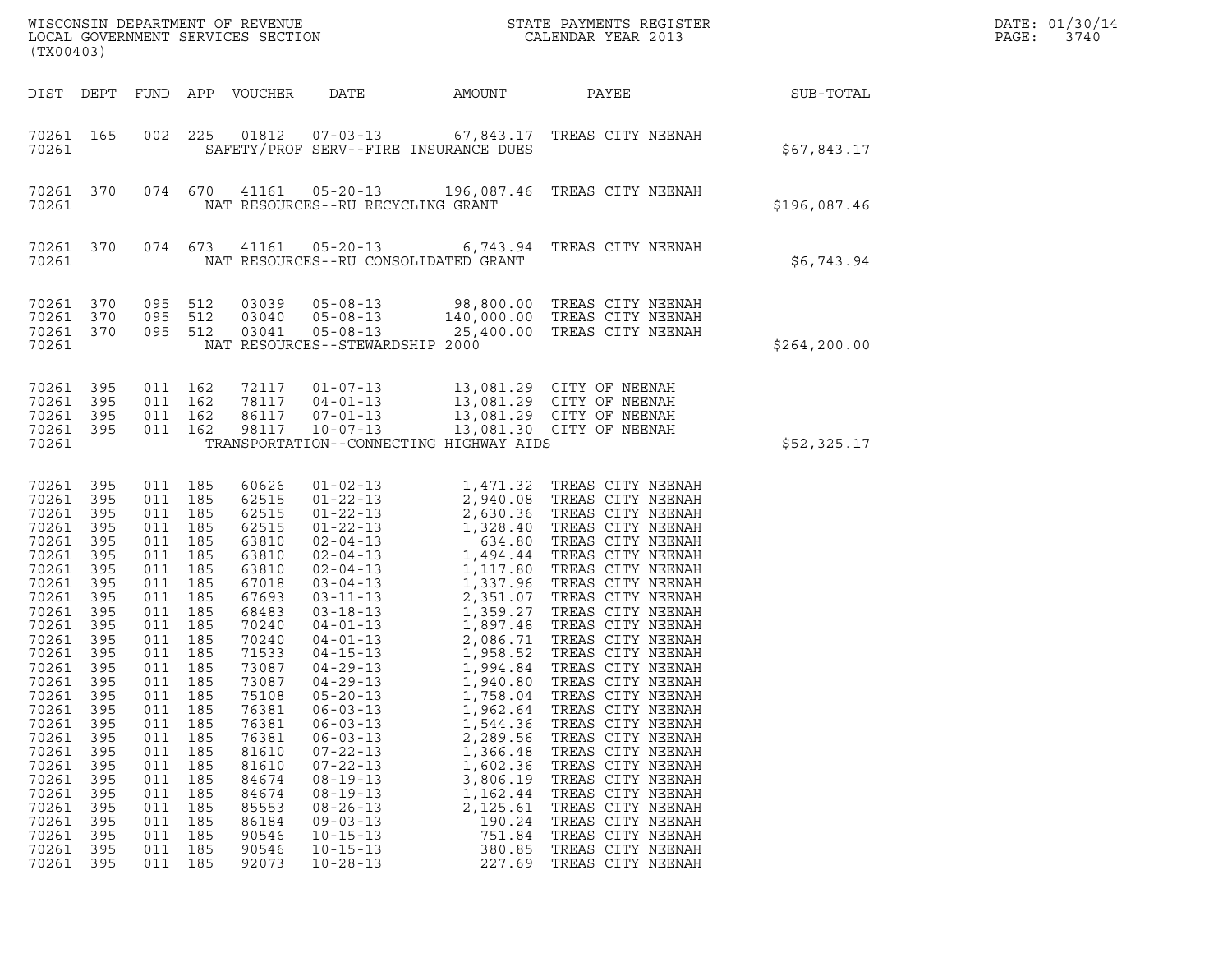| DATE: | 01/30/14 |
|-------|----------|
| PAGE: | 3741     |

| (TX00403)                                                                                                                                                         |                                                                                                                                                                                                                                                                                       |                 | DATE: 01/30/14<br>$\mathtt{PAGE:}$<br>3741 |
|-------------------------------------------------------------------------------------------------------------------------------------------------------------------|---------------------------------------------------------------------------------------------------------------------------------------------------------------------------------------------------------------------------------------------------------------------------------------|-----------------|--------------------------------------------|
|                                                                                                                                                                   | DIST DEPT FUND APP VOUCHER DATE<br>AMOUNT                                                                                                                                                                                                                                             | PAYEE SUB-TOTAL |                                            |
| 70261 395<br>70261                                                                                                                                                | 011 185 93754 11-12-13 583.68 TREAS CITY NEENAH<br>TRANSPORTATION--HIGHWAY SAFETY-FEDERAL                                                                                                                                                                                             | \$46,295.83     |                                            |
| 70261 395<br>70261<br>395<br>70261 395<br>70261 395<br>70261                                                                                                      | 71813  01-07-13  259,869.41  CITY OF NEENAH<br>77813  04-01-13  259,869.41  CITY OF NEENAH<br>85813  07-01-13  259,869.41  CITY OF NEENAH<br>97813  10-07-13  259,869.41  CITY OF NEENAH<br>011 191<br>011 191<br>011 191<br>011 191 97813<br>TRANSPORTATION--GENERAL TRANSP AIDS-GTA | \$1,039,477.64  |                                            |
| 70261 395<br>70261                                                                                                                                                | 011 278 64592 02-07-13 59,338.46 TREAS CITY NEENAH<br>TRANSPORTATION--LRIP/TRIP/MSIP GRANTS                                                                                                                                                                                           | \$59,338.46     |                                            |
| 70261 435<br>70261                                                                                                                                                | 005 000 90310 01-01-13 1,551.00 CITY OF NEENAH<br>HEALTH SERVICES--STATE/FED AIDS                                                                                                                                                                                                     | \$1,551.00      |                                            |
| 70261 455<br>70261 455<br>70261                                                                                                                                   | 002  231  00439  02-12-13   6,400.00 TREAS CITY NEENAH<br>002  231  00823  07-18-13   21,715.00 TREAS CITY NEENAH<br>JUSTICE--LAW ENFORCEMENT TRAINING                                                                                                                                | \$28,115.00     |                                            |
| 70261 455<br>70261 455<br>70261 455<br>70261 455<br>70261 455<br>70261 455<br>70261 455<br>70261 455<br>70261 455<br>70261 455<br>70261 455<br>70261 455<br>70261 | 002 542<br>00006<br>002 542<br>00050<br>002 542<br>00146<br>002 542<br>00179<br>002 542<br>00222<br>002 542<br>00286<br>002 542<br>00309<br>002 542<br>00349<br>002 542<br>00427<br>002 542<br>00461<br>002 542<br>00566<br>002 542<br>00585<br>JUSTICE--VICTIM ASSISTANCE            | \$41,831.00     |                                            |
| 70261 835<br>70261 835<br>70261                                                                                                                                   | 002 105<br>44773<br>$07 - 22 - 13$<br>789,804.39   TREAS CITY NEENAH<br>002 105<br>81877<br>$11 - 18 - 13$<br>1,296,733.41 TREAS CITY NEENAH<br>REVENUE--STATE SHARED REVENUES                                                                                                        | \$2,086,537.80  |                                            |
| 70261 835<br>70261 835<br>70261                                                                                                                                   | 03630<br>$07 - 22 - 13$<br>157,947.00 TREAS CITY NEENAH<br>002 109<br>05376<br>$07 - 22 - 13$<br>002 109<br>397,960.00 TREAS CITY NEENAH<br>REVENUE--EXEMPT COMPUTER AID                                                                                                              | \$555, 907.00   |                                            |
| 70261 835<br>70261 835<br>70261                                                                                                                                   | 002 302<br>10139<br>$07 - 22 - 13$<br>2,536,135.88 TREAS CITY NEENAH<br>11138<br>$07 - 22 - 13$<br>002 302<br>542,733.96 TREAS CITY NEENAH<br>REVENUE-FIRST DOLLAR/SCHOOL LEVY CREDITS                                                                                                | \$3,078,869.84  |                                            |
| 70261 835                                                                                                                                                         | 37276<br>$03 - 25 - 13$<br>599,310.90 TREAS CITY NEENAH<br>021 363                                                                                                                                                                                                                    |                 |                                            |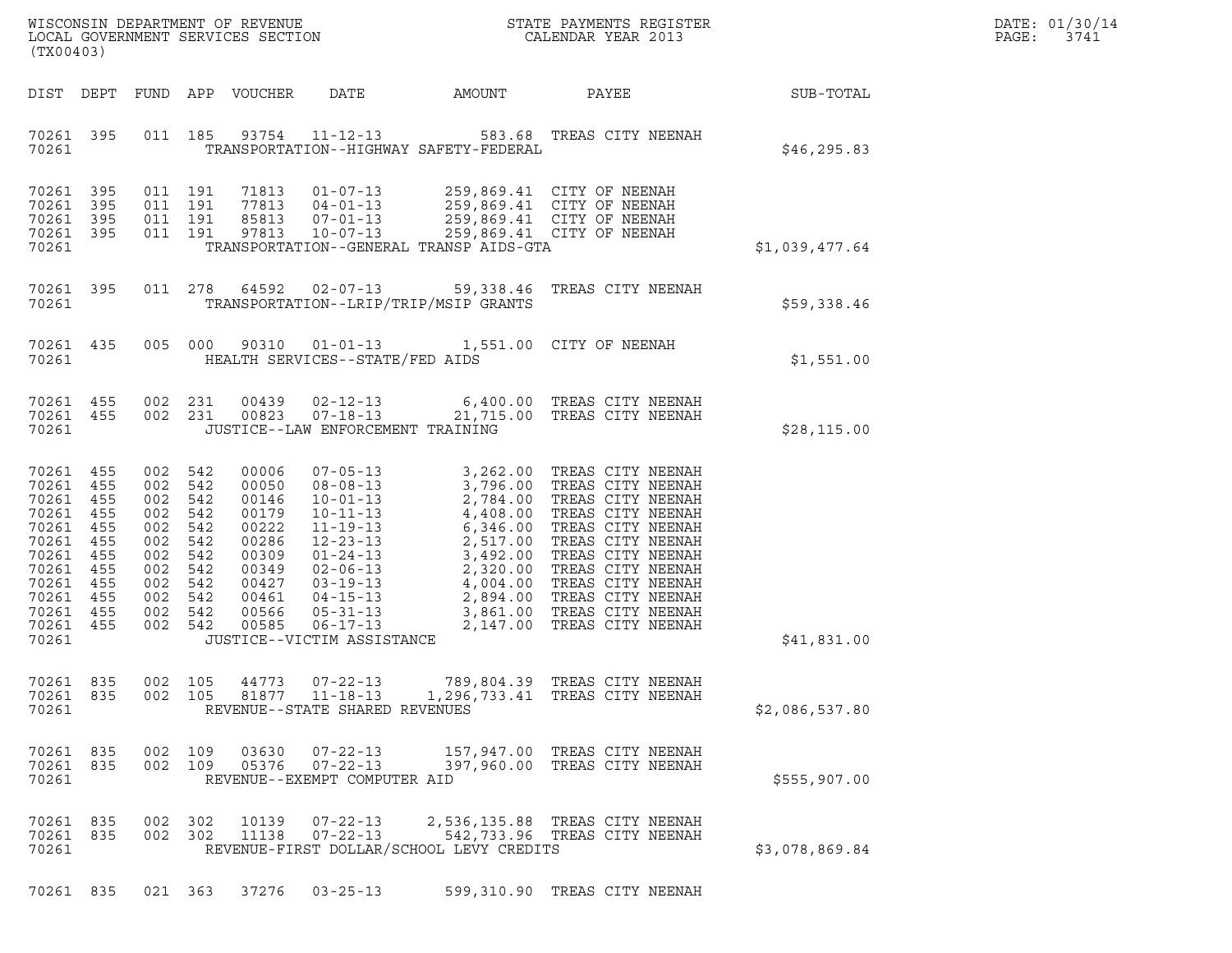| (TX00403) |      |      |     | WISCONSIN DEPARTMENT OF REVENUE<br>LOCAL GOVERNMENT SERVICES SECTION |                               |        | STATE PAYMENTS REGISTER<br>CALENDAR YEAR 2013 |                | PAGE: | DATE: 01/30/14<br>3742 |
|-----------|------|------|-----|----------------------------------------------------------------------|-------------------------------|--------|-----------------------------------------------|----------------|-------|------------------------|
| DIST      | DEPT | FUND | APP | VOUCHER                                                              | DATE                          | AMOUNT | PAYEE                                         | SUB-TOTAL      |       |                        |
| 70261     |      |      |     |                                                                      | REVENUE--LOTTERY CREDIT -     |        |                                               | \$599,310.90   |       |                        |
| 70261     |      |      |     |                                                                      | DISTRICT TOTAL APPROPRIATIONS |        |                                               | \$8,124,434.21 |       |                        |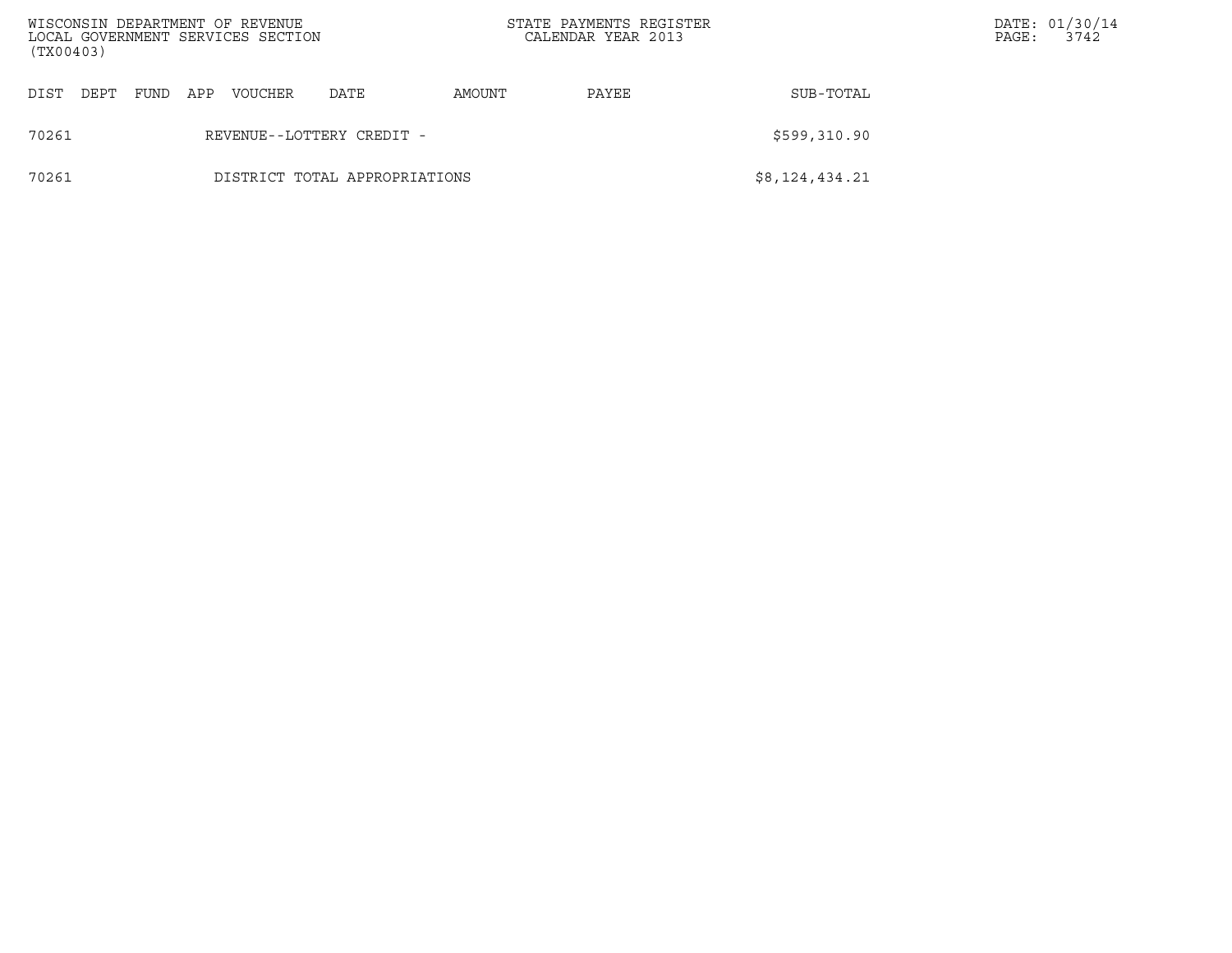| (TX00403)                                |                  |                               |         |       |                                                                    |                                                                                                                                                                          | $\tt WISCONSIM DEPARTMENT OF REVENUE$ $\tt TOCAL EONDRNENTS REGISTER$<br>LOCAL GOVERNMENT SERVICES SECTION<br>$\tt CALENDAR YEAR$<br>2013 |                  | DATE: 01/30/14<br>PAGE: 3743 |
|------------------------------------------|------------------|-------------------------------|---------|-------|--------------------------------------------------------------------|--------------------------------------------------------------------------------------------------------------------------------------------------------------------------|-------------------------------------------------------------------------------------------------------------------------------------------|------------------|------------------------------|
|                                          |                  |                               |         |       |                                                                    | DIST DEPT FUND APP VOUCHER DATE AMOUNT                                                                                                                                   | PAYEE                                                                                                                                     | <b>SUB-TOTAL</b> |                              |
| 70265 165<br>70265                       |                  | 002 225                       |         | 01813 |                                                                    | SAFETY/PROF SERV--FIRE INSURANCE DUES                                                                                                                                    | 07-03-13 6,786.80 TREAS CITY OMRO                                                                                                         | \$6,786.80       |                              |
| 70265 370<br>70265                       |                  |                               |         |       | NAT RESOURCES--RU RECYCLING GRANT                                  |                                                                                                                                                                          | 074 670 41162 05-20-13 11,039.26 TREAS CITY OMRO                                                                                          | \$11,039.26      |                              |
| 70265                                    | 70265 370        |                               |         |       | 074 673 41162 05-20-13                                             | NAT RESOURCES--RU CONSOLIDATED GRANT                                                                                                                                     | 922.86 TREAS CITY OMRO                                                                                                                    | \$922.86         |                              |
| 70265 370<br>70265                       |                  | 095 512                       |         |       | NAT RESOURCES--STEWARDSHIP 2000                                    |                                                                                                                                                                          | 02996  05-07-13  24,284.00 TREAS CITY OMRO                                                                                                | \$24,284.00      |                              |
| 70265 395<br>70265<br>70265 395<br>70265 | 395<br>70265 395 | 011 191<br>011 191<br>011 191 | 011 191 |       |                                                                    | 77814 04-01-13 40,263.62 CITY OF OMRO<br>85814  07-01-13  40,263.62  CITY OF OMRO<br>97814  10-07-13  40,263.63  CITY OF OMRO<br>TRANSPORTATION--GENERAL TRANSP AIDS-GTA | 40,263.62 CITY OF OMRO                                                                                                                    | \$161,054.49     |                              |
| 70265                                    | 70265 455        |                               |         |       | JUSTICE--LAW ENFORCEMENT TRAINING                                  |                                                                                                                                                                          | 002  231  00465  02-12-13  1,280.00  TREAS CITY OMRO                                                                                      | \$1,280.00       |                              |
| 70265 835<br>70265 835<br>70265          |                  | 002 105                       | 002 105 | 81878 | 44774 07-22-13<br>$11 - 18 - 13$<br>REVENUE--STATE SHARED REVENUES |                                                                                                                                                                          | 170,227.61 TREAS CITY OMRO<br>654,328.66 TREAS CITY OMRO                                                                                  | \$824,556.27     |                              |
| 70265 835<br>70265 835<br>70265          |                  | 002 109<br>002 109            |         | 03631 | $07 - 22 - 13$<br>REVENUE--EXEMPT COMPUTER AID                     |                                                                                                                                                                          | 5,486.00 TREAS CITY OMRO<br>05377  07-22-13  2,980.00 TREAS CITY OMRO                                                                     | \$8,466.00       |                              |
| 70265 835<br>70265                       |                  |                               |         |       | REVENUE--LOTTERY CREDIT -                                          |                                                                                                                                                                          | 021 363 35939 03-25-13 2,960.16 TREAS CITY OMRO                                                                                           | \$2,960.16       |                              |
| 70265                                    |                  |                               |         |       | DISTRICT TOTAL APPROPRIATIONS                                      |                                                                                                                                                                          |                                                                                                                                           | \$1,041,349.84   |                              |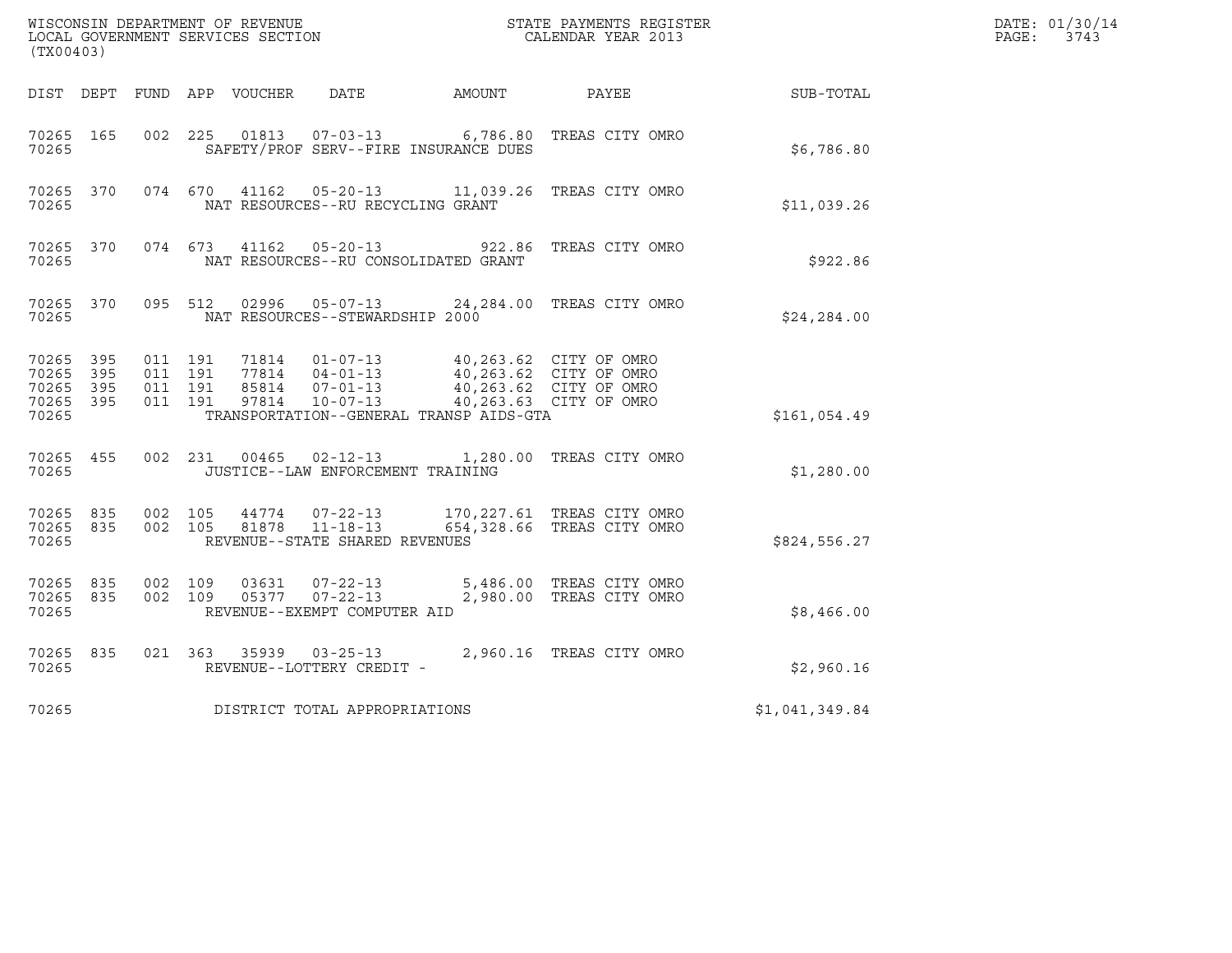| DATE: | 01/30/14 |
|-------|----------|
| PAGF: | 3744     |

| (TX00403) |                                                                                         |         |                                                                           |                                                             |                                                    |                                             | DATE: 01/30/14<br>PAGE: 3744                                                                                                                                                                                                                                                                                              |               |  |
|-----------|-----------------------------------------------------------------------------------------|---------|---------------------------------------------------------------------------|-------------------------------------------------------------|----------------------------------------------------|---------------------------------------------|---------------------------------------------------------------------------------------------------------------------------------------------------------------------------------------------------------------------------------------------------------------------------------------------------------------------------|---------------|--|
|           |                                                                                         |         |                                                                           |                                                             |                                                    |                                             |                                                                                                                                                                                                                                                                                                                           |               |  |
|           | 70266 300                                                                               |         |                                                                           |                                                             |                                                    | SAFETY/PROF SERV--FIRE INSURANCE DUES       | 70266 165 002 225 01814 07-03-13 140,623.82 TREAS CITY OSHKOSH                                                                                                                                                                                                                                                            | \$140,623.82  |  |
|           |                                                                                         |         |                                                                           |                                                             |                                                    | 70266 NAT RESOURCES--AIDS IN LIEU OF TAXES  | 70266 370 002 503 16193 02-06-13 141.17 TREAS CITY OSHKOSH<br>TOWN SHARE 48.77                                                                                                                                                                                                                                            | \$141.17      |  |
|           |                                                                                         |         |                                                                           |                                                             |                                                    |                                             | 70266 370 002 941 03429 06-25-13 45,000.00 TREAS CITY OSHKOSH<br>70266 NAT RESOURCES-GENERAL OPERATIONS-FEDERAL                                                                                                                                                                                                           | \$45,000.00   |  |
|           |                                                                                         |         |                                                                           |                                                             |                                                    |                                             | 70266 370 012 580 01963 02-04-13 1,100.00 TREAS CITY OSHKOSH                                                                                                                                                                                                                                                              | \$1,100.00    |  |
|           |                                                                                         |         |                                                                           |                                                             |                                                    | 70266 MAT RESOURCES--URBAN FORESTRY GRANTS  | 70266 370 012 587 02372 03-18-13 4,072.50 TREAS CITY OSHKOSH                                                                                                                                                                                                                                                              | \$4,072.50    |  |
|           |                                                                                         |         |                                                                           |                                                             |                                                    | 70266 NAT RESOURCES--URBAN NON-POINT GRANTS | 70266 370 074 658 02748 04-23-13 14,290.15 TREAS CITY OSHKOSH                                                                                                                                                                                                                                                             | \$14,290.15   |  |
|           |                                                                                         |         |                                                                           |                                                             |                                                    | 70266 NAT RESOURCES--RU RECYCLING GRANT     | 70266 370 074 670 41163 05-20-13 220,834.31 TREAS CITY OSHKOSH                                                                                                                                                                                                                                                            | \$220,834.31  |  |
|           |                                                                                         |         |                                                                           |                                                             |                                                    | 70266 NAT RESOURCES--RU CONSOLIDATED GRANT  | 70266 370 074 673 41163 05-20-13 17,388.78 TREAS CITY OSHKOSH                                                                                                                                                                                                                                                             | \$17,388.78   |  |
| 70266     | 70266 370<br>70266 370<br>70266 370<br>70266 370<br>70266 370<br>70266 370<br>70266 370 |         | 095 512<br>095 512<br>095 512<br>095 512<br>095 512<br>095 512<br>095 512 | 02100<br>03002<br>03002<br>03042<br>03043<br>03504<br>03505 | $06 - 28 - 13$<br>NAT RESOURCES--STEWARDSHIP 2000  |                                             | 02-19-13 111,431.25 TREAS CITY OSHKOSH<br>05-07-13 114,125.00 TREAS CITY OSHKOSH<br>05-07-13 162,500.00 TREAS CITY OSHKOSH<br>05-08-13 136,309.80 TREAS CITY OSHKOSH<br>05-08-13 106,000.00 TREAS CITY OSHKOSH<br>06-28-13 111.127.50 TREAS C<br>111, 127.50 TREAS CITY OSHKOSH<br>06-28-13 160,000.00 TREAS CITY OSHKOSH | \$955, 493.55 |  |
|           | 70266 395<br>70266 395<br>70266 395                                                     |         | 011 162<br>011 162<br>011 162                                             | 72118<br>78118<br>86118                                     | $01 - 07 - 13$<br>$04 - 01 - 13$<br>$07 - 01 - 13$ |                                             | 72,129.64 CITY OF OSHKOSH<br>72,129.64 CITY OF OSHKOSH<br>72,129.64 CITY OF OSHKOSH                                                                                                                                                                                                                                       |               |  |
| 70266     | 70266 395                                                                               |         | 011 162                                                                   | 98118                                                       | $10 - 07 - 13$                                     | TRANSPORTATION--CONNECTING HIGHWAY AIDS     | 72,129.65 CITY OF OSHKOSH                                                                                                                                                                                                                                                                                                 | \$288,518.57  |  |
| 70266     | 70266 395                                                                               |         | 011 175                                                                   | 71697                                                       | $04 - 16 - 13$                                     | TRANSPORTATION--PARATRANSIT AIDS, STATE     | 44,340.00 CITY OF OSHKOSH                                                                                                                                                                                                                                                                                                 | \$44,340.00   |  |
|           | 70266 395                                                                               | 011 176 |                                                                           | 00069                                                       | $12 - 30 - 13$                                     |                                             | 170,259.00 CITY OF OSHKOSH                                                                                                                                                                                                                                                                                                |               |  |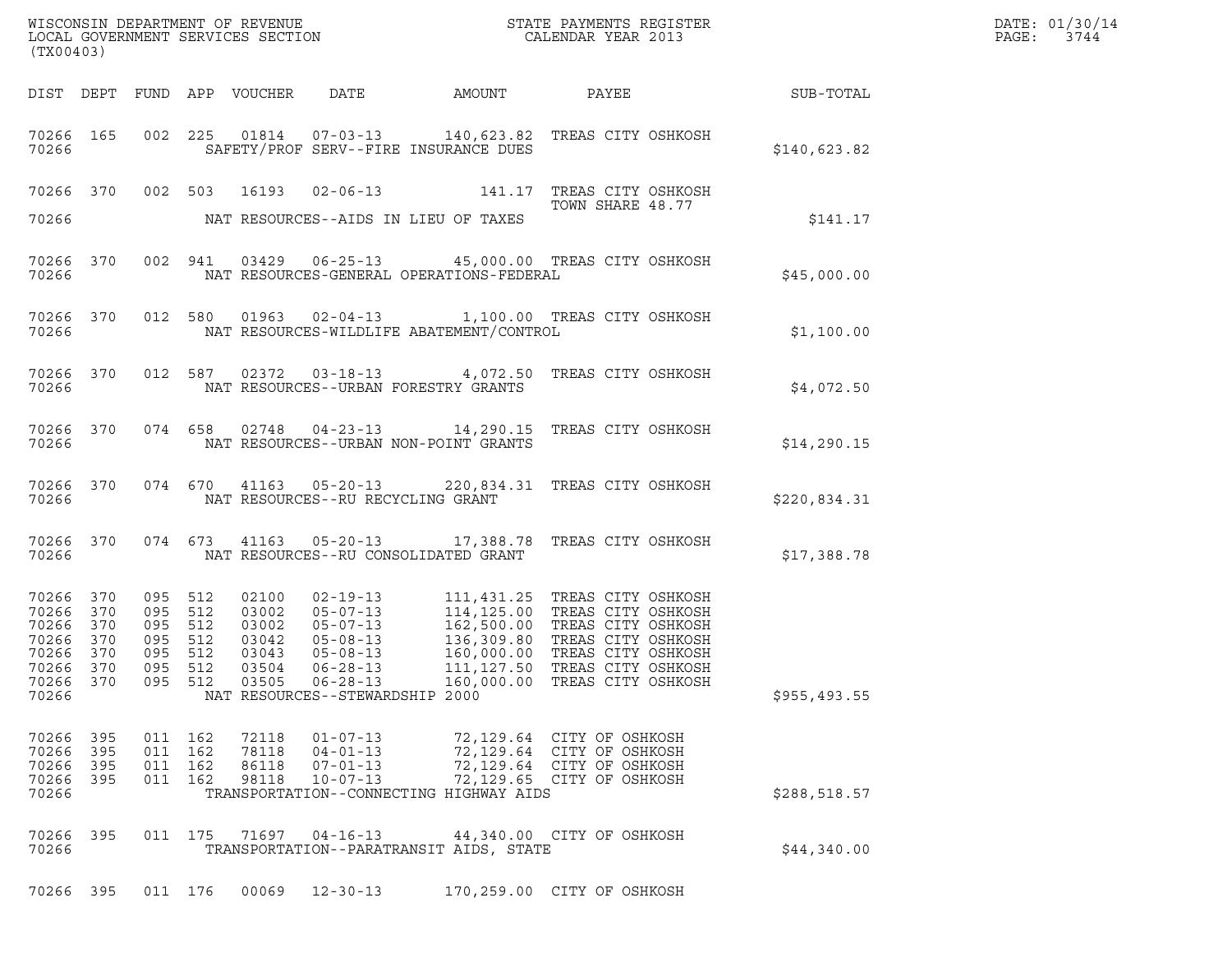| ${\tt WISCO} {\tt NSM} {\tt NEMR} {\tt NEMR} {\tt NEMR} {\tt NEMR} {\tt NEMR} {\tt NEMR} {\tt NEMR} {\tt NEMR} {\tt NEMR} {\tt NEMR} {\tt NEMR} {\tt NEMR} {\tt NEMR} {\tt NEMR} {\tt NEMR} {\tt NEMR} {\tt NEMR} {\tt NEMR} {\tt NEMR} {\tt NEMR} {\tt NEMR} {\tt NEMR} {\tt NEMR} {\tt NEMR} {\tt NEMR} {\tt NEMR} {\tt NEMR} {\tt NEMR} {\tt NEMR} {\tt NEMR} {\tt NEMR} {\tt NEMR} {\tt NEMR} {\tt NEMR} {\tt NEMR}$<br>LOCAL GOVERNMENT SERVICES SECTION<br>(TX00403) |                                                                                                                                                                                                                                            |                          |                                                                                                                                                                                                                                                                                                                                                                    |                                                                                                                                                                                                                                                                                                                |                                                                                                                                                                |                                                                                                                                                                  |                                                                                                                                                      |                | DATE: 01/30/14<br>PAGE:<br>3745 |
|----------------------------------------------------------------------------------------------------------------------------------------------------------------------------------------------------------------------------------------------------------------------------------------------------------------------------------------------------------------------------------------------------------------------------------------------------------------------------|--------------------------------------------------------------------------------------------------------------------------------------------------------------------------------------------------------------------------------------------|--------------------------|--------------------------------------------------------------------------------------------------------------------------------------------------------------------------------------------------------------------------------------------------------------------------------------------------------------------------------------------------------------------|----------------------------------------------------------------------------------------------------------------------------------------------------------------------------------------------------------------------------------------------------------------------------------------------------------------|----------------------------------------------------------------------------------------------------------------------------------------------------------------|------------------------------------------------------------------------------------------------------------------------------------------------------------------|------------------------------------------------------------------------------------------------------------------------------------------------------|----------------|---------------------------------|
| DIST                                                                                                                                                                                                                                                                                                                                                                                                                                                                       | DEPT                                                                                                                                                                                                                                       | FUND APP                 |                                                                                                                                                                                                                                                                                                                                                                    | VOUCHER                                                                                                                                                                                                                                                                                                        | DATE                                                                                                                                                           | AMOUNT                                                                                                                                                           | PAYEE                                                                                                                                                | SUB-TOTAL      |                                 |
| 70266<br>70266<br>70266<br>70266                                                                                                                                                                                                                                                                                                                                                                                                                                           | 395<br>395<br>395                                                                                                                                                                                                                          |                          | 011 176<br>011 176<br>011 176                                                                                                                                                                                                                                                                                                                                      | 80069<br>88069<br>92069                                                                                                                                                                                                                                                                                        | $06 - 14 - 13$<br>$07 - 08 - 13$<br>$09 - 30 - 13$                                                                                                             | TRANSPORTATION--BICYCLE & PEDESTRIAN AID                                                                                                                         | 283,765.00 СІТҮ ОҒ ОSHKOSH<br>283,765.00 СІТҮ ОҒ ОSHKOSH<br>283,765.00 СІТҮ ОҒ ОSНКОЗН                                                               | \$1,021,554.00 |                                 |
| 70266<br>70266<br>70266<br>70266                                                                                                                                                                                                                                                                                                                                                                                                                                           | 395<br>395<br>- 395                                                                                                                                                                                                                        |                          | 011 182<br>011 182<br>011 182                                                                                                                                                                                                                                                                                                                                      | 77339<br>95144<br>95145                                                                                                                                                                                                                                                                                        | $06 - 13 - 13$<br>$11 - 25 - 13$<br>$11 - 25 - 13$                                                                                                             | 81,282.06 CITY OF OSHKOSH<br>TRANSPORTATION--TRANSIT AIDS-FEDERAL                                                                                                | 110,000.00 CITY OF OSHKOSH<br>28,850.94 CITY OF OSHKOSH                                                                                              | \$220,133.00   |                                 |
| 70266<br>70266<br>70266<br>70266<br>70266<br>70266<br>70266<br>70266<br>70266<br>70266<br>70266<br>70266<br>70266<br>70266<br>70266<br>70266<br>70266<br>70266<br>70266<br>70266<br>70266<br>70266<br>70266<br>70266<br>70266<br>70266<br>70266<br>70266<br>70266<br>70266<br>70266<br>70266<br>70266<br>70266<br>70266                                                                                                                                                    | 395<br>395<br>395<br>395<br>395<br>395<br>395<br>395<br>395<br>395<br>395<br>395<br>395<br>395<br>395<br>395<br>395<br>395<br>395<br>395<br>395<br>395<br>395<br>395<br>395<br>395<br>395<br>395<br>395<br>395<br>395<br>395<br>395<br>395 | 011<br>011<br>011<br>011 | 011 185<br>011 185<br>011 185<br>011 185<br>011 185<br>011 185<br>011 185<br>011 185<br>011 185<br>011 185<br>011 185<br>011 185<br>011 185<br>011 185<br>011 185<br>011 185<br>011 185<br>011 185<br>011 185<br>011 185<br>011 185<br>011 185<br>011 185<br>011 185<br>011 185<br>011 185<br>011 185<br>185<br>185<br>185<br>011 185<br>185<br>011 185<br>011 185 | 61755<br>61755<br>61755<br>62516<br>62516<br>62516<br>63811<br>63811<br>68484<br>68484<br>68484<br>70241<br>70241<br>72339<br>72339<br>72339<br>73088<br>73088<br>77020<br>77020<br>77687<br>77687<br>77687<br>85554<br>90547<br>90547<br>90547<br>93755<br>93755<br>93755<br>94637<br>94637<br>95224<br>96437 | $01 - 14 - 13$<br>$10 - 15 - 13$<br>$11 - 12 - 13$<br>$11 - 12 - 13$<br>$11 - 12 - 13$<br>$11 - 18 - 13$<br>$11 - 18 - 13$<br>$11 - 25 - 13$<br>$12 - 09 - 13$ | 1,563.27 CITY OF OSHKOSH<br>1,777.53<br>2,744.04<br>1,696.04<br>3,832.60<br>6,852.86<br>1,733.16<br>977.34<br>1,059.86<br>TRANSPORTATION--HIGHWAY SAFETY-FEDERAL | CITY OF OSHKOSH<br>CITY OF OSHKOSH<br>CITY OF OSHKOSH<br>CITY OF OSHKOSH<br>CITY OF OSHKOSH<br>CITY OF OSHKOSH<br>CITY OF OSHKOSH<br>CITY OF OSHKOSH | \$71,599.17    |                                 |
| 70266<br>70266<br>70266<br>70266                                                                                                                                                                                                                                                                                                                                                                                                                                           | 395<br>395<br>395<br>395                                                                                                                                                                                                                   |                          | 011 191<br>011 191<br>011 191<br>011 191                                                                                                                                                                                                                                                                                                                           | 71815<br>77815<br>85815<br>97815                                                                                                                                                                                                                                                                               | $01 - 07 - 13$<br>$04 - 01 - 13$<br>$07 - 01 - 13$<br>$10 - 07 - 13$                                                                                           | 646,646.86<br>646,646.86<br>646,646.86<br>646,646.86                                                                                                             | CITY OF OSHKOSH<br>CITY OF OSHKOSH<br>CITY OF OSHKOSH<br>CITY OF OSHKOSH                                                                             |                |                                 |